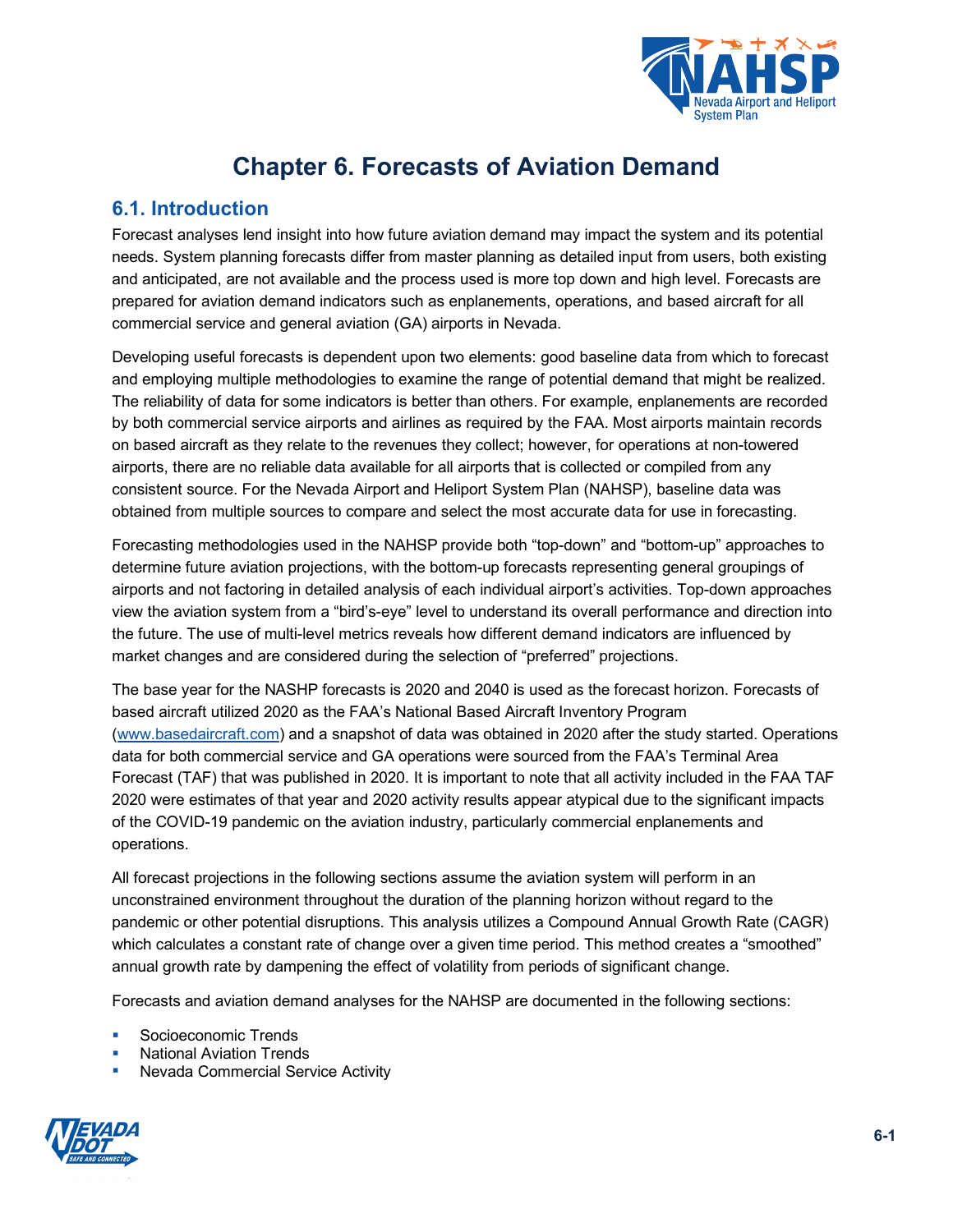

- Nevada General Aviation (GA) Activity
- Forecast Summary

## <span id="page-1-2"></span>**6.2. Socioeconomic Trends**

Demand for aviation, an individual market's size, and prevailing economic conditions are strongly related. This section presents trends in population in Nevada which drive aviation needs. According to the Nevada Association of Counties, there are 17 counties that range in population from 1,000 residents in Esmeralda County to over 2,000,000 residents in Clark County. [1](#page-1-1) Due to the diversity of each county and the variance between their shape and size as shown in **[Figure](#page-1-0) 6-1**, analyses were completed for each Nevada county and the entire state using Woods & Poole Economics, Inc. data. Woods & Poole data used throughout this chapter reflects actual data through 2016 and forecast data from 2017 through 2040, including 2020.

<span id="page-1-0"></span>It is also important to note that Nevada is bordered by five different states, Arizona, California, Idaho, Oregon, and Utah. While the population analysis is focused on Nevada, the proximity of the state to several other states does impact aviation demand and the services provided at Nevada airports. There are airports within Nevada that serve demand from those states and vice versa with airports outside Nevada attracting users from within the state to access certain geographies.

<span id="page-1-1"></span><sup>1</sup> <https://www.nvnaco.org/> (accessed 5/4/2021)

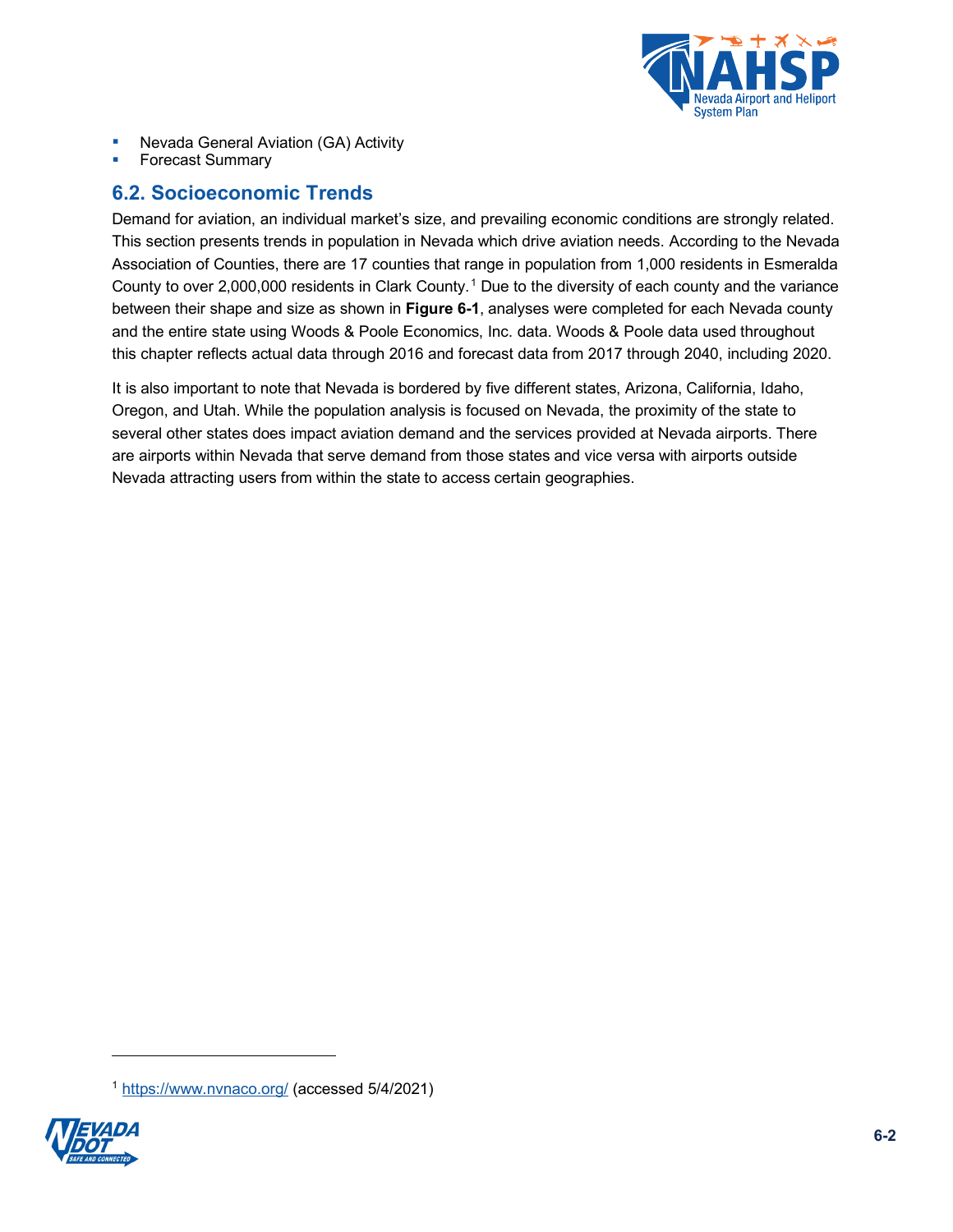



**Figure 6-1: Nevada Counties[2](#page-2-0)**

*Sources: ESRI 2020, Kimley-Horn 2021*

<span id="page-2-0"></span><sup>2</sup> Shading is utilized only to differentiate between county borders.

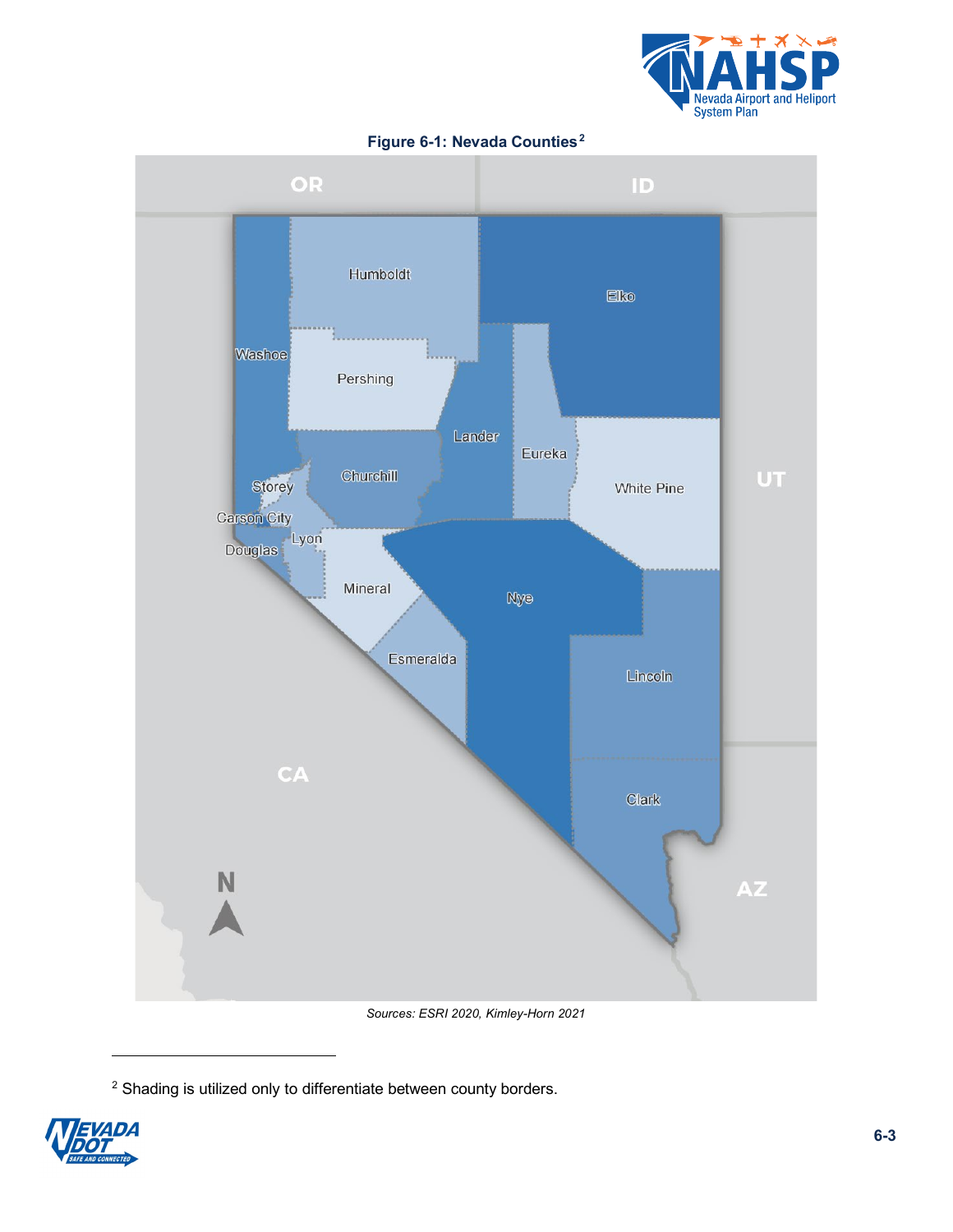

## **6.2.1. Population Trends**

Population indicates market size, trends in growth, and market potential. In 2020, the state of Nevada had an estimated population of over 3.1 million, with nearly 2.3 million living in Clark County and just under 500,000 living in Washoe County, which totals approximately 89 percent of the state's population. Eight counties had between 10,000 and 60,000 residents in 2020, while the remaining seven counties all had fewer than 10,000 people. **[Figure 6-2](#page-3-0)** shows the distribution of population across Nevada's 17 counties in 2020.

<span id="page-3-0"></span>



*Source: Woods & Poole Economics, Inc. 2020*

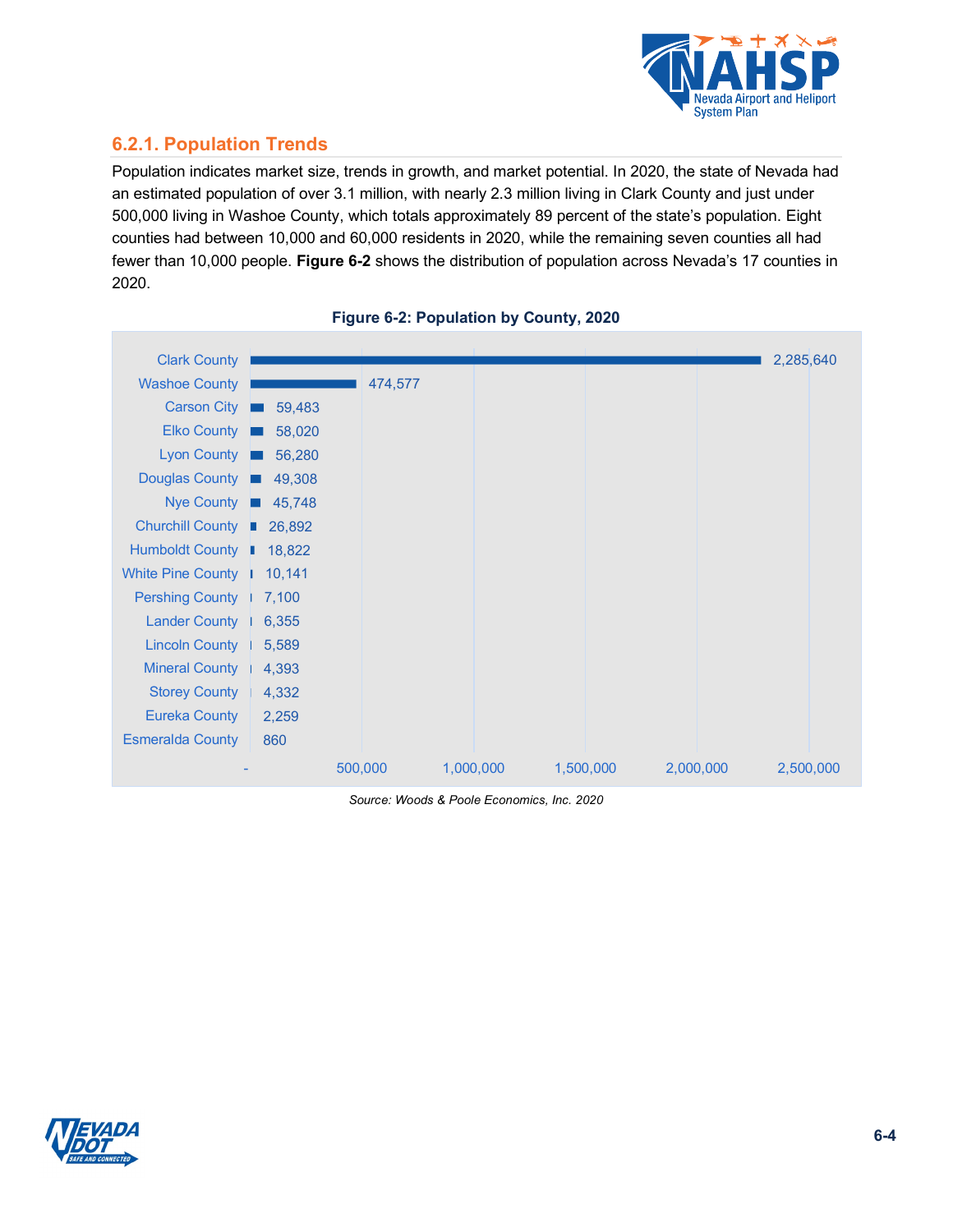

Historical county population growth from 2000 to 2020 is shown in **[Table 6-1](#page-4-0)**. As depicted, the state population grew more than 54 percent since 2000. Higher population growth was experienced between 2000 and 2010 than between 2010 and 2020, with a CAGR of 1.43 percent in the last 10 years. In more rural areas, growth is generally lower than in more urban areas though certain counties like Elko County have seen population increase at comparatively rapid rates. In terms of population numbers, from 2000 to 2020 Clark County saw the largest increase (nearly 892,000), Pershing County saw the smallest increase (less than 430), and Esmeralda and Mineral counties each saw population declines of approximately 120 and 600, respectively. Between 2000 and 2020, Clark County and Pershing County experienced the greatest and smallest population growth rates (2.50 percent CAGR and 0.31 percent CAGR, respectively), while Esmeralda County and Mineral County both experienced negative population growth rates of -0.64 percent CAGR.

<span id="page-4-0"></span>

| <b>County</b>            |          | <b>Population in Thousands</b> | <b>CAGR</b> |           |           |
|--------------------------|----------|--------------------------------|-------------|-----------|-----------|
|                          | 2000     | 2010<br>2020                   |             | 2000-2010 | 2010-2020 |
| Carson City              | 52.57    | 55.26                          | 59.48       | 0.50%     | 0.74%     |
| <b>Churchill County</b>  | 24.02    | 24.80                          | 26.89       | 0.32%     | 0.81%     |
| <b>Clark County</b>      | 1393.91  | 1953.26                        | 2285.64     | 3.43%     | 1.58%     |
| Douglas County           | 41.44    | 47.04                          | 49.31       | 1.27%     | 0.47%     |
| Elko County              | 45.23    | 49.07                          | 58.02       | 0.82%     | 1.69%     |
| <b>Esmeralda County</b>  | 0.98     | 0.78                           | 0.86        | $-2.27%$  | 1.02%     |
| Eureka County            | 1.63     | 2.00                           | 2.26        | 2.03%     | 1.25%     |
| <b>Humboldt County</b>   | 15.87    | 16.60                          | 18.82       | 0.45%     | 1.26%     |
| <b>Lander County</b>     | 5.70     | 5.79                           | 6.36        | 0.15%     | 0.94%     |
| <b>Lincoln County</b>    | 4.18     | 5.36                           | 5.59        | 2.52%     | 0.42%     |
| Lyon County              | 34.81    | 52.07                          | 56.28       | 4.11%     | 0.78%     |
| <b>Mineral County</b>    | 5.00     | 4.79                           | 4.39        | $-0.44%$  | $-0.85%$  |
| Nye County               | 32.91    | 43.86                          | 45.75       | 2.91%     | 0.42%     |
| <b>Pershing County</b>   | 6.67     | 6.74                           | 7.10        | 0.10%     | 0.52%     |
| <b>Storey County</b>     | 3.39     | 4.00                           | 4.33        | 1.65%     | 0.81%     |
| <b>Washoe County</b>     | 341.39   | 422.04                         | 474.58      | 2.14%     | 1.18%     |
| <b>White Pine County</b> | 9.03     | 10.05                          | 10.14       | 1.07%     | 0.09%     |
| <b>Total Nevada</b>      | 2,018.74 | 2,703.49                       | 3,115.80    | 2.96%     | 1.43%     |

## **Table 6-1: Population Growth by County, 2000-2020**

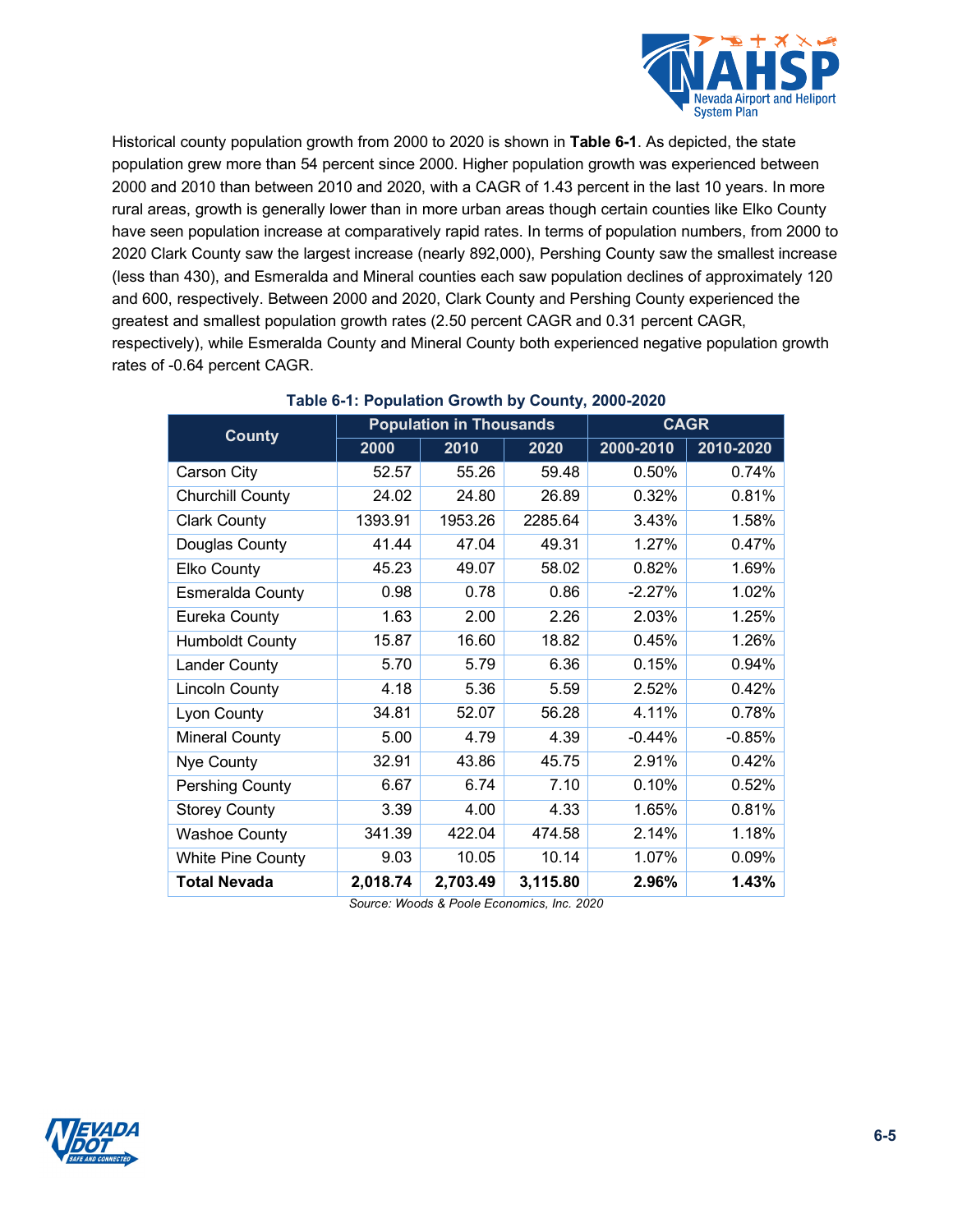

**[Table 6-2](#page-5-1)** shows forecast population for Nevada by county, in both actual number of additional residents and CAGR. As discussed previously, Woods & Poole data used throughout this chapter is forecast from 2017 through 2040, including 2020. The county with the fastest growth rate in each of the forecast periods is Churchill County, with a CAGR of 1.83 percent between 2020 and 2040. The county with the slowest growth rate in each of the same forecast periods is White Pine County, with a CAGR of 0.08 percent between 2020 and 2040. Between 2020 and 2040, the population growth in real persons of Nevada counties is expected to range between 120 (Esmeralda County) and an increase of 839,110 (Clark County). Note that Mineral County is forecast to experience a negative CAGR, -0.49 percent, and a population decline of 410 between 2020 and 2040.

<span id="page-5-1"></span>

| <b>County</b>            | <b>Population in Thousands</b> |          |          |          | <b>CAGR</b> |           |           |
|--------------------------|--------------------------------|----------|----------|----------|-------------|-----------|-----------|
|                          | 2020                           | 2025     | 2030     | 2040     | 2020-2025   | 2025-2030 | 2030-2040 |
| Carson City              | 59.48                          | 63.95    | 68.63    | 78.06    | 1.46%       | 1.42%     | 1.30%     |
| Churchill County         | 26.89                          | 29.57    | 32.46    | 38.63    | 1.92%       | 1.88%     | 1.76%     |
| <b>Clark County</b>      | 2285.64                        | 2482.41  | 2691.44  | 3124.75  | 1.67%       | 1.63%     | 1.50%     |
| Douglas County           | 49.31                          | 50.82    | 52.26    | 54.55    | 0.60%       | 0.56%     | 0.43%     |
| Elko County              | 58.02                          | 62.78    | 67.82    | 78.14    | 1.59%       | 1.55%     | 1.43%     |
| <b>Esmeralda County</b>  | 0.86                           | 0.89     | 0.93     | 0.98     | 0.78%       | 0.73%     | 0.60%     |
| Eureka County            | 2.26                           | 2.48     | 2.72     | 3.23     | 1.90%       | 1.86%     | 1.73%     |
| <b>Humboldt County</b>   | 18.82                          | 20.21    | 21.66    | 24.57    | 1.43%       | 1.40%     | 1.27%     |
| <b>Lander County</b>     | 6.36                           | 6.66     | 6.96     | 7.52     | 0.93%       | 0.89%     | 0.77%     |
| Lincoln County           | 5.59                           | 5.95     | 6.32     | 7.05     | 1.26%       | 1.22%     | 1.10%     |
| Lyon County              | 56.28                          | 60.31    | 64.51    | 72.89    | 1.39%       | 1.36%     | 1.23%     |
| Mineral County           | 4.39                           | 4.30     | 4.21     | 3.98     | $-0.41%$    | $-0.44%$  | $-0.57%$  |
| Nye County               | 45.75                          | 48.85    | 52.07    | 58.42    | 1.32%       | 1.28%     | 1.16%     |
| Pershing County          | 7.10                           | 7.45     | 7.81     | 8.46     | 0.97%       | 0.94%     | 0.81%     |
| <b>Storey County</b>     | 4.33                           | 4.71     | 5.12     | 5.97     | 1.70%       | 1.67%     | 1.55%     |
| <b>Washoe County</b>     | 474.58                         | 505.29   | 537.02   | 599.08   | 1.26%       | 1.23%     | 1.10%     |
| <b>White Pine County</b> | 10.14                          | 10.23    | 10.30    | 10.31    | 0.17%       | 0.14%     | 0.01%     |
| <b>Total Nevada</b>      | 3,115.80                       | 3,366.86 | 3,632.23 | 4,176.60 | 1.56%       | 1.53%     | 1.41%     |

#### <span id="page-5-0"></span>**Table 6-2: Population Forecast for Nevada Counties, 2020-2040**

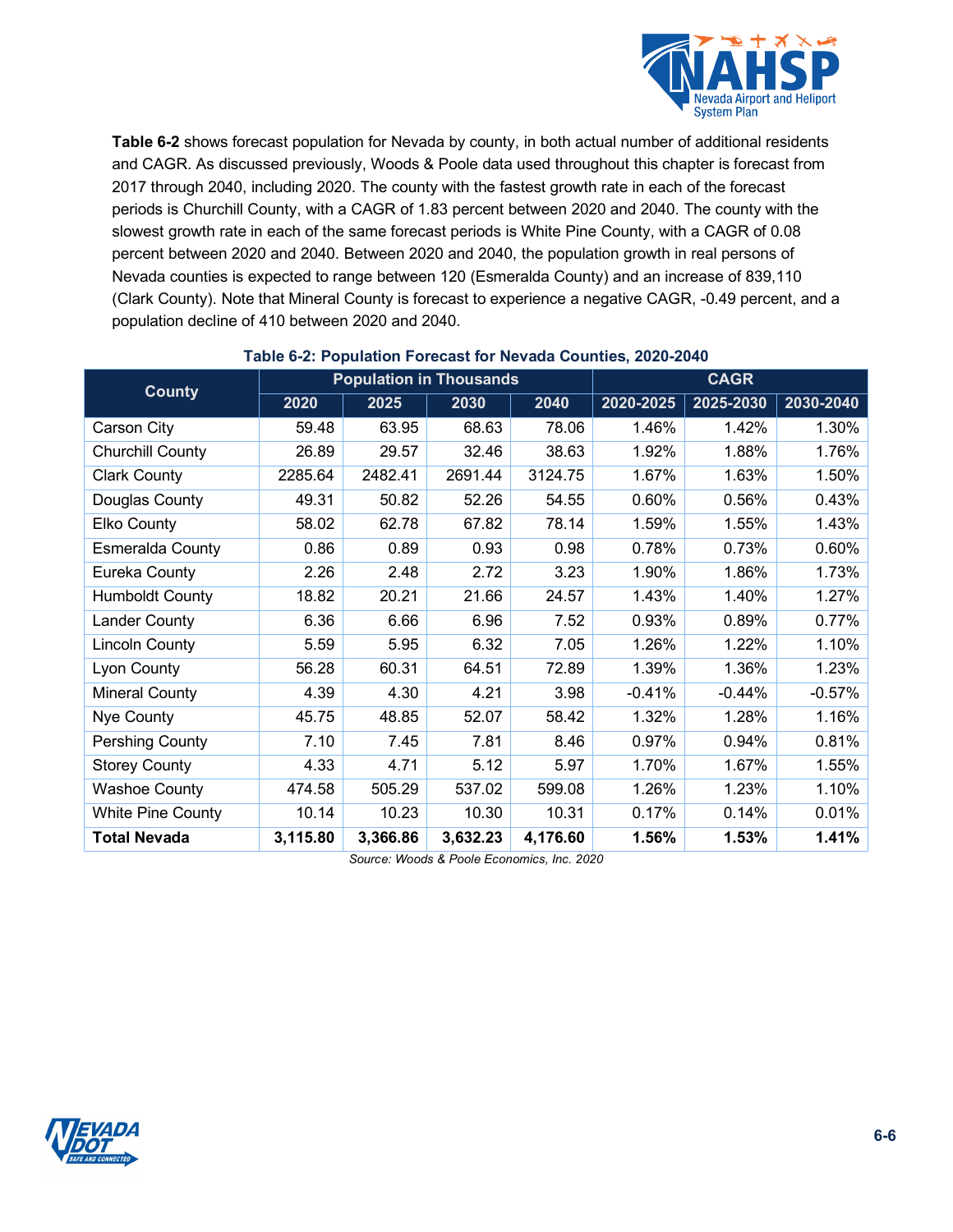

Historically, Nevada had the highest population growth rate within the region but is expected to become the second highest growth rate below Arizona in the future. **[Figure 6-3](#page-6-0)** shows population growth and forecast population in 2040 for the five states that share a border with Nevada. Between 2000 and 2020, population growth (in terms of CAGR) in Nevada and surrounding states ranged between 0.96 percent (California) and 2.19 percent (Nevada). Between 2020 and 2040, population growth in Nevada and surrounding states is projected to range from 0.89 percent (California) and 1.55 percent (Arizona). Between 2020 and 2040, Nevada's population is expected to reach approximately 4.2 million people at a CAGR of 1.48 percent.

<span id="page-6-0"></span>

#### **Figure 6-3: Population Growth Rates in Nevada and Surrounding States, 2000-2040**

*Source: Woods & Poole Economics, Inc. 2020*

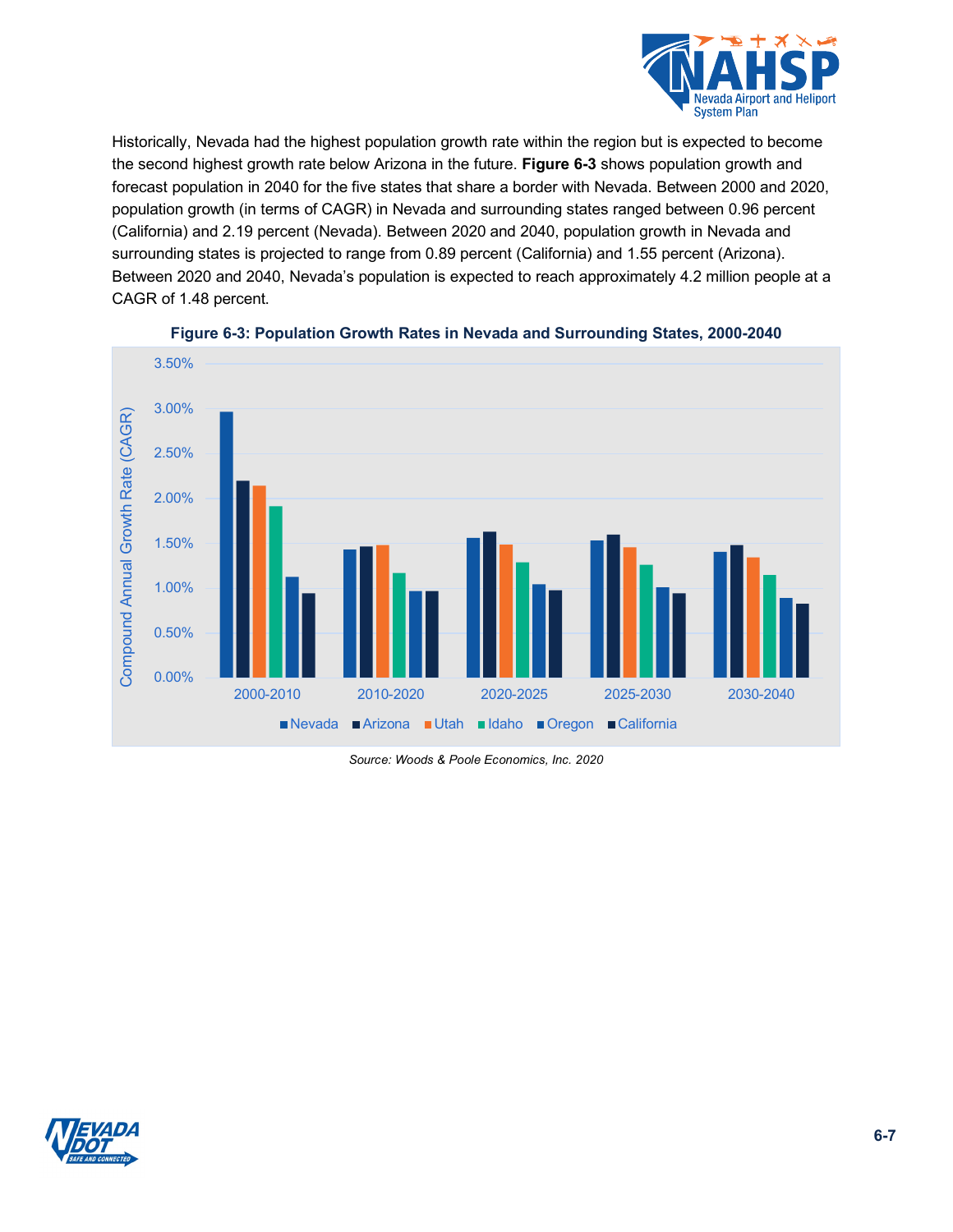

As shown in **[Figure 6-4](#page-7-0)***,* in terms of median age, Nevada is a slightly younger state when compared with the U.S. for 2020. For both groups, median age has increased over the last 20 years as the population grows older, with Nevada forecast to overtake the U.S. by 2040 in this metric.

<span id="page-7-0"></span>

**Figure 6-4: Median Age of Nevadans and the U.S., 2000-2040**

*Source: Woods & Poole Economics, Inc. 2020*

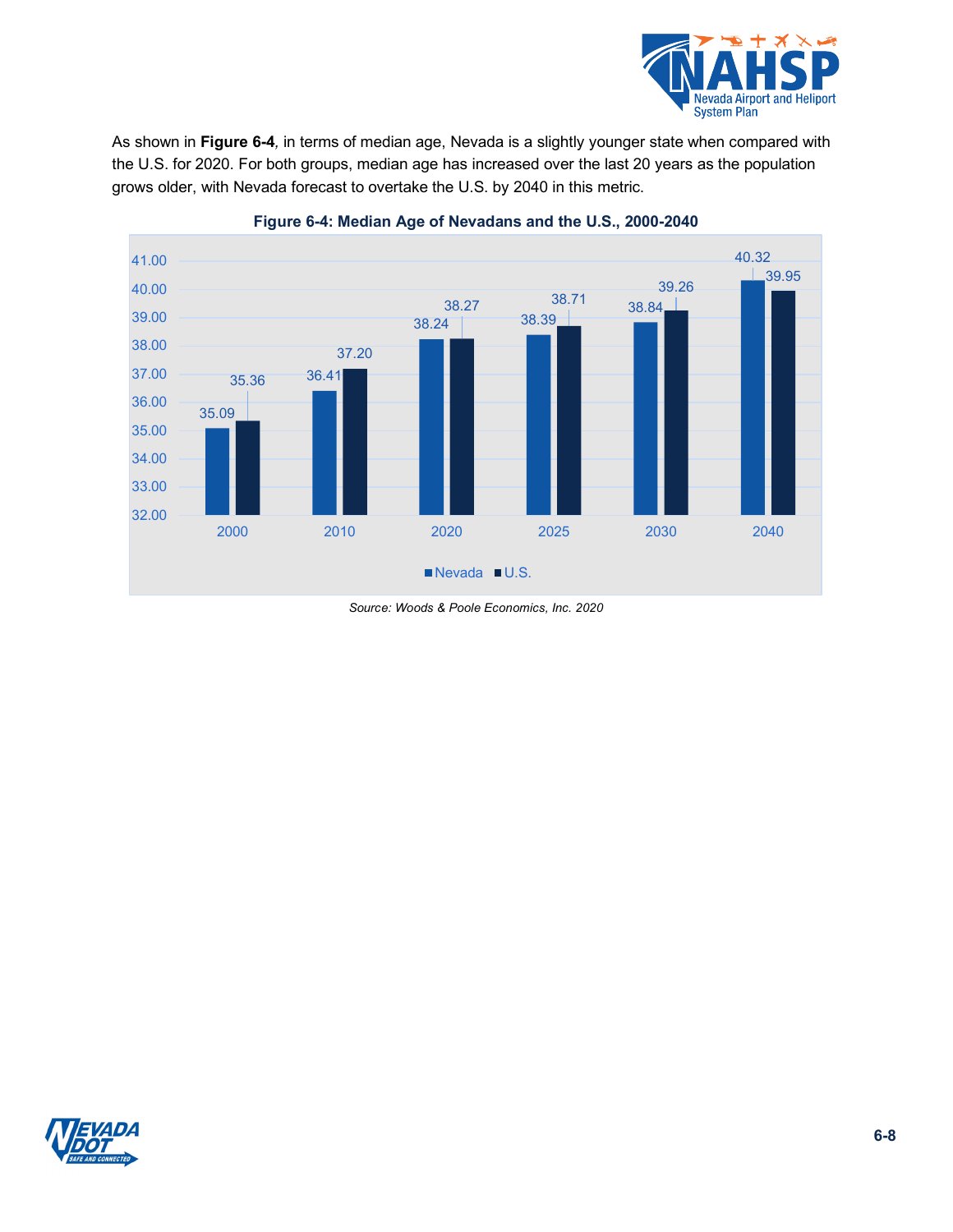

Nevada is also a state with a significant amount of land compared to its population, which is demonstrated in the low population density of most of the counties. In many counties, if the ratio of total county acreage to the number of residents in 2020 is calculated, the number of acres in the county per person would be rather high. As shown in **[Figure 6-5](#page-8-0)**, this value ranges from as low as two acres per person in Carson City and Clark County to approximately 2,700 acres per person in Esmeralda County. Eleven counties have a ratio of more than 100 acres of land per resident while four of the remaining six counties have a ratio of 10 or less acres per person. Urban counties like Clark and Washoe have some of the highest population densities and lowest acreage/per person ratios while more rural counties such as Esmeralda and Lincoln have the lowest population densities and highest acreage/per person ratios.

<span id="page-8-0"></span>

## **Figure 6-5: Ratios of Acreage per Person for Each Nevada County, 2020**

*Sources: UNLV "Land Use in Nevada: Counties and the Bureau of Land Management (BLM)" 2020, Headwaters Economics, Economic Profile System, Land Use 2020*

## **6.2.2. Economic Trends**

Economic conditions are also closely linked to aviation demand. For the purposes of this system plan, employment, per capita income, and Gross Regional Product (GRP) were used to identify changes in the Nevada economy that may influence aviation demand. Several trends became apparent through the NAHSP and are detailed in the following subsections.

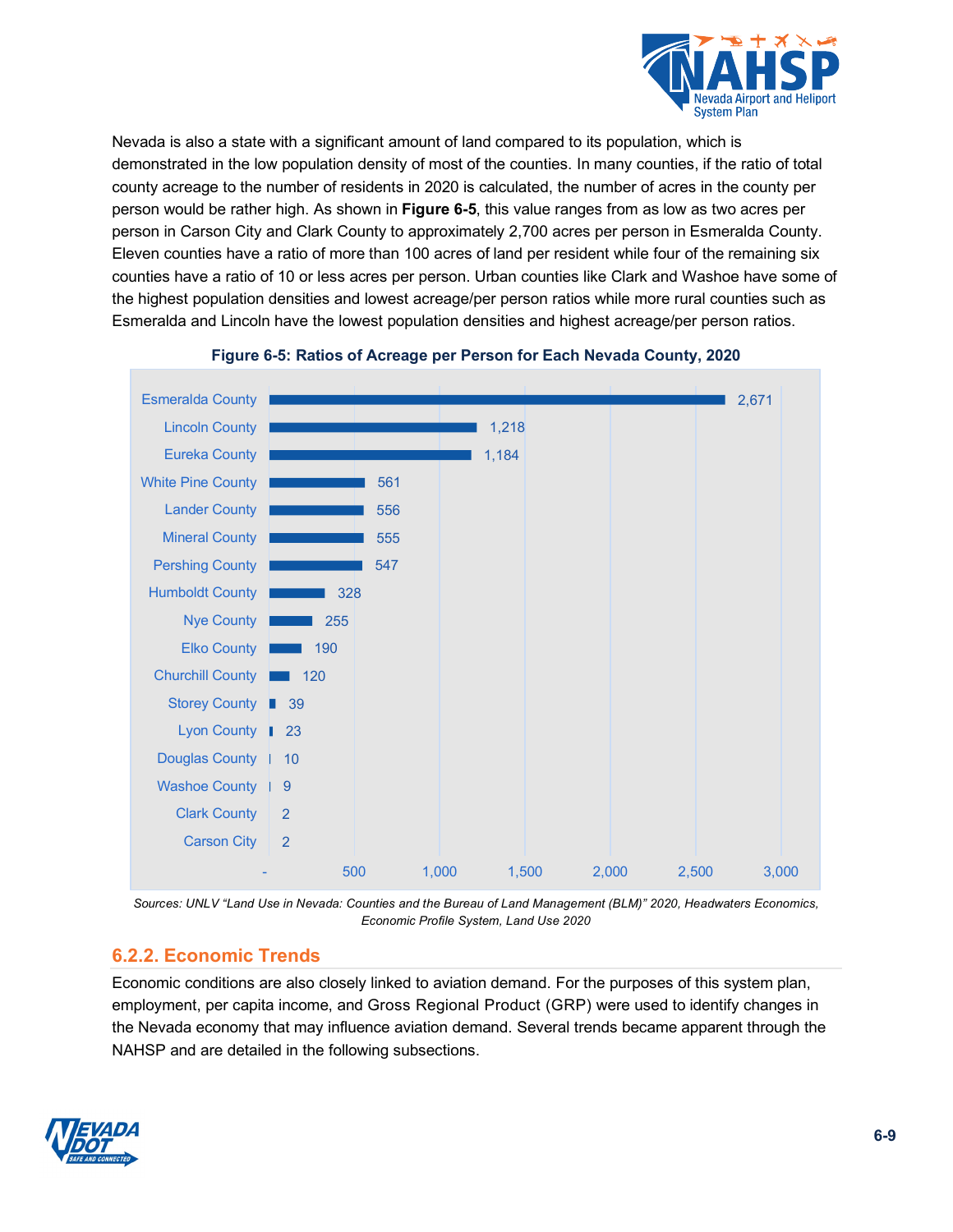

### *6.2.2.1. Nevada Is a Strong Economic Force in the Region*

Nevada's economy is evolving due to its advanced industries and increased private investment throughout the state. As a result, businesses are providing additional employment opportunities and growth paths to mainstays of the Nevada economy such as:

- Tourism and Gaming
- Aerospace and Defense
- Mining
- Health
- **Information Technology**
- **Manufacturing and Logistics**

GRP growth rates in the state and its neighbors are shown in **[Figure 6-6](#page-9-0)***.* Despite not having the highest GRP compared to surrounding states, Nevada's GRP projected growth rate from 2020 to 2040 is expected to be close behind the fastest-growing state in the region, Utah. Between 2000 and 2020, GRP growth rates in Nevada and surrounding states ranged from 1.90 percent (Idaho) to 2.92 percent (Utah). Between 2000 and 2020, Nevada ranked second in GRP growth with a 2.48 percent CAGR. In the future, between 2020 and 2040, GRP growth rates in Nevada and surrounding states are expected to range from 1.99 percent (Oregon) to 2.68 percent (Arizona). Nevada is still forecast to rank second in GRP growth with a CAGR of 2.60 percent between 2020 and 2040.

<span id="page-9-0"></span>

#### **Figure 6-6: GRP Growth Rates in Nevada and Surrounding States, 2000-2040**

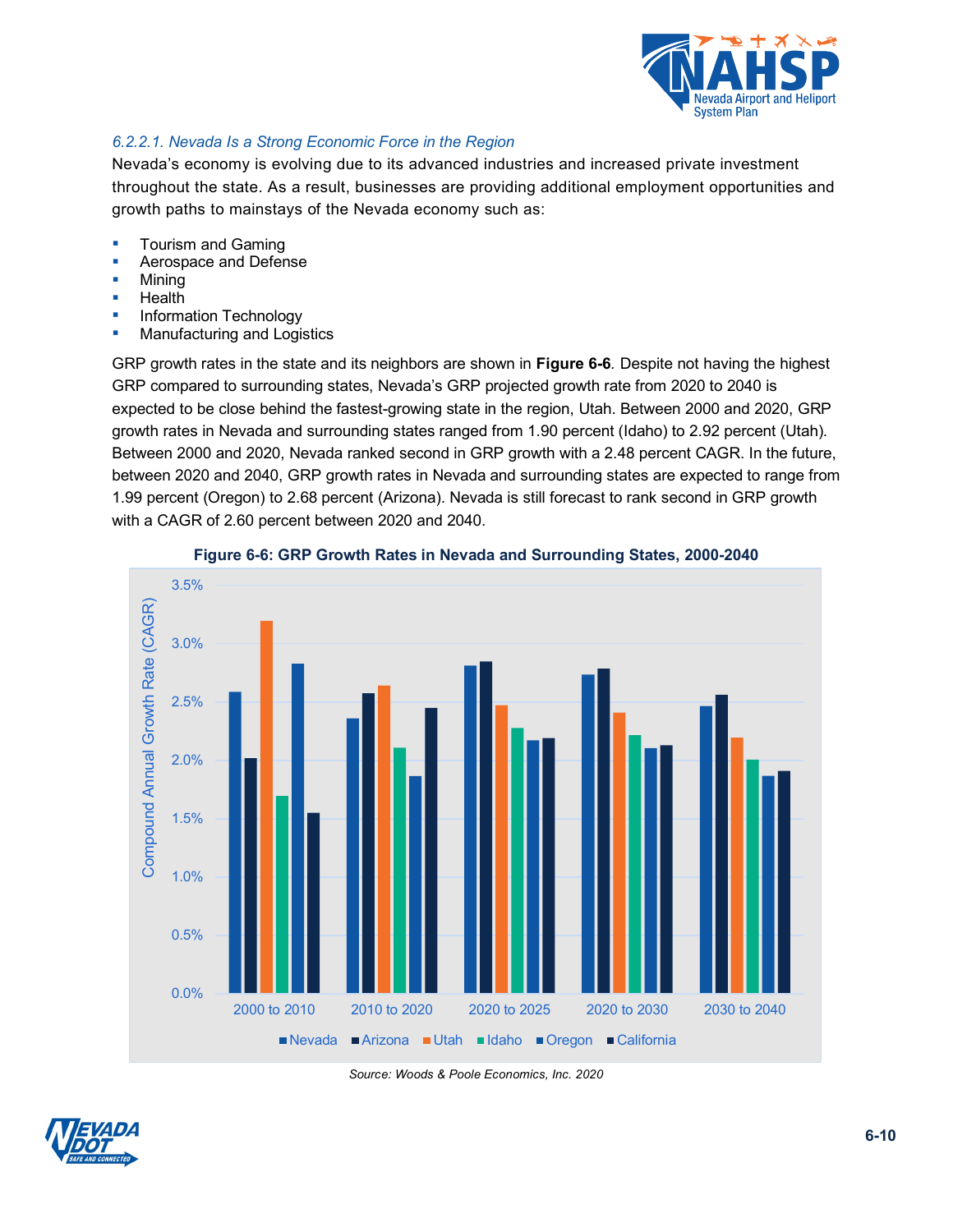

#### *6.2.2.2. Employment in Nevada Is Growing at a Faster Rate Than the U.S. Average*

Nevada saw job growth of approximately 45 percent in the last 20 years, or 1.9 percent annually. In the U.S., jobs increased by approximately 23 percent in the same period, or 1.04 percent annually. Nevada is expected to continue outpacing U.S. employment growth through 2040, with a forecast increase of 39 percent (equal to 1.66 percent CAGR) compared to 27 percent for the U.S. (which is 1.20 percent CAGR). Employment growth in Nevada and the U.S. is shown in **[Figure 6-7](#page-10-0)***.*

<span id="page-10-0"></span>



*Source: Woods & Poole Economics, Inc. 2020*

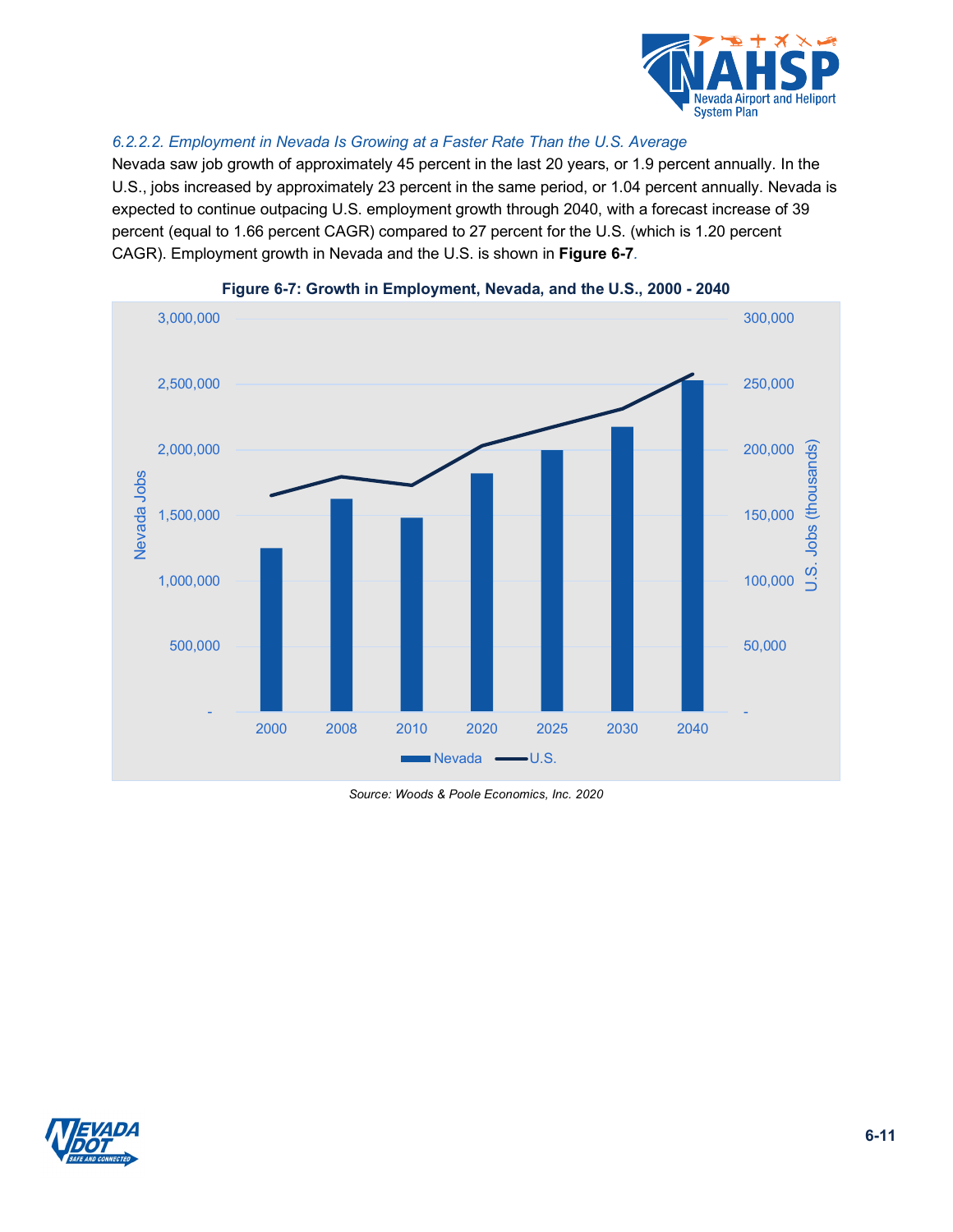

#### *6.2.2.3. Employment by Industry Is Changing*

The top three industries in Nevada by employment numbers are accommodation and food services, retail trade, and state and local government. These sectors make up 19.29 percent, 10.65 percent, and 8.25 percent of statewide employment, respectively. As expected for a growing economy, construction ranks ninth in the state as a top employer with approximately 95,000 employees and 5.20 percent of employment across the state. In Nevada, the top nine industries by employment make up over 75 percent of employment in the state. Aviation employment is found under the industry category "Transportation and Warehousing," which ranked 11th by employment with approximately 68,000 employees in 2020 (3.73 percent). **[Figure 6-8](#page-11-0)** shows employment by industry in Nevada in 2020.

<span id="page-11-0"></span>

#### **Figure 6-8: Nevada Employment by Industry, 2020**

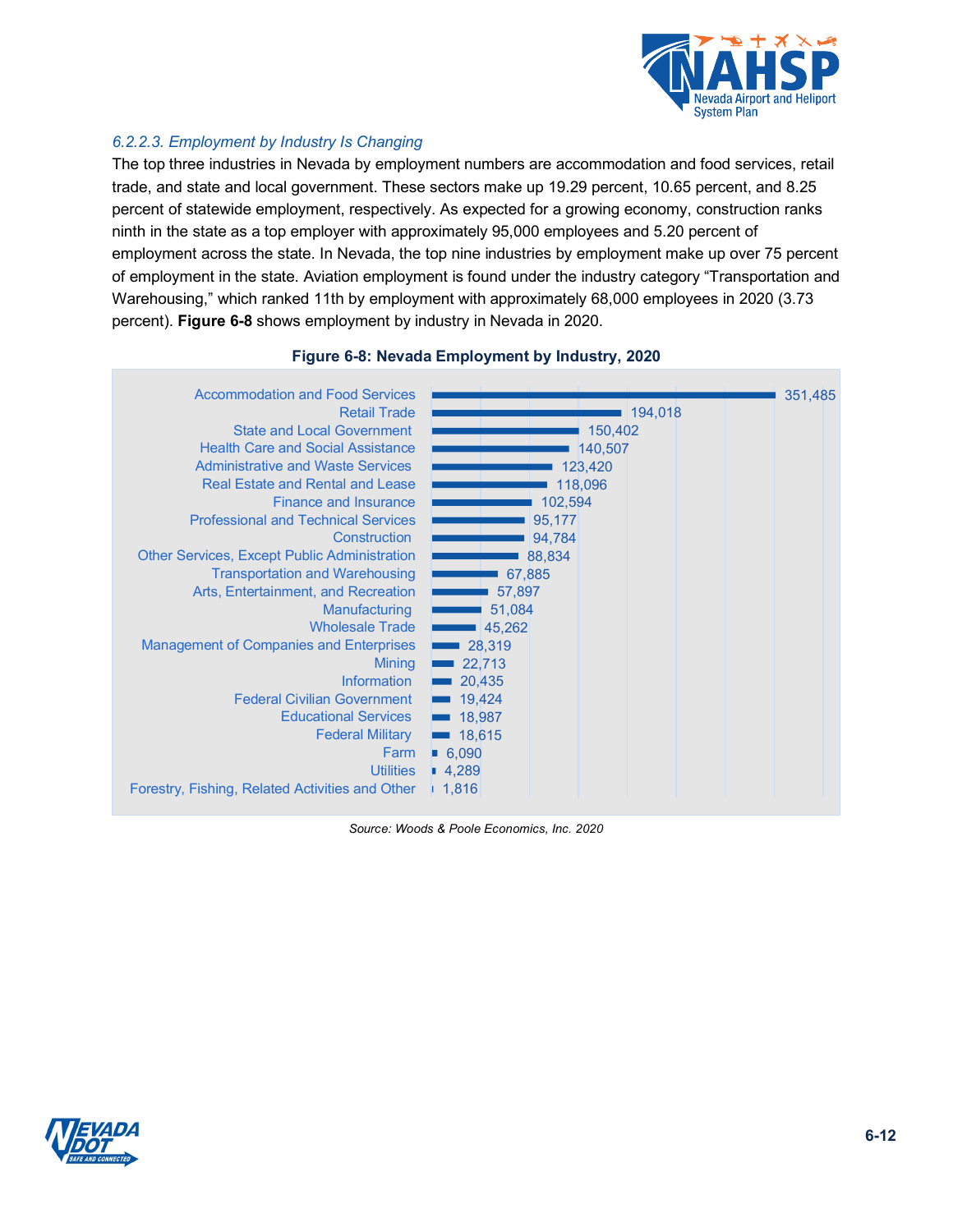

**[Table 6-3](#page-12-0)** shows how employment by industry has changed in the last 20 years. In 2000, the accommodation and food services industry was the largest employer in the state, followed by retail trade, construction, state and local government, and administrative and waste services. Over the 20-year period, seven sectors remained steady or declined: farm (1 percent); wholesale trade (0 percent); forestry, fishing related activities, and other (-3 percent); utilities (-4 percent); manufacturing (-8 percent); information (-20 percent); and construction (-28 percent). The industries with the largest growth in employment over this timeframe were educational services (183 percent); management of companies and enterprises (127 percent); real estate and rental and lease (70 percent); health care and social assistance (56 percent); and federal military (47 percent).

<span id="page-12-0"></span>The transportation and warehousing industry, which includes aviation industry statistics, saw a 31 percent increase between 2000 and 2010. Between 2010 and 2020, the overall industry experienced a 28 percent growth in employment*.* **[Table 6-4](#page-13-0)** ranks forecast employment by industry in 2040. In the next 20 years, Nevada is expected to grow by approximately 709,000 jobs, or 39 percent, with accommodation and food services remaining the state's largest industry. Over the next 10 years, manufacturing, mining, and professional and technical services are expected to grow substantially. Construction and transportation and warehousing are expected to grow by 15 percent and 20 percent, respectively, between 2020 and 2030.

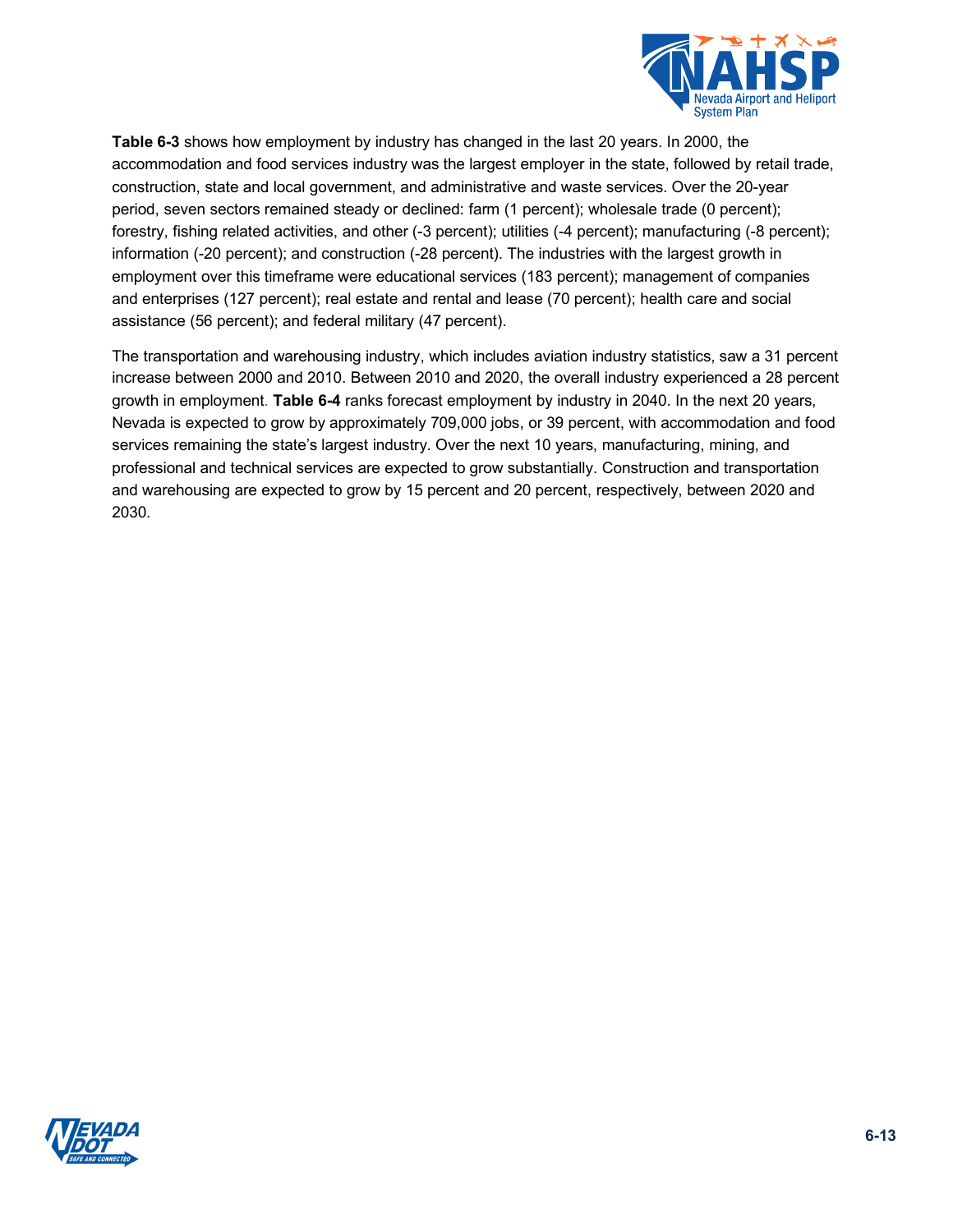

|                                            |          | <b>Thousands</b> |          | <b>CAGR</b> |           |
|--------------------------------------------|----------|------------------|----------|-------------|-----------|
| <b>Industry</b>                            | 2000     | 2010             | 2020     | 2000-2010   | 2010-2020 |
| <b>Accommodation and Food Services</b>     | 282.71   | 291.01           | 351.49   | 0.3%        | 1.9%      |
| Retail Trade                               | 132.43   | 152.41           | 194.02   | 1.4%        | 2.4%      |
| <b>State and Local Government</b>          | 103.83   | 133.35           | 150.40   | 2.5%        | 1.2%      |
| <b>Health Care and Social Assistance</b>   | 70.40    | 109.54           | 140.51   | 4.5%        | 2.5%      |
| <b>Administrative and Waste Services</b>   | 79.28    | 95.05            | 123.42   | 1.8%        | 2.6%      |
| Real Estate and Rental and Lease           | 59.05    | 100.49           | 118.10   | 5.5%        | 1.6%      |
| Finance and Insurance                      | 62.37    | 82.79            | 102.59   | 2.9%        | 2.2%      |
| <b>Professional and Technical Services</b> | 57.89    | 81.38            | 95.18    | 3.5%        | 1.6%      |
| Construction                               | 104.61   | 75.78            | 94.78    | $-3.2%$     | 2.3%      |
| Other Services, Except Public              | 48.25    | 65.37            | 88.83    | 3.1%        | 3.1%      |
| Administration                             |          |                  |          |             |           |
| <b>Transportation and Warehousing</b>      | 40.51    | 53.23            | 67.89    | 2.8%        | 2.5%      |
| Arts, Entertainment, and Recreation        | 41.59    | 46.56            | 57.90    | 1.1%        | 2.2%      |
| Manufacturing                              | 45.30    | 41.68            | 51.08    | $-0.8%$     | 2.1%      |
| <b>Wholesale Trade</b>                     | 37.43    | 37.49            | 45.26    | 0.0%        | 1.9%      |
| Management of Companies and                | 9.77     | 22.14            | 28.32    | 8.5%        | 2.5%      |
| Enterprises                                |          |                  |          |             |           |
| Mining                                     | 12.63    | 16.84            | 22.71    | 2.9%        | 3.0%      |
| Information                                | 21.95    | 17.65            | 20.44    | $-2.2%$     | 1.5%      |
| <b>Federal Civilian Government</b>         | 15.14    | 18.74            | 19.42    | 2.2%        | 0.4%      |
| <b>Educational Services</b>                | 4.91     | 13.93            | 18.99    | 11.0%       | 3.1%      |
| <b>Federal Military</b>                    | 11.57    | 17.01            | 18.62    | 3.9%        | 0.9%      |
| Farm                                       | 5.29     | 5.35             | 6.09     | 0.1%        | 1.3%      |
| <b>Utilities</b>                           | 4.72     | 4.54             | 4.29     | $-0.4%$     | $-0.6%$   |
| Forestry, Fishing, Related Activities      | 1.59     | 1.55             | 1.82     | $-0.3%$     | 1.6%      |
| and Other                                  |          |                  |          |             |           |
| <b>Total Nevada</b>                        | 1,253.21 | 1,483.88         | 1,822.13 | 1.7%        | 2.1%      |

## **Table 6-3: Nevada Employment by Industry, 2000-2020**

<span id="page-13-0"></span>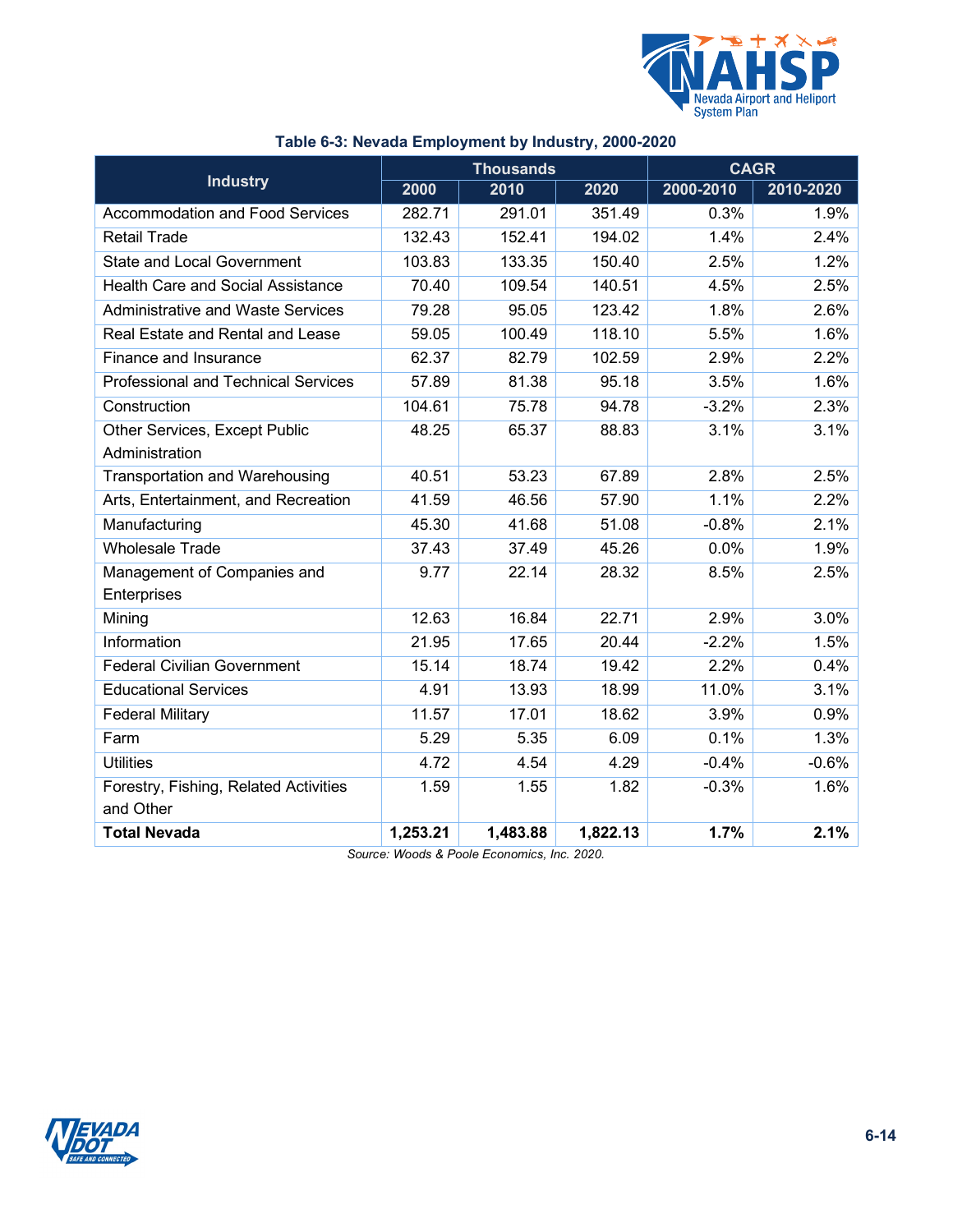

|                                            |          | <b>Thousands</b> | <b>CAGR</b> |          |       |       |       |
|--------------------------------------------|----------|------------------|-------------|----------|-------|-------|-------|
| <b>Industry</b>                            | 2020     |                  |             |          | 2020- | 2025- | 2030- |
|                                            |          | 2025             | 2030        | 2040     | 2025  | 2030  | 2040  |
| <b>Accommodation and Food Services</b>     | 351.49   | 381.33           | 408.85      | 456.63   | 1.64% | 1.40% | 1.11% |
| <b>Retail Trade</b>                        | 194.02   | 212.85           | 233.05      | 278.05   | 1.87% | 1.83% | 1.78% |
| <b>Health Care and Social Assistance</b>   | 140.51   | 157.06           | 174.98      | 211.84   | 2.25% | 2.18% | 1.93% |
| <b>State and Local Government</b>          | 150.40   | 165.89           | 180.82      | 208.48   | 1.98% | 1.74% | 1.43% |
| Real Estate and Rental and Lease           | 118.10   | 133.23           | 149.86      | 187.37   | 2.44% | 2.38% | 2.26% |
| <b>Administrative and Waste Services</b>   | 123.42   | 135.09           | 147.06      | 169.11   | 1.82% | 1.71% | 1.41% |
| Finance and Insurance                      | 102.59   | 114.53           | 125.24      | 142.81   | 2.23% | 1.80% | 1.32% |
| Construction                               | 94.78    | 106.13           | 115.11      | 130.58   | 2.29% | 1.64% | 1.27% |
| <b>Professional and Technical Services</b> | 95.18    | 102.88           | 111.30      | 130.47   | 1.57% | 1.59% | 1.60% |
| Other Services, Except Public              | 88.83    | 97.17            | 106.22      | 126.14   | 1.81% | 1.80% | 1.73% |
| Administration                             |          |                  |             |          |       |       |       |
| <b>Transportation and Warehousing</b>      | 67.89    | 74.17            | 80.98       | 94.85    | 1.79% | 1.77% | 1.59% |
| Arts, Entertainment, and Recreation        | 57.90    | 64.04            | 70.53       | 83.20    | 2.04% | 1.95% | 1.67% |
| <b>Wholesale Trade</b>                     | 45.26    | 49.86            | 54.64       | 64.29    | 1.95% | 1.85% | 1.64% |
| Manufacturing                              | 51.08    | 53.17            | 54.78       | 57.38    | 0.80% | 0.60% | 0.46% |
| Management of Companies and                | 28.32    | 31.54            | 34.81       | 41.44    | 2.18% | 2.00% | 1.76% |
| Enterprises                                |          |                  |             |          |       |       |       |
| <b>Educational Services</b>                | 18.99    | 22.62            | 26.76       | 36.23    | 3.57% | 3.42% | 3.08% |
| Mining                                     | 22.71    | 24.63            | 26.70       | 31.28    | 1.64% | 1.62% | 1.60% |
| <b>Federal Civilian Government</b>         | 19.42    | 20.59            | 21.82       | 24.52    | 1.17% | 1.17% | 1.17% |
| Information                                | 20.44    | 21.30            | 22.17       | 23.96    | 0.84% | 0.80% | 0.78% |
| <b>Federal Military</b>                    | 18.62    | 18.67            | 18.72       | 18.84    | 0.06% | 0.06% | 0.06% |
| Farm                                       | 6.09     | 6.34             | 6.56        | 6.92     | 0.80% | 0.68% | 0.54% |
| <b>Utilities</b>                           | 4.29     | 4.42             | 4.53        | 4.66     | 0.61% | 0.50% | 0.28% |
| Forestry, Fishing, Related Activities      | 1.82     | 1.95             | 2.09        | 2.37     | 1.42% | 1.36% | 1.28% |
| and Other                                  |          |                  |             |          |       |       |       |
| <b>Total Nevada</b>                        | 1,822.13 | 1,999.46         | 2,177.59    | 2,531.40 | 1.87% | 1.72% | 1.52% |

## **Table 6-4: Forecast of Nevada Employment by Industry, 2020-2040**

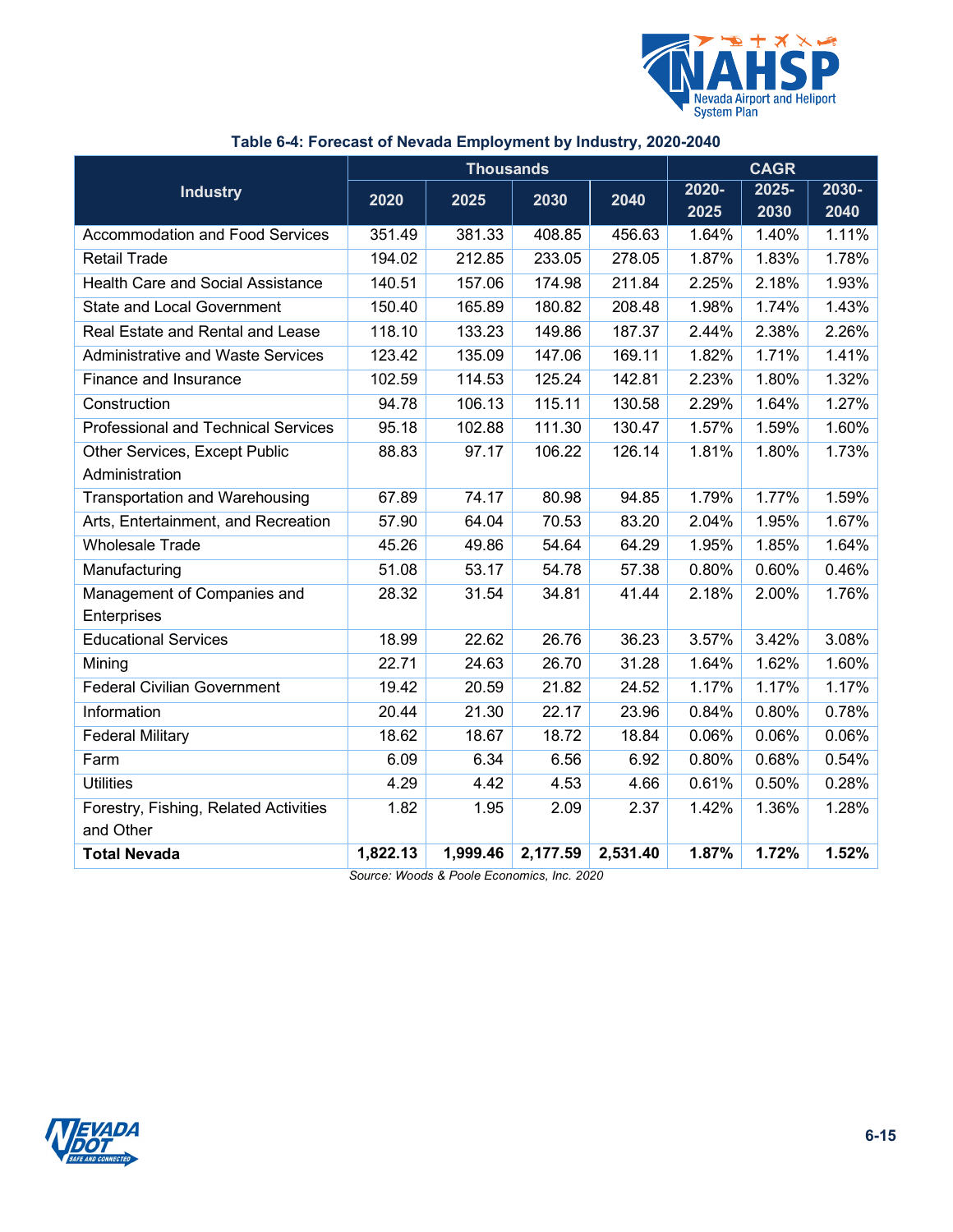

#### *6.2.2.4. Employment Is Concentrated in Two Counties*

<span id="page-15-0"></span>**[Table 6-5](#page-15-0)** shows employment in Nevada by county. Two counties, Clark and Washoe, home of the cities of Las Vegas and Reno, respectively, comprised 88 percent of Nevada jobs in 2020.

| Table 6-5: Employment by County, 2020 |                   |              |  |  |  |  |  |
|---------------------------------------|-------------------|--------------|--|--|--|--|--|
| <b>County</b>                         | <b>Employment</b> | <b>Share</b> |  |  |  |  |  |
| <b>Clark County</b>                   | 1,324,534         | 72.69%       |  |  |  |  |  |
| <b>Washoe County</b>                  | 287,525           | 15.78%       |  |  |  |  |  |
| Carson City                           | 41,780            | 2.29%        |  |  |  |  |  |
| <b>Elko County</b>                    | 30,203            | 1.66%        |  |  |  |  |  |
| Douglas County                        | 29,989            | 1.65%        |  |  |  |  |  |
| <b>Churchill County</b>               | 27,369            | 1.50%        |  |  |  |  |  |
| Lyon County                           | 18,952            | 1.04%        |  |  |  |  |  |
| Nye County                            | 17,653            | 0.97%        |  |  |  |  |  |
| <b>Humboldt County</b>                | 11,835            | 0.65%        |  |  |  |  |  |
| <b>Storey County</b>                  | 6,311             | 0.35%        |  |  |  |  |  |
| <b>White Pine County</b>              | 6,016             | 0.33%        |  |  |  |  |  |
| Eureka County                         | 5,955             | 0.33%        |  |  |  |  |  |
| <b>Lander County</b>                  | 4,699             | 0.26%        |  |  |  |  |  |
| Pershing County                       | 2,951             | 0.16%        |  |  |  |  |  |
| <b>Lincoln County</b>                 | 2,773             | 0.15%        |  |  |  |  |  |
| <b>Mineral County</b>                 | 2,331             | 0.13%        |  |  |  |  |  |
| Esmeralda County                      | 1,257             | 0.07%        |  |  |  |  |  |
| <b>Total Employment</b>               | 1,822,133         | 100%         |  |  |  |  |  |

| Table 6-5: Employment by County, 2020                                                                           |  |  |
|-----------------------------------------------------------------------------------------------------------------|--|--|
| in the contract of the contract of the contract of the contract of the contract of the contract of the contract |  |  |

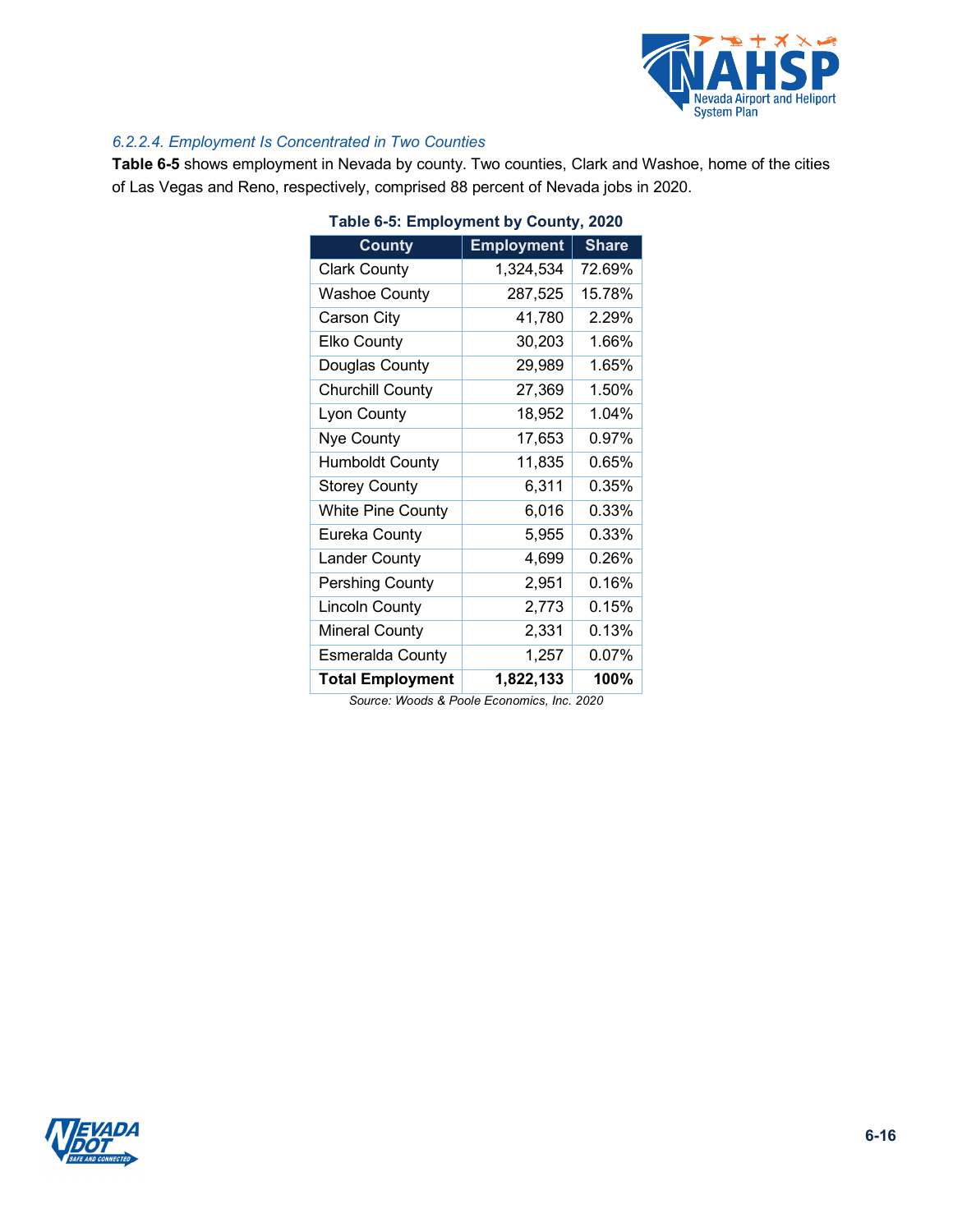

#### *6.2.2.5. The Great Recession of 2008 Impacted Industries and Counties Disproportionately*

The 2008 recession heavily impacted tourism and gaming, retail trade, and transportation. As shown in **[Table 6-6](#page-16-0)** and **[Table 6-7](#page-16-1)**, counties dependent on these industries saw the greatest declines in employment and GRP in the 2008 to 2010 timeframe. Fortunately, most regions except for Douglas County have recovered to above 2008 levels. Similar impacts on these industries and counties have been observed throughout the COVID-19 pandemic that started in late 2019/early 2020.

<span id="page-16-0"></span>

| <b>County</b>            | <b>Thousands of Jobs</b> |          |          |          | <b>Percent Change</b> |           |           |
|--------------------------|--------------------------|----------|----------|----------|-----------------------|-----------|-----------|
|                          | 2000                     | 2008     | 2010     | 2020     | 2000-2008             | 2008-2010 | 2010-2020 |
| Carson City              | 39.20                    | 40.64    | 37.77    | 41.78    | 0.5%                  | $-3.6%$   | 1.0%      |
| Churchill County         | 14.61                    | 23.68    | 24.11    | 27.37    | 6.2%                  | 0.9%      | 1.3%      |
| <b>Clark County</b>      | 852.40                   | 1,163.81 | 1,057.76 | 1,324.53 | 4.0%                  | $-4.7%$   | 2.3%      |
| Douglas County           | 29.01                    | 31.27    | 28.47    | 29.99    | 0.9%                  | $-4.6%$   | 0.5%      |
| Elko County              | 23.89                    | 25.83    | 25.28    | 30.20    | 1.0%                  | $-1.1%$   | 1.8%      |
| <b>Esmeralda County</b>  | 0.41                     | 0.59     | 0.79     | 1.26     | 4.7%                  | 16.3%     | 4.7%      |
| Eureka County            | 4.56                     | 5.06     | 5.03     | 5.96     | 1.3%                  | $-0.3%$   | 1.7%      |
| <b>Humboldt County</b>   | 9.61                     | 9.94     | 10.20    | 11.84    | 0.4%                  | 1.3%      | 1.5%      |
| <b>Lander County</b>     | 2.84                     | 3.53     | 3.88     | 4.70     | 2.7%                  | 4.9%      | 1.9%      |
| <b>Lincoln County</b>    | 1.95                     | 2.25     | 2.25     | 2.77     | 1.8%                  | $-0.1%$   | 2.1%      |
| Lyon County              | 14.24                    | 18.29    | 16.09    | 18.95    | 3.2%                  | $-6.2%$   | 1.6%      |
| Mineral County           | 2.47                     | 2.60     | 2.51     | 2.33     | 0.7%                  | $-1.8%$   | $-0.7%$   |
| Nye County               | 13.84                    | 16.92    | 15.26    | 17.65    | 2.5%                  | $-5.0%$   | 1.5%      |
| <b>Pershing County</b>   | 2.55                     | 2.43     | 2.33     | 2.95     | $-0.6%$               | $-2.0%$   | 2.4%      |
| <b>Storey County</b>     | 1.25                     | 3.54     | 3.71     | 6.31     | 13.9%                 | 2.4%      | 5.5%      |
| <b>Washoe County</b>     | 236.33                   | 273.61   | 243.19   | 287.53   | 1.8%                  | $-5.7\%$  | 1.7%      |
| <b>White Pine County</b> | 4.07                     | 5.20     | 5.26     | 6.02     | 3.1%                  | 0.5%      | 1.4%      |
| <b>Total Nevada</b>      | 1,253.21                 | 1,629.16 | 1,483.88 | 1,822.13 | 3.3%                  | $-4.6%$   | 2.1%      |

#### <span id="page-16-1"></span>**Table 6-6: Employment by County, 2000-2020**

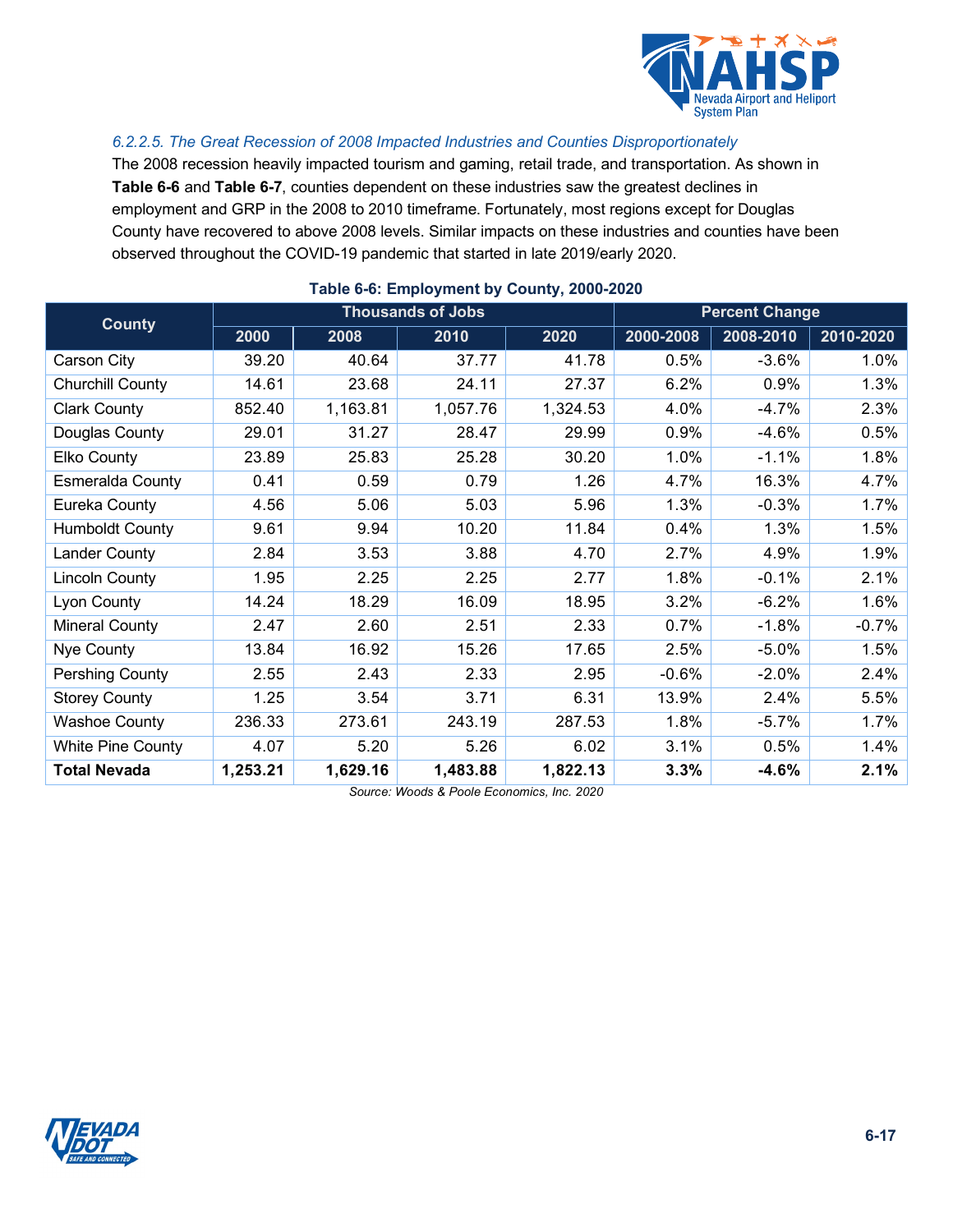

|                          |           | Gross Regional Product (millions of 2009 \$\$) |            |            | <b>Percent</b>         |               | <b>Growth Rate</b> |                  |
|--------------------------|-----------|------------------------------------------------|------------|------------|------------------------|---------------|--------------------|------------------|
| <b>County</b>            | 2000      | 2008                                           | 2010       | 2020       | <b>Share</b><br>(2020) | 2000-<br>2008 | 2008-<br>2010      | $2010 -$<br>2020 |
| Carson City              | 2,742.66  | 3,262.35                                       | 3,119.70   | 3,540.68   | 2.4%                   | 2.2%          | $-2.2%$            | 1.3%             |
| <b>Churchill County</b>  | 787.26    | 1,160.34                                       | 1,160.27   | 1,474.03   | 1.0%                   | 5.0%          | 0.0%               | 2.4%             |
| <b>Clark County</b>      | 62,608.89 | 91,804.28                                      | 82,379.96  | 106,489.15 | 71.6%                  | 4.9%          | $-5.3%$            | 2.6%             |
| Douglas County           | 1,704.50  | 1,952.83                                       | 1,729.59   | 1,883.16   | 1.3%                   | 1.7%          | $-5.9%$            | 0.9%             |
| Elko County              | 1,600.75  | 2,174.39                                       | 2,488.91   | 3,265.45   | 2.2%                   | 3.9%          | 7.0%               | 2.8%             |
| <b>Esmeralda County</b>  | 26.84     | 52.15                                          | 88.93      | 155.62     | 0.1%                   | 8.7%          | 30.6%              | 5.8%             |
| Eureka County            | 545.43    | 1,070.02                                       | 1,484.68   | 1,748.52   | 1.2%                   | 8.8%          | 17.8%              | 1.6%             |
| <b>Humboldt County</b>   | 733.83    | 960.49                                         | 1,278.18   | 1,545.52   | 1.0%                   | 3.4%          | 15.4%              | 1.9%             |
| Lander County            | 258.94    | 490.85                                         | 756.21     | 972.94     | 0.7%                   | 8.3%          | 24.1%              | 2.6%             |
| <b>Lincoln County</b>    | 131.57    | 151.09                                         | 174.60     | 202.96     | 0.1%                   | 1.7%          | 7.5%               | 1.5%             |
| Lyon County              | 748.21    | 1,098.99                                       | 1,018.32   | 1,277.78   | 0.9%                   | 4.9%          | $-3.7%$            | 2.3%             |
| <b>Mineral County</b>    | 168.14    | 176.36                                         | 185.70     | 187.51     | 0.1%                   | 0.6%          | 2.6%               | 0.1%             |
| Nye County               | 980.04    | 1,298.67                                       | 1,339.95   | 1,537.71   | 1.0%                   | 3.6%          | 1.6%               | 1.4%             |
| Pershing County          | 208.15    | 248.57                                         | 268.24     | 398.87     | 0.3%                   | 2.2%          | 3.9%               | 4.0%             |
| <b>Storey County</b>     | 80.21     | 281.46                                         | 321.42     | 451.98     | 0.3%                   | 17.0%         | 6.9%               | 3.5%             |
| <b>Washoe County</b>     | 17,544.43 | 22,027.70                                      | 19,258.76  | 22,755.35  | 15.3%                  | 2.9%          | $-6.5%$            | 1.7%             |
| <b>White Pine County</b> | 283.88    | 512.81                                         | 633.23     | 758.86     | 0.5%                   | 7.7%          | 11.1%              | 1.8%             |
| <b>State of Nevada</b>   | 91,153.72 | 128,723.33                                     | 117,686.64 | 148,646.07 | 100.0%                 | 4.4%          | $-4.4%$            | 2.4%             |

#### **Table 6-7: Gross Regional Product 2000-2020 (in Millions of 2009 Dollars)**

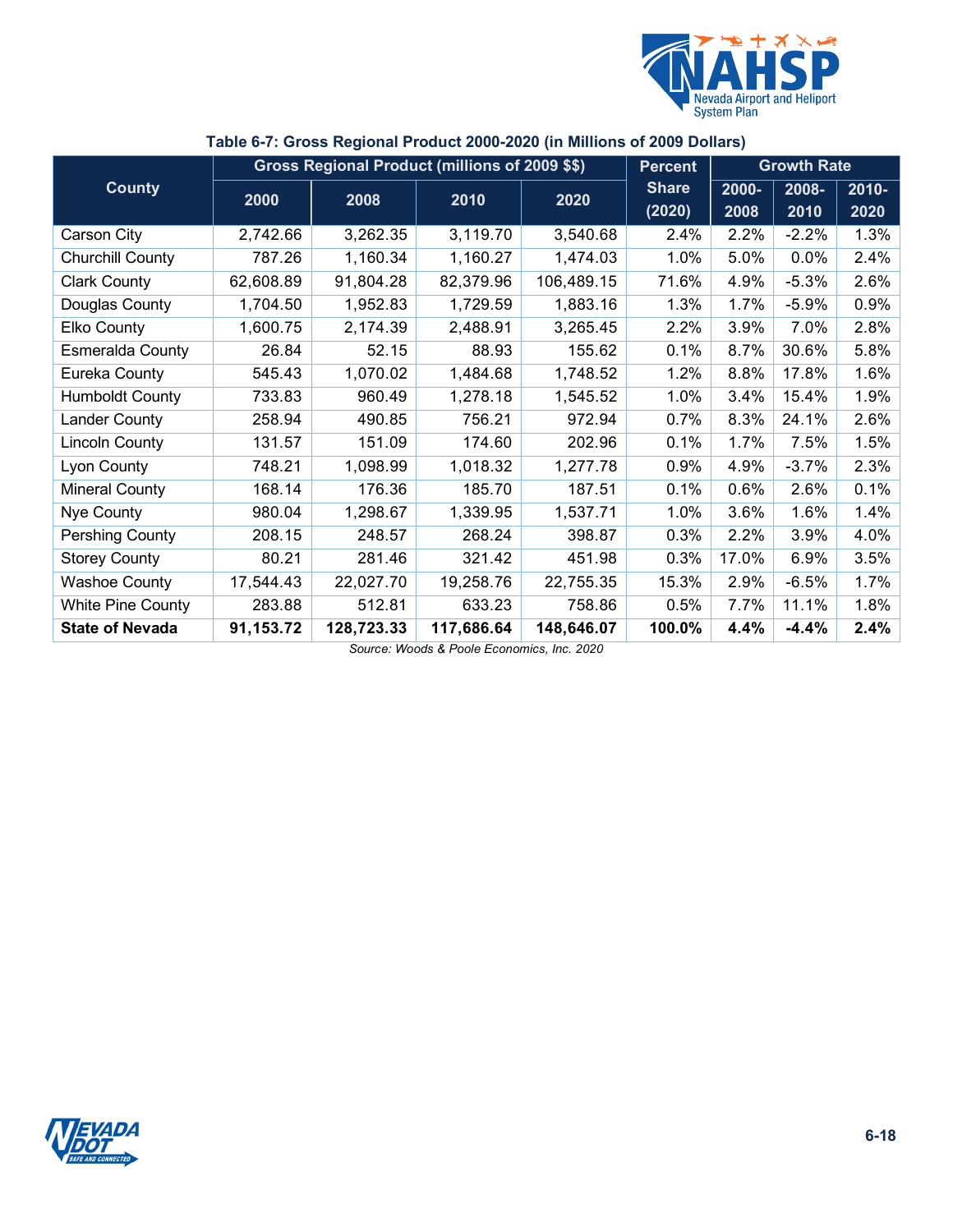

Using 2009 dollars to adjust for inflation, average per capita income in the state of Nevada is \$41,191. However, per capita income varies greatly across the state's counties. **[Table 6-8](#page-18-0)** shows per capita income in each county indexed to the state of Nevada. Douglas County, Lander County, and Esmeralda County have the highest per capita income while Eureka County, Pershing County, and Lincoln County have the lowest.

| <b>Region</b>            | 2020<br>$(2009$ dollars) | <b>Index</b> |
|--------------------------|--------------------------|--------------|
| Douglas County           | \$58,123                 | 141%         |
| Lander County            | \$51,587                 | 125%         |
| <b>Esmeralda County</b>  | \$49,400                 | 120%         |
| <b>Washoe County</b>     | \$45,780                 | 111%         |
| <b>Churchill County</b>  | \$43,980                 | 107%         |
| <b>Humboldt County</b>   | \$43,404                 | 105%         |
| <b>White Pine County</b> | \$41,857                 | 102%         |
| Carson City              | \$40,987                 | 100%         |
| <b>Elko County</b>       | \$40,655                 | 99%          |
| <b>Clark County</b>      | \$40,288                 | 98%          |
| <b>Mineral County</b>    | \$37,147                 | 90%          |
| <b>Storey County</b>     | \$36,738                 | 89%          |
| Nye County               | \$33,987                 | 83%          |
| Lyon County              | \$31,361                 | 76%          |
| Eureka County            | \$31,316                 | 76%          |
| <b>Pershing County</b>   | \$29,753                 | 72%          |
| <b>Lincoln County</b>    | \$27,356                 | 66%          |
| <b>State of Nevada</b>   | \$41,191                 | 100%         |

## <span id="page-18-0"></span>**Table 6-8: Total Personal Income per Capita in Nevada, by County (in 2009 Dollars)**

*Source: Woods & Poole Economics, Inc. 2020*

## **6.3. National Aviation Trends**

Every segment of aviation activity at Nevada's airports is influenced by population and economic factors as well as industry variables like the cost of equipment and fuel. As a result, commercial air service, military aviation, and general aviation (GA) in the state will be affected differently over the 20-year planning horizon. These effects are examined in this section.

## **6.3.1. Commercial Aviation**

Trends in commercial service activity are highlighted in this section for their potential impact on future indicators in Nevada, particularly enplanements and commercial service operations. It is important to note that the COVID-19 pandemic resulted in an unprecedented decline in commercial aviation, and predictions of future trends vary greatly depending on the source. As of 2021, most commercial activity has rebounded to within 75 percent of 2019 activity levels, although some airports have seen higher activity.

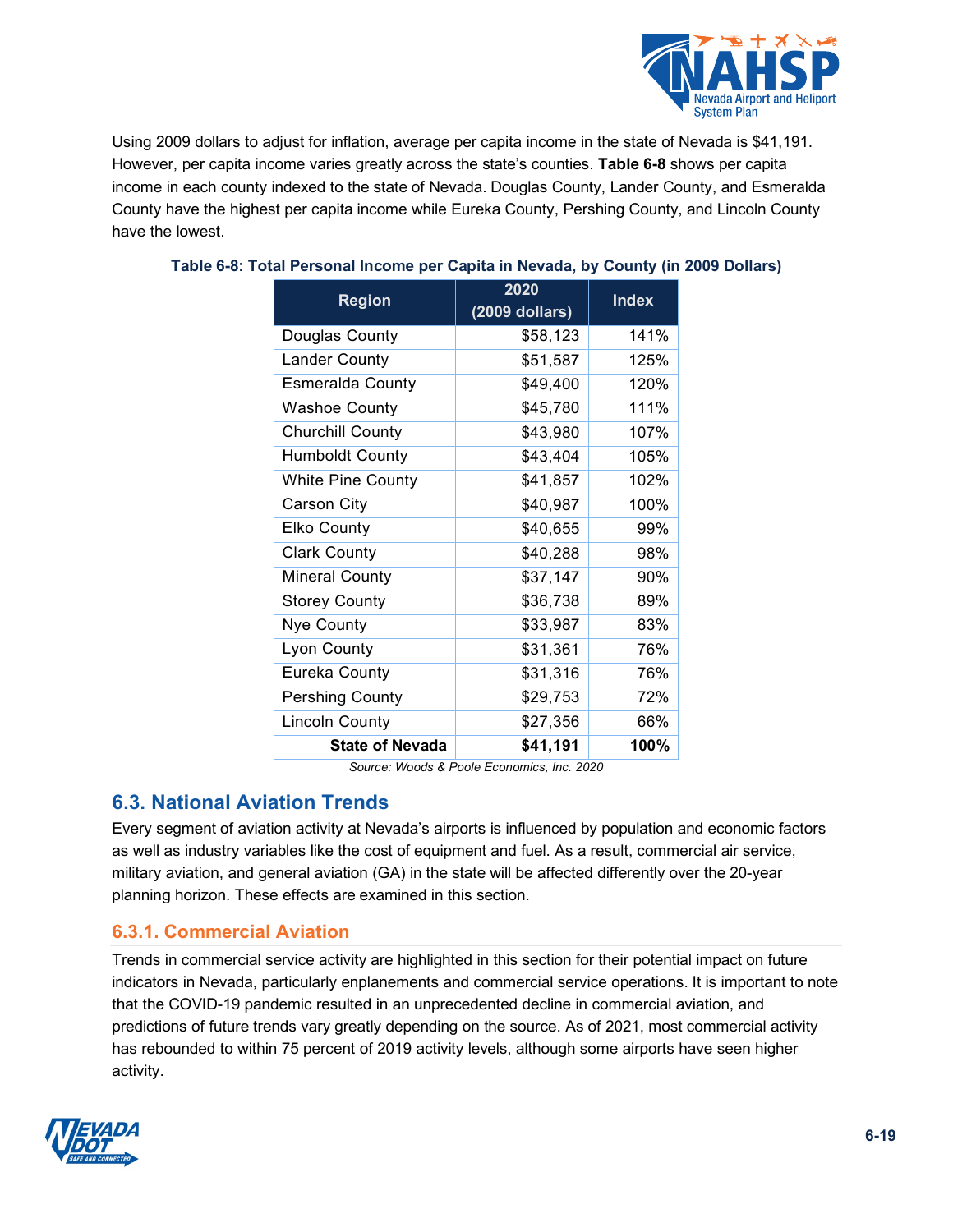

## *6.3.1.1. Industry Consolidation and Restructuring*

After the U.S. airline industry was deregulated in 1978, it became a volatile market characterized by cyclical boom and bust cycles. However, the economic recession of 2007-2009 led to fundamental changes in the business models of the airline industry. Airlines minimized the market's volatility by eliminating unprofitable routes, replacing older aircraft with newer, more efficient models, and by lowering operating costs. These changes allowed the industry to mark its  $11<sup>th</sup>$  consecutive year of profitability in 2019, before realizing its spiral in 2020 and into 2021 as a result of the pandemic.

Prior to the pandemic, yields were expected to grow more quickly in the short term (2021-2031 period) as demand for air travel outpaces the return of airline capacity, increasing airfares. **[Figure 6-9](#page-19-0)** displays the average annual passenger yield growths from 2010 to 2041 as projected by the FAA in its latest forecast.

<span id="page-19-0"></span>

#### **Figure 6-9: System Average Annual Passenger Yield Growth[3](#page-19-1)**

*Sources: FAA Aerospace Forecast Fiscal Years 2021-2041; U.S. Department of Transportation Form 41*

#### *6.3.1.2. Expansion of Ancillary Revenues*

Since the end of the recession in 2009, airlines initiated new services and began charging separately for services that had been bundled with the price of a ticket in previous years. Revenues from these new add-on options are known as ancillary fees and are exempt from taxation. The trend of adding ancillary fees took a small step back in November 2020 as airlines began to eliminate change fees for most types

<span id="page-19-1"></span><sup>3</sup> *Sum of U.S. Mainline and Regional Air Carriers*

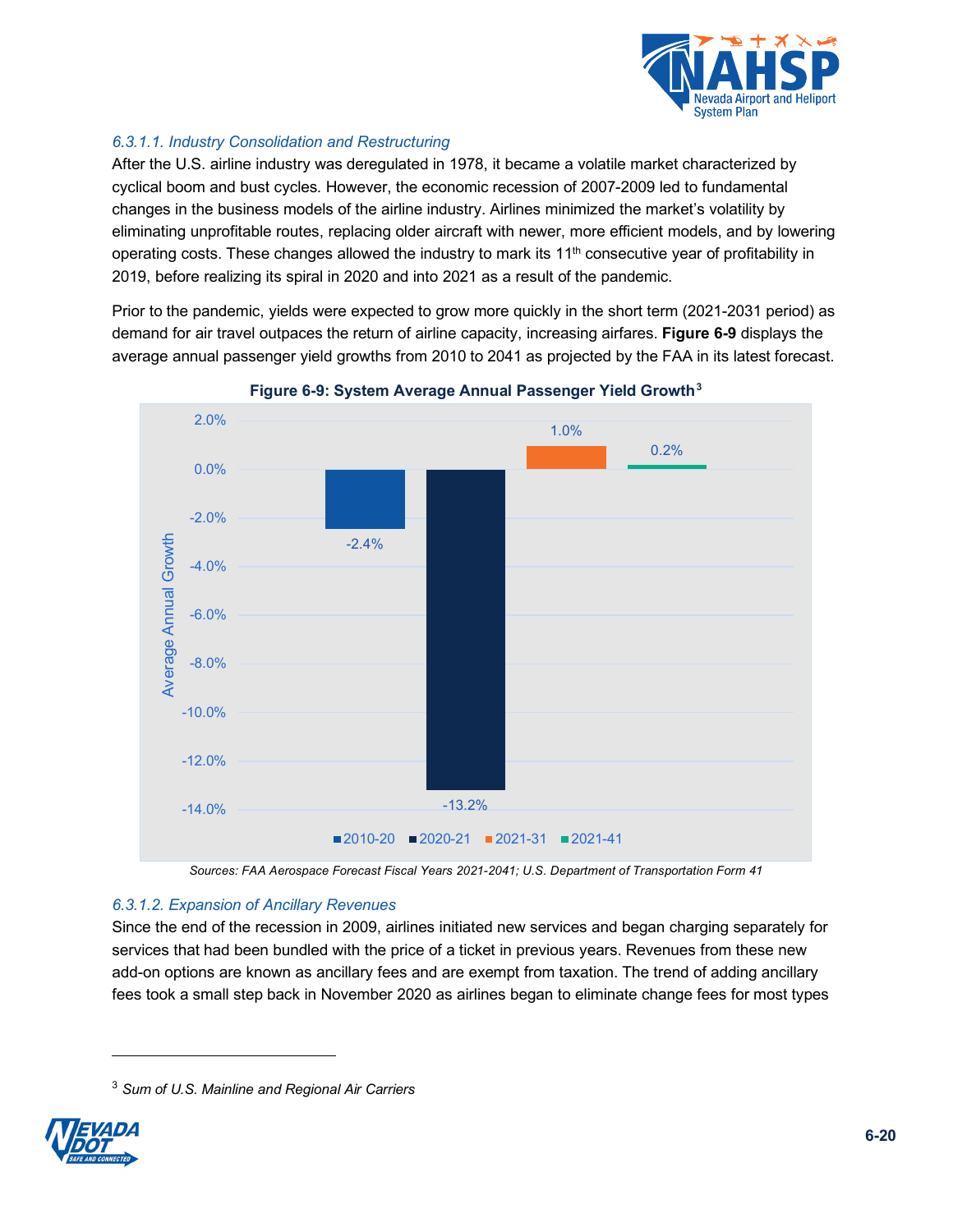

of tickets. Overall, revenue has grown faster than airlines' output since airlines began collecting ancillary fees.

## *6.3.1.3. Capacity Discipline*

Airlines 'rightsized' aircraft to gain efficiencies in key metrics such as available seat miles (ASMs) and revenue passenger miles (RPMs), and as a result saw increasing load factors, higher profitability, and lower capital overhead. According to the *FAA Aerospace Forecast Fiscal Years 2021-2041*, as the U.S. recovery from the COVID-19 pandemic progresses, ASMs and RPMs are forecast to experience high rates of annual growth that will return to more normal rates as the market stabilizes. Overall, Low-Cost Carriers (LCCs) have grown more quickly than network or legacy carriers, which has put pressure on RPM levels throughout the industry as larger carriers compete with lower fares offered by LCCs. This pattern is expected to continue through 2041. **[Figure 6-10](#page-20-0)** displays a comparison of the Available Seat Miles (ASM) and Revenue Passenger Miles (RPM) for the U.S. Commercial Air Carriers from 2010 through 2041.

<span id="page-20-0"></span>

**Figure 6-10: U.S. Commercial Air Carrier ASMs and RPMs[4](#page-20-1)**

*Sources: FAA Aerospace Forecast Fiscal Years 2021-2041; U.S. Department of Transportation Forms 41 and 298-C*

#### *6.3.1.4. Impact of COVID-19*

Business travel almost entirely disappeared starting in 2020 and has not seen a full recovery as of July 2021 due to the COVID-19 pandemic. Leisure travel also shrank around March 2020 and April 2020 but picked up slightly around the 2020 holiday season and returned to near 2019 levels at many airports by July 2021, especially those that rely on leisure travel and less on business travel, including conferences

<span id="page-20-1"></span><sup>4</sup> *Sum of U.S. Mainline and Regional Air Carriers*

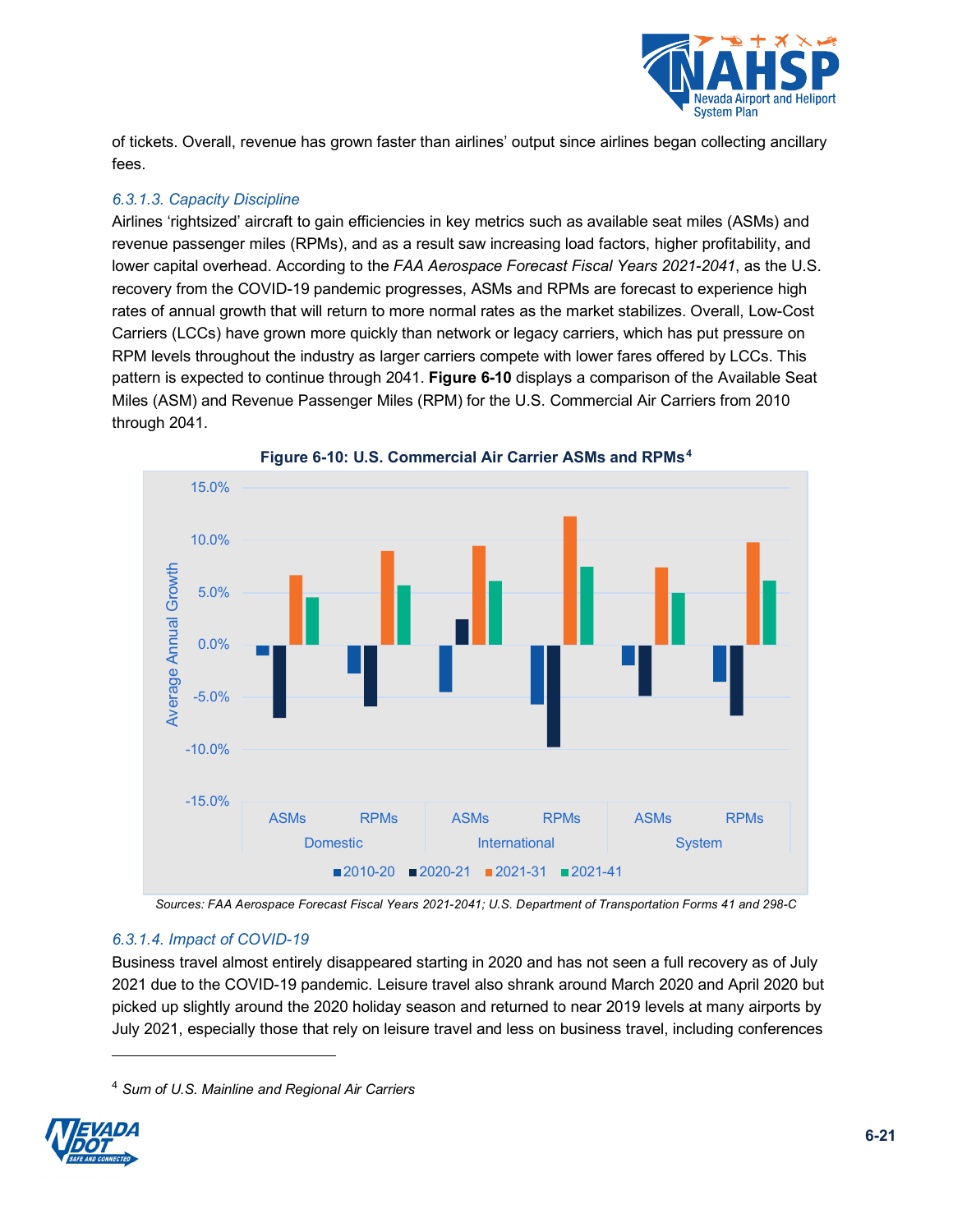

and exhibitions that are prevalent in Las Vegas. Airlines aggressively cut costs through reduced schedules, staffing, and expenditures in March and April 2020. However, long-term debt in the industry still surged by the end of 2020 as airlines struggled to generate revenue. Curtailed business travel, closed international borders, and the large U.S. domestic market meant that leisure travelers became the focus of the U.S. airline industry.

## **6.3.2. General Aviation (GA)**

The GA community in Nevada is a major user of the airport system and its demand is evaluated in terms of based aircraft and operations. The following trends were highlighted due to their likelihood to impact Nevada's future GA demand.

#### *6.3.2.1. Relatively Flat GA Aircraft Shipments and Billings*

Between 2011 and 2020, historic GA aircraft billings fluctuated but had only increased by five percent over this time period. Total turboprop and jet deliveries had declined over this time period while piston deliveries had increased. COVID-19 had a minimal impact on piston deliveries compared to 2019, as they increased 4.0 percent in 2020. However, in 2020 turboprop deliveries continued to decline (down 15.6 percent) and business jet deliveries sharply declined, falling by 20.4 percent. **[Figure 6-11](#page-21-0)** displays GA aircraft shipping and billings from 2011 through 2020.

<span id="page-21-0"></span>

**Figure 6-11: Total GA Aircraft Shipments and Billings, 2011-2020**

*Sources: General Aviation Manufacturers Association (GAMA) GA Airplane Shipments and Billings, 1994-2020*

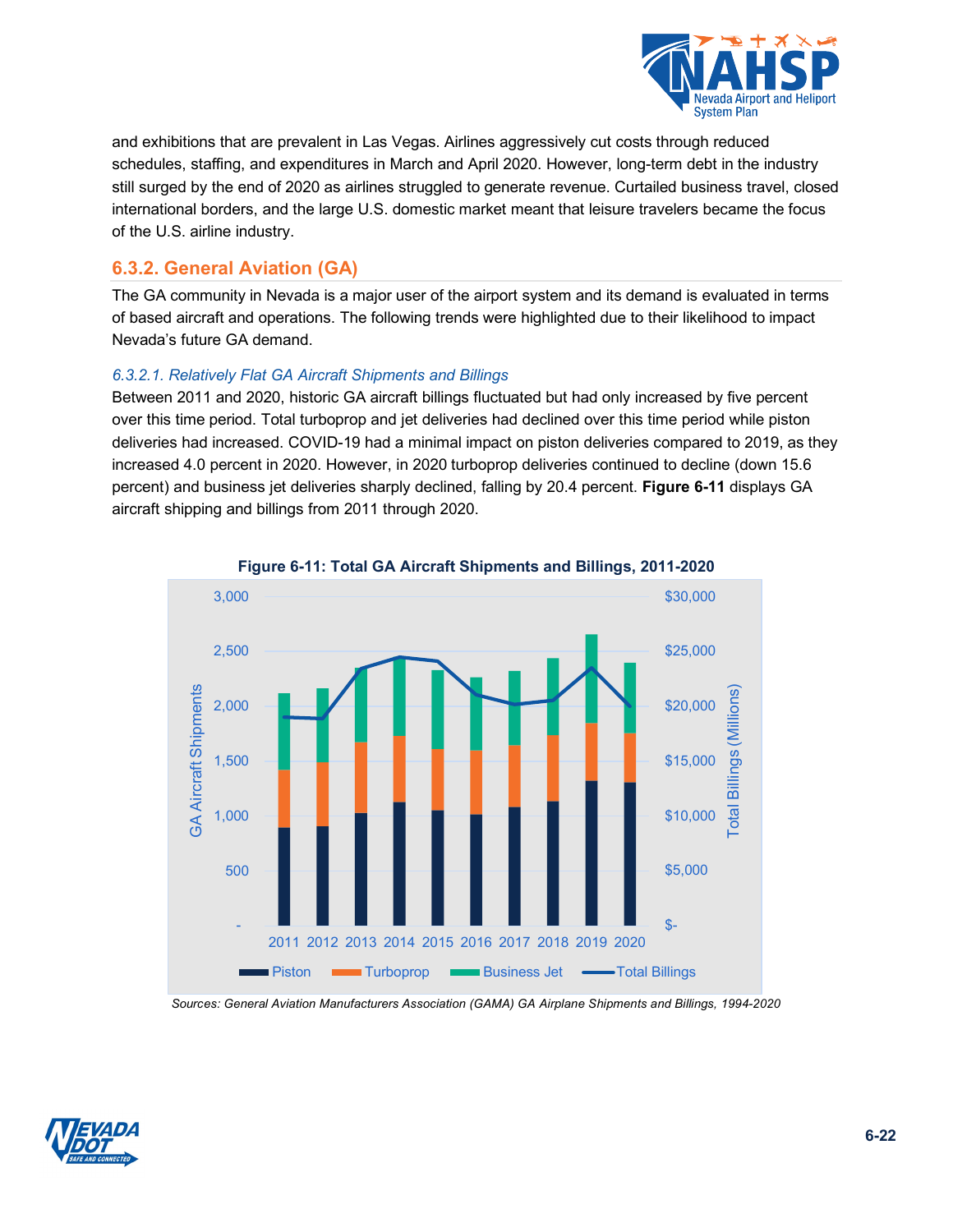

## *6.3.2.2. Slight Decline in National Active GA Fleet*

Between 2010 and 2020, an average annual decrease of 0.9 percent was observed in the national GA fleet. **[Figure 6-12](#page-22-0)** displays the National GA fleet by type from 2010 to 2041 per the 2021 FAA Aerospace Forecast. The FAA projected the following average annual growth rates in the active GA fleet by type between 2021 and 2041:

- **Piston: -0.9%**
- Turboprop: 0.6%
- **Jet: 2.3%**
- Rotorcraft: 1.4%
- **Experimental: 1.4%**
- **Light Sport: 4.0%**
- <span id="page-22-0"></span>■ Other: 1.6%



**Figure 6-12: National Active GA Fleet by Type, 2010-2041**



*Sources: FAA Aerospace Forecast Fiscal Years 2021-2041; FAA General Aviation and Air Taxi Activity (and Avionics) Surveys 2001-2010, 2012-2018*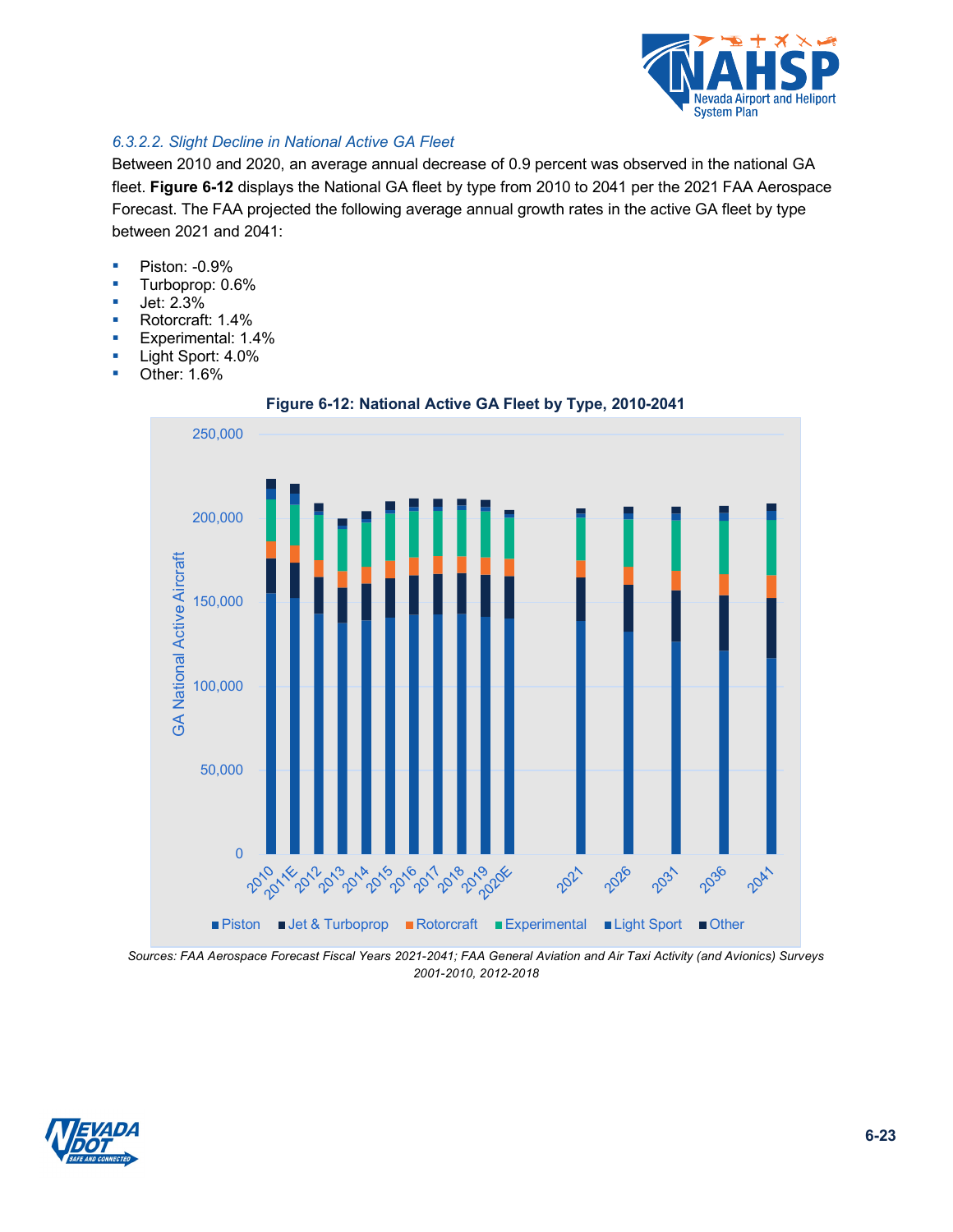

## *6.3.2.3. Slight Projected Growth in GA Activity*

GA activity is expected to remain relatively flat through the 2041 forecast period with a recovery largely offsetting declines due to COVID-19. This recovery was due to strong demand for pilot training and fairly consistent GA pleasure flight activity during the pandemic, which offset the reduction in corporate business travel on GA aircraft. **[Figure 6-13](#page-23-0)** displays the historic and projected GA activity by type from 2010 to 2041.

The total number of active pilots in all categories, except for student pilots, is forecast by the FAA to increase by 0.2 percent on average each year between 2021 and 2041. Total GA hours flown are forecast to increase by an average of 1.0 percent per year between 2021 and 2041. Total GA fuel consumption is forecast to increase by an average of 2.2 percent per year between 2021 and 2041.

<span id="page-23-0"></span>

#### **Figure 6-13: Historic and Projected GA Activity by Type, 2010-2041**

*Sources: FAA U.S. Civil Airmen Statistics; FAA General Aviation and Air Taxi Activity (and Avionics) Surveys 2001-2010, 2012- 2018; FAA Air Traffic Activity; FAA Aerospace Forecast Fiscal Years 2021-2041*

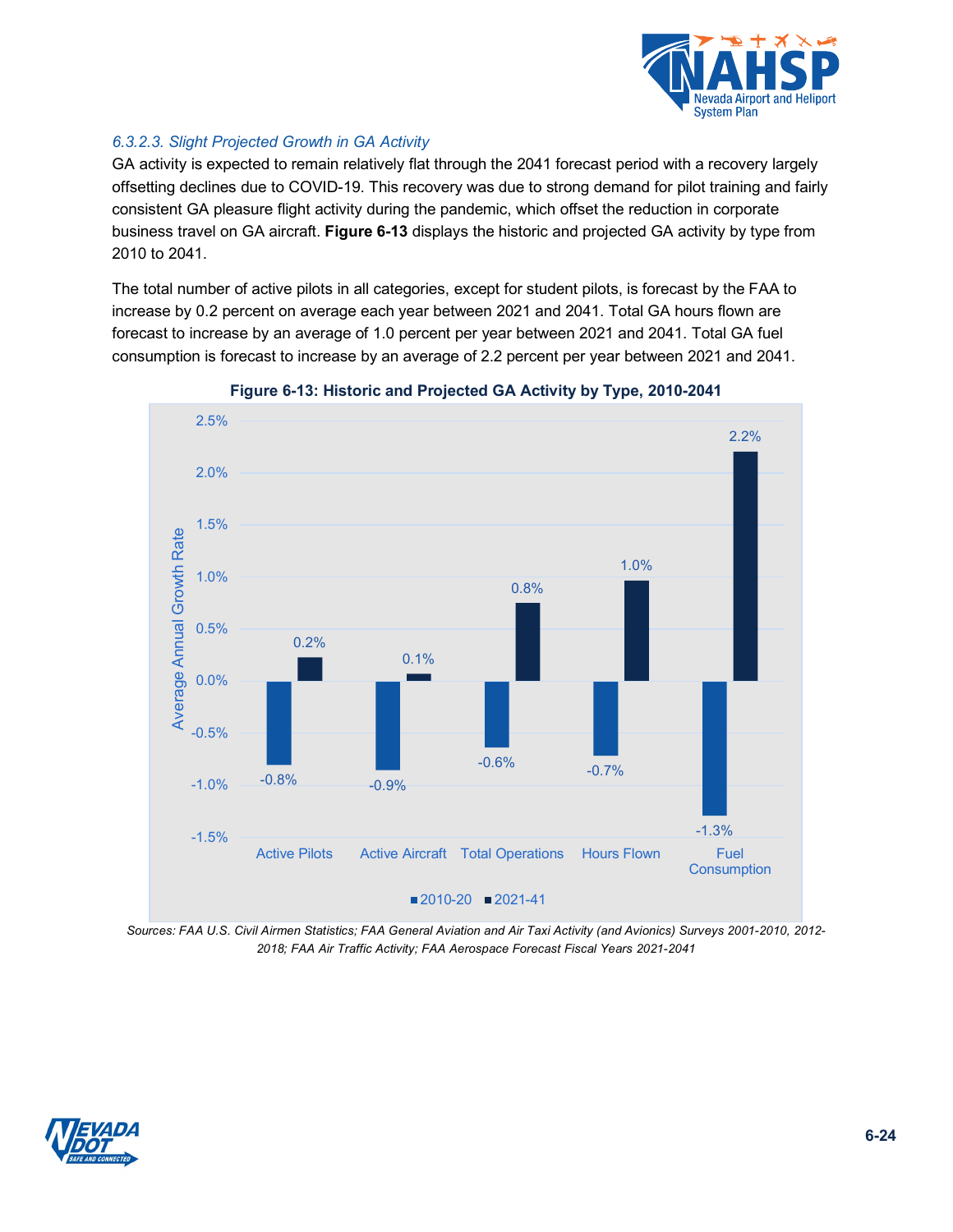

## **6.4. Nevada Commercial Service Activity**

## **6.4.1. Historical and Current Commercial Service Activity**

To determine future demand forecasts for commercial service in Nevada, it is important to examine historical and current contexts of commercial service airport activity across the state. While individual airports report their activity data and conduct their own forecasts, the FAA's Terminal Area Forecast (TAF) from 2019 was used as a consistent baseline for all historical commercial service data and anticipated levels of future activity. The TAF was also used because the FAA compares all forecasts to the TAF as part of its approval process.

## *6.4.1.1. Enplanements*

<span id="page-24-0"></span>Enplaned passenger activity for the past eight years for Nevada's commercial service airports is shown in **[Table 6-9](#page-24-0)**. Considering the inclusion of 2020, which was significantly impacted by the COVID-19 pandemic, all commercial service airports experienced a decline from 2013 through 2020, with the largest declines at Harry Reid International (LAS) and Reno/Tahoe International (RNO) in terms of actual enplanements and all others experiencing higher CAGRs. Moreover, the 2020 data presented in the FAA TAF 2020 presents estimates for the number of enplanements and actual enplanements in 2020 could be lower than is presented in **[Table 6-9](#page-24-0)**.

| Year                           | <b>Boulder City</b><br><b>Municipal</b><br>(BVU) | <b>Elko</b><br><b>Regional</b><br>(EKO) | <b>Harry Reid</b><br><b>International</b><br>(LAS) | <b>North Las</b><br><b>Vegas</b><br>(VGT) | <b>Reno/Tahoe</b><br><b>International</b><br>(RNO) |
|--------------------------------|--------------------------------------------------|-----------------------------------------|----------------------------------------------------|-------------------------------------------|----------------------------------------------------|
| 2013                           | 208,272                                          | 19,908                                  | 19,905,723                                         | 39,822                                    | 1,683,734                                          |
| 2014                           | 212,588                                          | 18,508                                  | 20,434,421                                         | 31,443                                    | 1,609,833                                          |
| 2015                           | 204,586                                          | 14,563                                  | 21,418,543                                         | 19,217                                    | 1,627,701                                          |
| 2016                           | 218,657                                          | 14,270                                  | 22,668,615                                         | 15,908                                    | 1,752,668                                          |
| 2017                           | 222,493                                          | 16,745                                  | 23,261,511                                         | 3                                         | 1,907,676                                          |
| 2018                           | 206,692                                          | 17,901                                  | 23,709,855                                         | 6,516                                     | 2,030,158                                          |
| 2019                           | 166,939                                          | 19,896                                  | 24,484,394                                         | 16,276                                    | 2,119,274                                          |
| 2020 (est.)                    | 121,772                                          | 12,265                                  | 14,391,587                                         | 16,280                                    | 1,269,829                                          |
| <b>CAGR</b><br>$(2013 - 2020)$ | $-6.5%$                                          | $-5.9%$                                 | $-4.0%$                                            | $-10.6%$                                  | $-3.5%$                                            |

## **Table 6-9: Recent Enplanements at Nevada Airports, 2013-2019**

*Source: FAA TAF 2020*

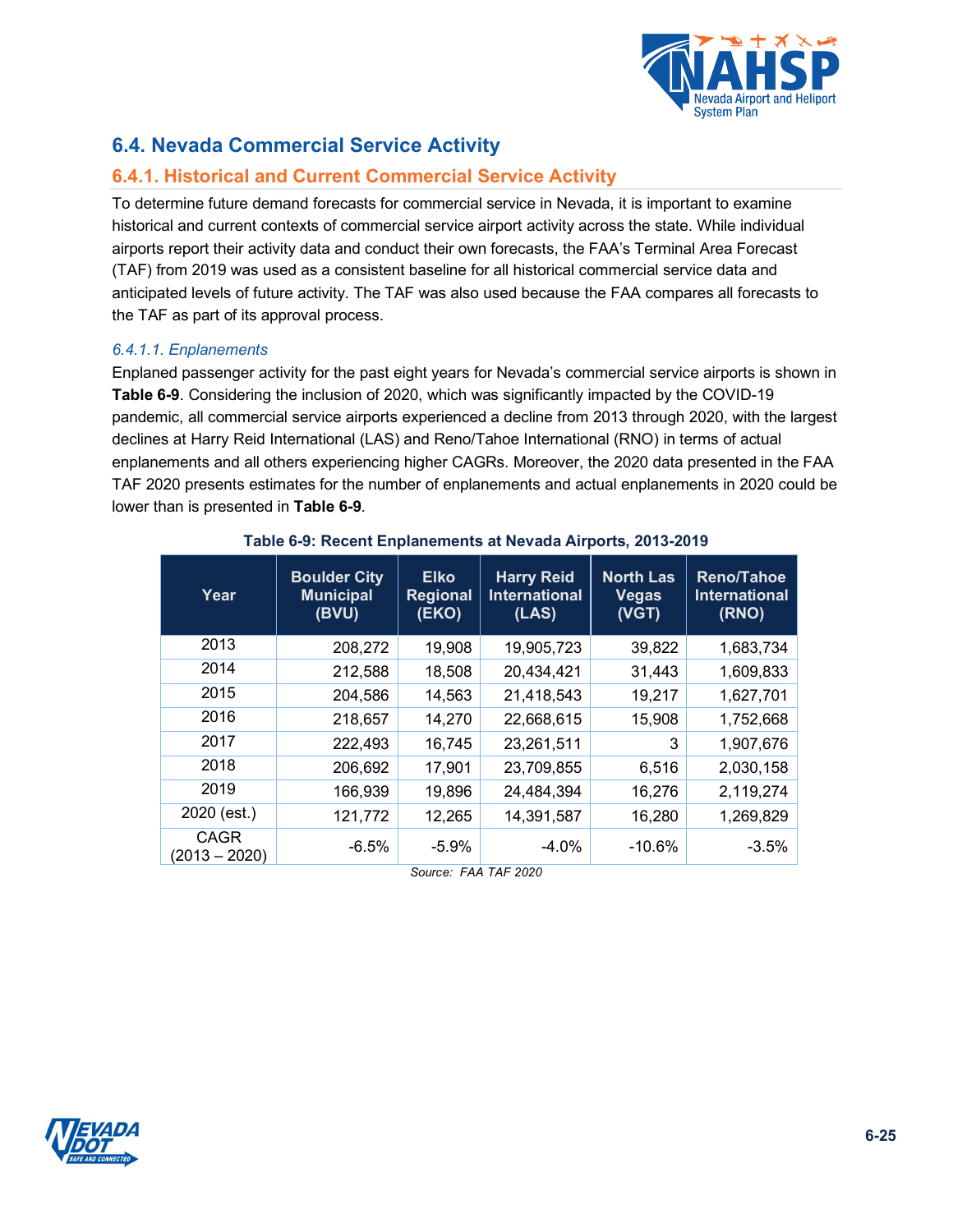

<span id="page-25-0"></span>As shown in **[Figure 6-14](#page-25-0)**, approximately 91 percent of enplanements take place at LAS, the highest amount of any Nevada airport by far. RNO accounts for 8 percent, while the rest of the commercial service airports make up a fraction of state's annual enplanements.



**Figure 6-14: Enplanement Growth by Nevada Commercial Service Airport, 2015-2020**

<span id="page-25-1"></span>Nevada's total share of U.S. enplanements has remained relatively steady at approximately three percent from 2010 to 2019 as shown in **[Table 6-10](#page-25-1)** and prior to the 2020 pandemic.

| Year        | <b>U.S.</b><br><b>Nevada</b> |               | Nevada's      |               | <b>Growth Rates (Year to Year)</b> |  |  |  |
|-------------|------------------------------|---------------|---------------|---------------|------------------------------------|--|--|--|
|             |                              |               | Share of U.S. | <b>Nevada</b> | U.S.                               |  |  |  |
| 2010        | 21,063,497                   | 703,821,932   | 2.99%         |               |                                    |  |  |  |
| 2011        | 21,783,661                   | 723,885,332   | 3.01%         | 3.42%         | 2.85%                              |  |  |  |
| 2012        | 22,001,361                   | 732,042,443   | 3.01%         | 1.00%         | 1.13%                              |  |  |  |
| 2013        | 21,857,459                   | 735,534,910   | 2.97%         | $-0.65%$      | 0.48%                              |  |  |  |
| 2014        | 22,306,793                   | 754,590,349   | 2.96%         | 2.06%         | 2.59%                              |  |  |  |
| 2015        | 23,284,610                   | 787,503,557   | 2.96%         | 4.38%         | 4.36%                              |  |  |  |
| 2016        | 24,670,118                   | 823,735,195   | 2.99%         | 5.95%         | 4.60%                              |  |  |  |
| 2017        | 25,408,428                   | 847,828,120   | 3.00%         | 2.99%         | 2.92%                              |  |  |  |
| 2018        | 25,971,122                   | 889,409,769   | 2.92%         | 2.21%         | 4.90%                              |  |  |  |
| 2019        | 26,806,779                   | 925,237,899   | 2.90%         | 3.22%         | 4.03%                              |  |  |  |
| 2020 (est.) | 15,811,733                   | 515, 146, 861 | 3.07%         | $-41.02%$     | $-44.32%$                          |  |  |  |

## **Table 6-10: Nevada Share of U.S. Enplanements, 2010-2019**

*Source: FAA TAF 2020*



*Source: FAA TAF 2020*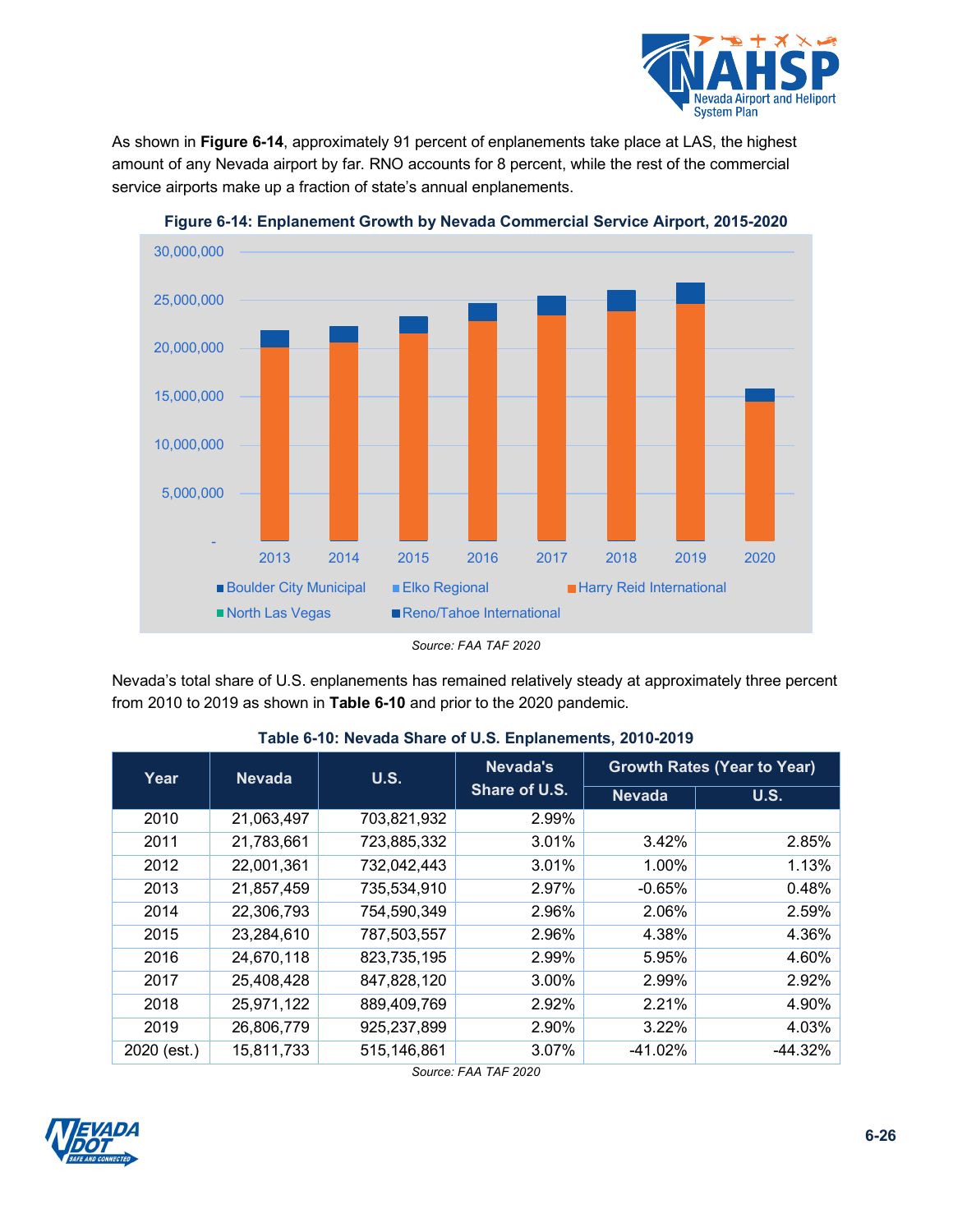

### *6.4.1.2. Based Aircraft*

A based aircraft is an aircraft that is operational and airworthy, which is typically based or stored at a specific airport for a majority of the year. While the FAA validates the number of based aircraft at each non-primary NPIAS airport through the FAA's National Based Aircraft Inventory Program, explained further in **Section [6.5.1.1](#page-33-0)**, it does not require primary airports to utilize this system. As such, for the NAHSP, the number of based aircraft listed in the FAA's TAF was utilized for the commercial service airports. As shown in **[Table 6-11](#page-26-0)**, there are a total of 1,140 based aircraft at the five Nevada commercial service airports.

<span id="page-26-0"></span>

| <b>Associated City</b>                                               | <b>FAA ID</b><br><b>Airport Name</b> |            | <b>2019 Based Aircraft</b> |
|----------------------------------------------------------------------|--------------------------------------|------------|----------------------------|
| <b>Boulder City</b>                                                  | <b>Boulder City Municipal</b>        | <b>BVU</b> | 240                        |
| Elko                                                                 | Elko Regional                        | EKO        | 77                         |
| Las Vegas                                                            | Harry Reid International             | <b>LAS</b> | 110                        |
| Las Vegas                                                            | North Las Vegas                      | <b>VGT</b> | 552                        |
| Reno                                                                 | Reno/Tahoe International             | <b>RNO</b> | 161                        |
| <b>Total Statewide Based Aircraft at Commercial Service Airports</b> | 1,166                                |            |                            |

#### **Table 6-11: 2020 Nevada Commercial Service Airport Based Aircraft**

*Source: FAA TAF 2020*

#### *6.4.1.3. Operations*

Operations are defined as either a landing or takeoff occurring at an airport. For example, one takeoff and one landing together constitute two operations. For the NAHSP, the commercial operations values include both air carrier and air taxi/commuter operations as defined by the FAA:

- **Air Carrier Operations:** Airport operations performed by aircraft with seating capacity of more than 60 seats or a maximum payload capacity of more than 18,000 pounds, carrying passengers or cargo for hire or compensation.
- **Air Taxi/Commuter Operations:** Airport operations performed by aircraft with seating capacity of 60 seats or less or a maximum payload capacity of 18,000 pounds or less, carrying passengers or cargo for hire or compensation on either a scheduled or charter basis, or on an on-demand or limited scheduled basis. Scheduled or charter basis is defined as five or more round-trip flights per week on at least one route according to published flight schedules.

<span id="page-26-1"></span>[Table 6-12](#page-26-1) displays operations by type for 2020, including commercial, GA, and military, as derived from the FAA TAF 2020. It is important to note that the 2020 operations presented in the FAA TAF 2020 are considered estimates. For additional context, the total operations for 2019 presented in the FAA TAF 2020 are included in [Table 6-12.](#page-26-1)

| <b>Associated</b><br><b>City</b> | <b>Airport</b><br><b>Name</b>           | <b>FAA</b><br>ID | Commercial,<br><b>Air Carrier &amp;</b><br><b>Air Taxi</b> | <b>Military</b> | Local<br><b>GA</b> | Itinerant<br><b>GA</b> | 2020 Total<br><b>Operations</b> | 2019 Total<br><b>Operations</b> |
|----------------------------------|-----------------------------------------|------------------|------------------------------------------------------------|-----------------|--------------------|------------------------|---------------------------------|---------------------------------|
| <b>Boulder City</b>              | <b>Boulder City</b><br><b>Municipal</b> | <b>BVU</b>       | 106.071                                                    | 74              | 11.340             | 2.920                  | 120.405                         | 120.405                         |
| Elko                             | Elko<br>Regional                        | EKO              | 6,230                                                      | 135             | 4.944              | 10.460                 | 21,769                          | 21,373                          |

#### **Table 6-12: 2020 Nevada Commercial Service Airport Operations by Type**

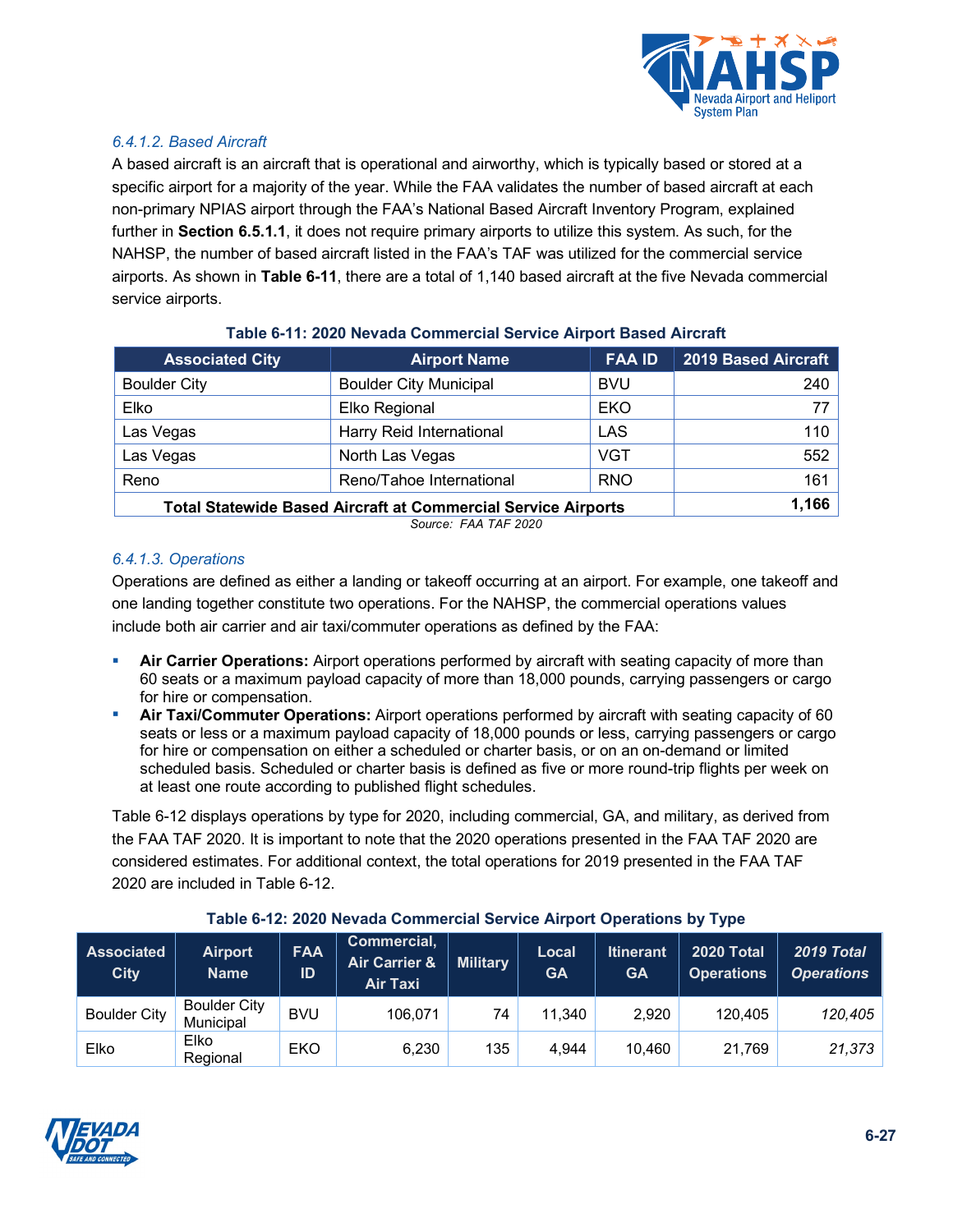

| Las Vegas | Harry Reid<br>International                                            | LAS        | 342,092 | 4.958 |         | 30,883  | 377,933 | 549,098 |
|-----------|------------------------------------------------------------------------|------------|---------|-------|---------|---------|---------|---------|
| Las Vegas | North Las<br>Vegas                                                     | <b>VGT</b> | 11,538  | 1.607 | 118.344 | 52,906  | 184,395 | 178,326 |
| Reno      | Reno/Tahoe<br>International                                            | <b>RNO</b> | 45,016  | 2.405 | 13,043  | 26.381  | 86,845  | 99,703  |
|           | <b>Total Statewide Commercial</b><br><b>Service Operations by Type</b> |            | 510,947 | 9,179 | 147,671 | 123,550 | 791,347 | 968,905 |

*Source: FAA TAF 2020*

<span id="page-27-0"></span>**[Figure 6-15](#page-27-0)** presents the market share of commercial service operations for each commercial airport in Nevada. The largest share of commercial service operations in 2020 took place at LAS at 48 percent, followed by RNO with 23 percent. The remaining 29 percent was comprised of BVU, EKO, and VGT combined.



**Figure 6-15: Percent of Total Commercial Service Operations in Nevada, 2020**

*Source: FAA TAF 2020*

## **6.4.2. Forecasts of Commercial Service**

Estimations of future passenger enplanements, aircraft operations, and based GA aircraft at commercial service airports are presented in this section. For aircraft operations, the individual categories of Commercial, GA, and Military are examined to derive total operations forecasts for the five commercial service airports. Note that FAA TAF data for the 20-year planning horizon to 2040 were used for all commercial service forecasts in this section, with 2020 serving as the baseline year for all of these indicators at commercial service airports. While individual airports in Nevada prepare their own forecasts, historical and forecast TAF data were used to establish a uniform baseline for projections.

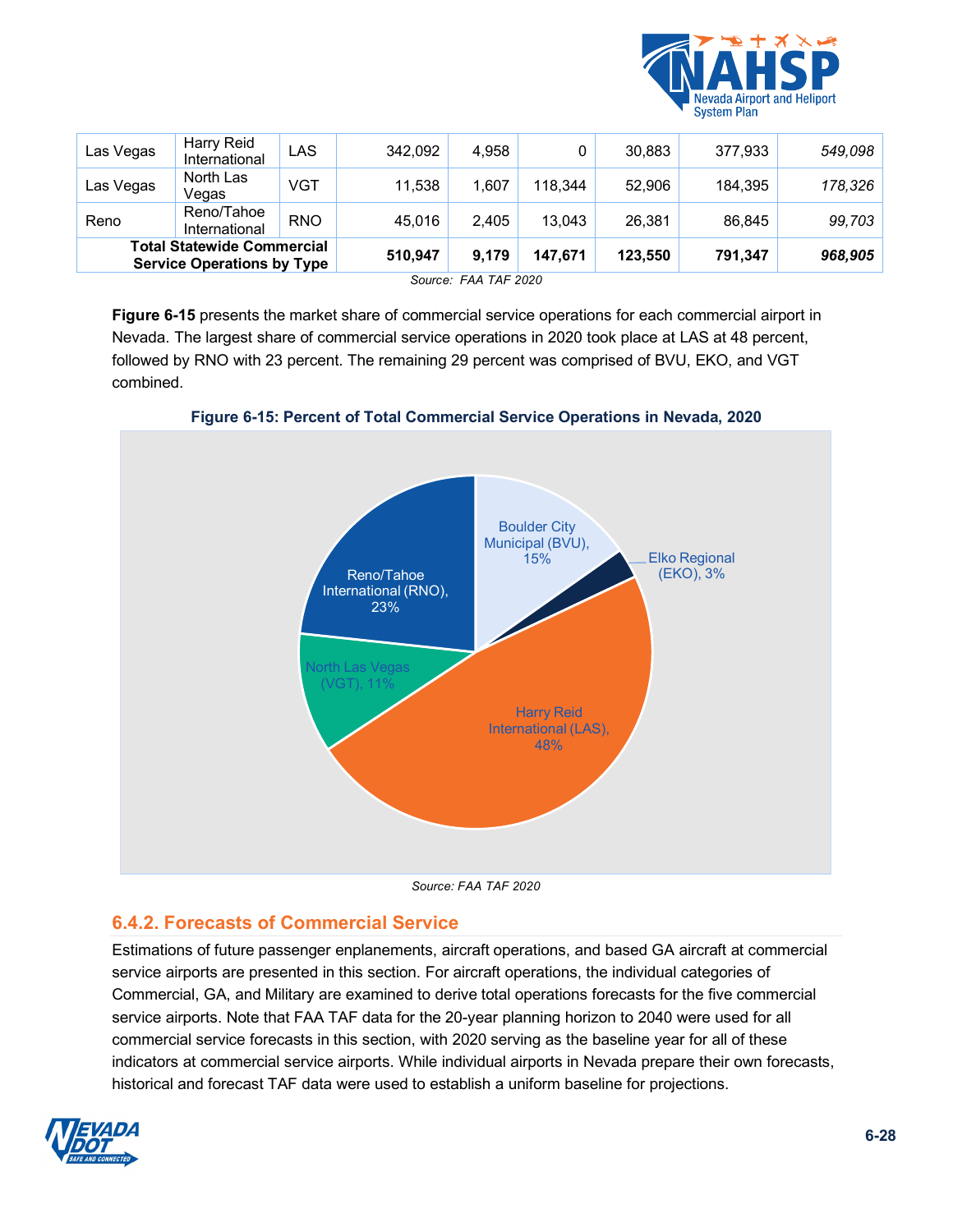

#### *6.4.2.1. Enplanement Forecasts*

<span id="page-28-0"></span>**[Table 6-13](#page-28-0)** shows forecasts of enplaned passenger activity for the individual commercial service airports in Nevada. BVU and VGT are forecast to maintain consistent enplanements over the 20-year period while the remaining commercial service airports are anticipating growth over this same period of time. LAS is expected to see the most growth with a CAGR of 4.73 percent. RNO is estimated to grow at 4.16 percent annually, while EKO is estimated to experience a growth rate of 2.98 percent annually.

| <b>Associated</b><br><b>City</b> | <b>Airport Name</b>                 | <b>FAA</b> | <b>Historic</b><br><b>Enplanements Forecast</b> |            |            |            | <b>CAGR</b><br>2019- |  |
|----------------------------------|-------------------------------------|------------|-------------------------------------------------|------------|------------|------------|----------------------|--|
|                                  |                                     | ID         | 2019                                            | 2025       | 2030       | 2040       | 2040                 |  |
| <b>Boulder City</b>              | <b>Boulder City</b><br>Municipal    | <b>BVU</b> | 121,772                                         | 121,772    | 121,772    | 121,772    | 0.00%                |  |
| <b>Elko</b>                      | Elko Regional                       | <b>EKO</b> | 12,265                                          | 14,209     | 16,457     | 22,070     | 2.98%                |  |
| Las Vegas                        | Harry Reid<br>International         | <b>LAS</b> | 14,391,587                                      | 25,581,085 | 29,658,949 | 36,294,658 | 4.73%                |  |
| Las Vegas                        | North Las Vegas                     | <b>VGT</b> | 16,280                                          | 16,280     | 16,280     | 16,280     | 0.00%                |  |
| Reno                             | Reno/Tahoe<br>International         | <b>RNO</b> | 1,269,829                                       | 2,272,954  | 2,522,761  | 2,869,846  | 4.16%                |  |
|                                  | <b>Total Statewide Enplanements</b> |            | 15,811,733                                      | 28,006,300 | 32,336,219 | 39,324,626 | 4.66%                |  |
| Source: FAA TAF 2019             |                                     |            |                                                 |            |            |            |                      |  |

#### **Table 6-13: Nevada Commercial Service Airport Enplanement Forecasts, 2019-2040**

**[Figure 6-16](#page-29-0)** presents the total enplanements forecast for Nevada commercial service airports through 2040. The total number of enplanements is expected to increase over the next 20 years at varying rates. Growth is estimated to be most significant between 2020 and 2025, which aligns with COVID-19 recovery returning the industry to pre-COVID levels, then growth slowing slightly, but continuing to increase from 2025 – 2040.

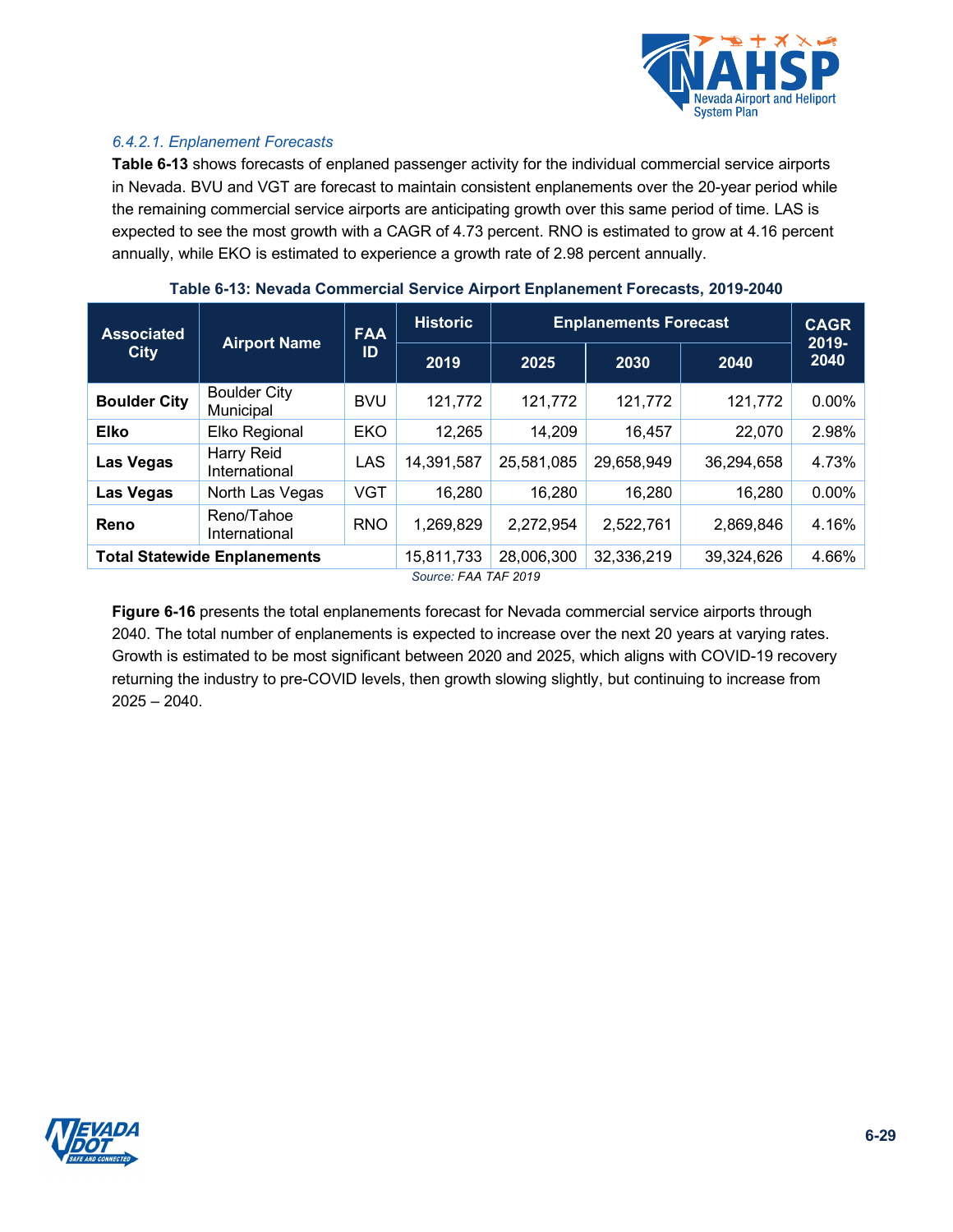



<span id="page-29-0"></span>**Figure 6-16: Statewide Commercial Service Enplanement Forecast, 2020-2040**

#### *6.4.2.2. Based GA Aircraft Forecasts at Commercial Service Airports*

<span id="page-29-1"></span>**[Table 6-14](#page-29-1)** presents based GA aircraft projections through 2040 for the Nevada commercial service airports. In 2020 there were 1,140 based aircraft at commercial service airports which is calculated to increase by 205 up to 1,345 by 2040. Through the planning horizon BVU, LAS, and RNO are forecast to remain flat in terms of based aircraft, with a CAGR of approximately one percent at EKO and approximately one and a half percent at VGT.

| <b>Associated City</b> | <b>Airport Name</b>                                                            | <b>FAA ID</b> | <b>Historic</b> | <b>Based Aircraft Forecast</b> |       |       | <b>CAGR</b><br>2019-<br>2040 |
|------------------------|--------------------------------------------------------------------------------|---------------|-----------------|--------------------------------|-------|-------|------------------------------|
|                        |                                                                                |               | 2019            | 2025                           | 2030  | 2040  |                              |
| <b>Boulder City</b>    | <b>Boulder City Municipal</b>                                                  | <b>BVU</b>    | 240             | 240                            | 240   | 240   | $0.00\%$                     |
| Elko                   | Elko Regional                                                                  | <b>EKO</b>    | 77              | 80                             | 85    | 95    | 1.06%                        |
| Las Vegas              | Harry Reid International                                                       | LAS           | 110             | 110                            | 110   | 110   | $0.00\%$                     |
| Las Vegas              | North Las Vegas                                                                | VGT           | 552             | 598                            | 643   | 739   | 1.47%                        |
| Reno                   | Reno/Tahoe International                                                       | <b>RNO</b>    | 161             | 161                            | 161   | 161   | $0.00\%$                     |
|                        | <b>Total Statewide Based Aircraft at Commercial</b><br><b>Service Airports</b> |               | 1,140           | 1,189                          | 1,239 | 1,345 | 0.83%                        |

**Table 6-14: Based Aircraft Forecasts at Nevada Commercial Service Airports, 2020-2040**

*Note: Upcoming RNO development will result in additional aircraft storage that may correspond to a larger increase in based aircraft than forecast due to the existing aircraft storage waitlist. Source: FAA TAF 2020*

#### *6.4.2.3. Commercial Operations Forecasts*

<span id="page-29-2"></span>**[Table 6-15](#page-29-2)** presents commercial operations forecasts through 2040. LAS is expected to continue handling the bulk of the growth with a 3.62 percent CAGR amounting to over 354,000 added commercial

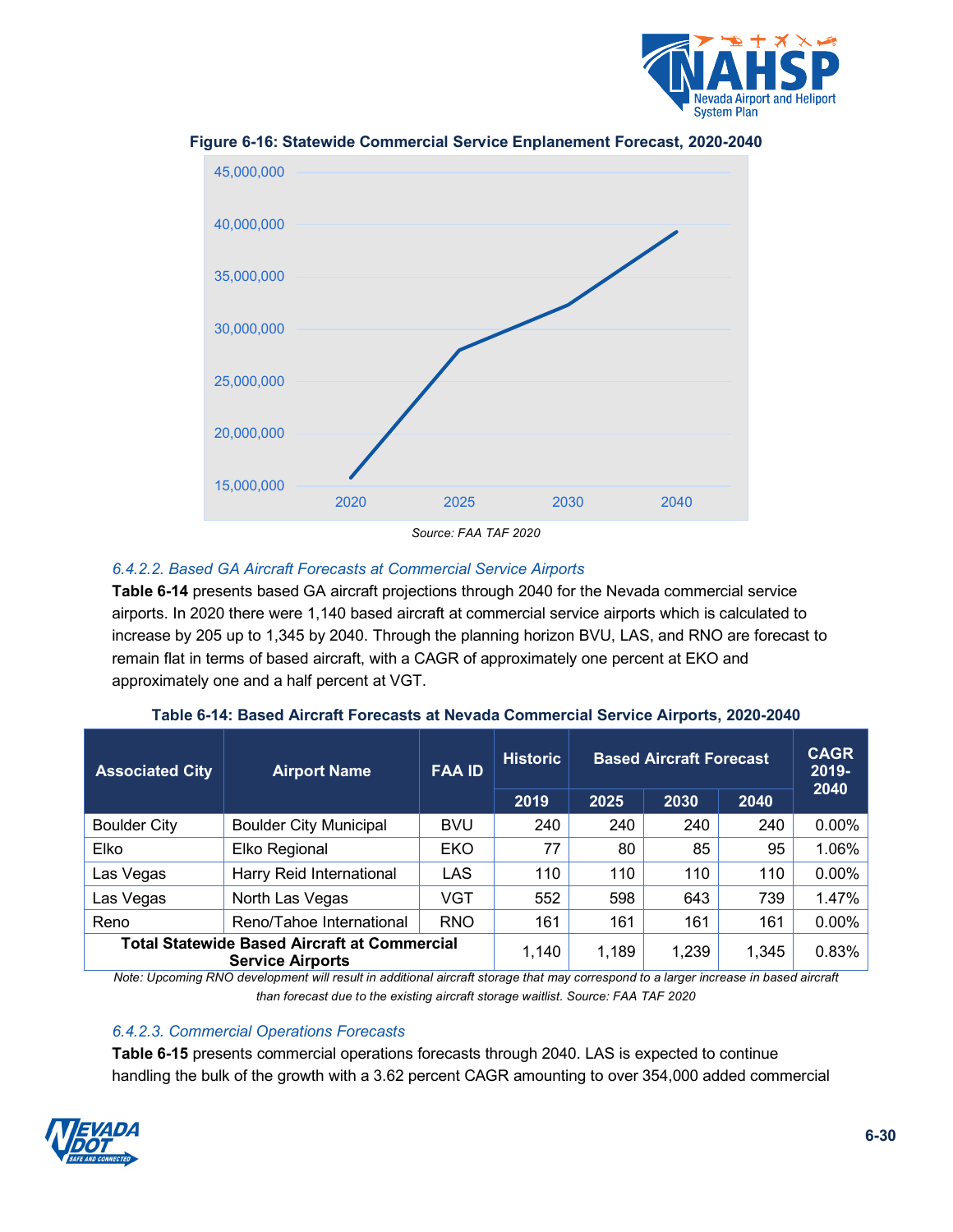

operations by 2040. RNO is expected to add over 32,000 commercial operations by 2040 with a CAGR of 2.74 percent. VGT is expected to experience similar commercial operation increases over the 20-year timeline, with a CAGR of 2.79 percent. BVU is shown to remain constant through the planning horizon, but EKO will see a marginal growth of less than one percent. Commercial operations across Nevada are calculated to grow 2.91 percent annually which would mean to an increase of commercial service operations of almost 397,000.

| <b>Associated City</b>                       | <b>Airport Name</b>           | <b>FAA ID</b> | <b>Historic</b> | <b>Commercial Operations</b><br><b>Forecast</b> |         |         | <b>CAGR</b><br>$2020 -$ |
|----------------------------------------------|-------------------------------|---------------|-----------------|-------------------------------------------------|---------|---------|-------------------------|
|                                              |                               |               | 2019            | 2025                                            | 2030    | 2040    | 2040                    |
| <b>Boulder City</b>                          | <b>Boulder City Municipal</b> | <b>BVU</b>    | 106,071         | 106,074                                         | 106,071 | 106,071 | $0.00\%$                |
| Elko                                         | Elko Regional                 | <b>EKO</b>    | 6,230           | 6,476                                           | 6,746   | 7,362   | 0.84%                   |
| Las Vegas                                    | Harry Reid International      | <b>LAS</b>    | 342,092         | 515,694                                         | 583,948 | 696,983 | 3.62%                   |
| Las Vegas                                    | North Las Vegas               | VGT           | 11,538          | 19,996                                          | 19,996  | 19,996  | 2.79%                   |
| Reno                                         | Reno/Tahoe International      | <b>RNO</b>    | 45,016          | 61,727                                          | 67,963  | 77,294  | 2.74%                   |
| <b>Total Statewide Commercial Operations</b> |                               | 510,947       | 709,967         | 784,724                                         | 907,706 | 2.91%   |                         |

## **Table 6-15: Nevada Commercial Operations Forecasts, 2020-2040**

*\*Note: Commercial service operation counts and forecast estimates utilize combined air carrier and air taxi/commuter operations Source: FAA TAF 2020*

#### *6.4.2.4. GA and Military Operations Forecasts at Commercial Service Airports*

In addition to commercial service operations (air carrier and air taxi/commuter), commercial service airports also experience GA and military activity. GA services include personal transportation, helicopter operations, and corporate flights. Additional examples of GA activity that can utilize a commercial service airport include medical or emergency airlift, agricultural spraying, recreational flights, and natural disaster response.

**[Table 6-17](#page-32-0)** shows the total number of GA and military operations expected to occur at the five commercial service airports through 2040. GA operations are projected to have a CAGR of 0.40 percent resulting in a total of approximately 300,000 annual operations while military operations are projected to remain constant over the 20-year period. It should be noted that military operations are determined by national security issues and are generally unknown for the future; due to these considerations military operations are forecast to remain flat.

## *6.4.2.5. Total Operations at Commercial Service Airports*

<span id="page-30-0"></span>**[Table 6-16](#page-30-0)** presents forecast estimates for total operations taking place at commercial service airports. Total operations include commercial (which incorporates air carrier and air taxi/commuter categories), GA, and military operations.

Over the next 20 years, total operations at commercial service airports are calculated to experience growth. LAS is expected to have almost 371,000 more operations by 2040 and has the fastest growth rate of 3.48 percent per year. BVU experiences the slowest rate of growth at 0.42 percent annually. Overall total operations are expected to increase by 1.23 percent annually with approximately 220,000 more operations by 2040.

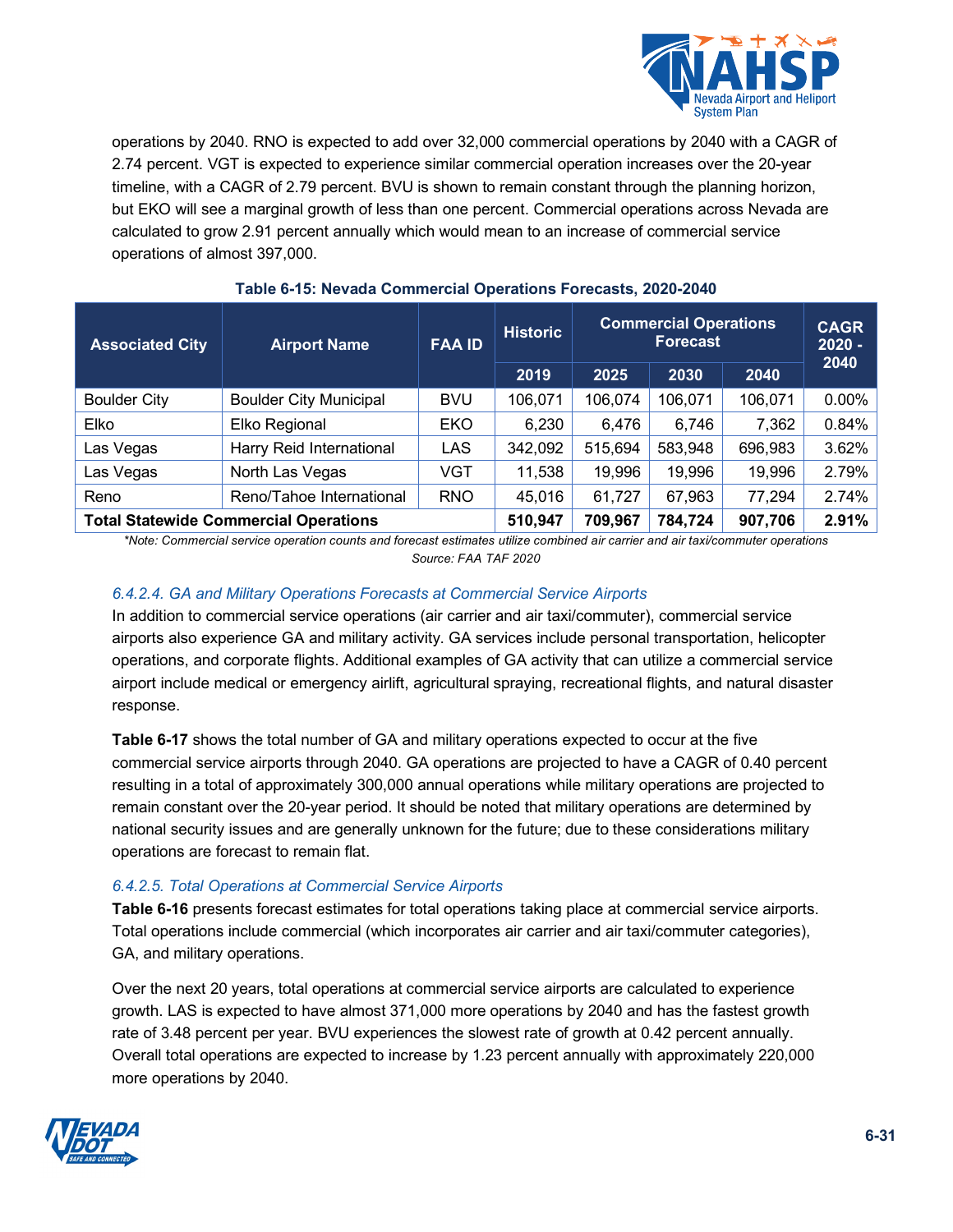

| <b>Associated</b><br><b>City</b> | <b>Airport Name</b>                                                        | <b>FAA</b><br>ID | <b>Historic</b><br>2019 | 2025      | <b>Total Operations Forecast</b><br>2030 | 2040      | <b>CAGR</b><br>2019-<br>2040 |
|----------------------------------|----------------------------------------------------------------------------|------------------|-------------------------|-----------|------------------------------------------|-----------|------------------------------|
| <b>Boulder City</b>              | <b>Boulder City Municipal</b>                                              | <b>BVU</b>       | 120,405                 | 120,408   | 120,405                                  | 120,405   | $0.00\%$                     |
| Elko                             | Elko Regional                                                              | EKO              | 21,769                  | 23,891    | 26,275                                   | 31,939    | 1.94%                        |
| Las Vegas                        | Harry Reid International                                                   | <b>LAS</b>       | 377,933                 | 565,537   | 634,468                                  | 748,908   | 3.48%                        |
| Las Vegas                        | North Las Vegas                                                            | <b>VGT</b>       | 184,395                 | 194,697   | 196,560                                  | 200,348   | 0.42%                        |
| Reno                             | Reno/Tahoe International                                                   | <b>RNO</b>       | 85,845                  | 106,385   | 113,049                                  | 123,254   | 1.82%                        |
|                                  | <b>Total Statewide Operations at Commercial</b><br><b>Service Airports</b> |                  | 791,347                 | 1,010,915 | 1,090,757                                | 1,010,918 | 1.23%                        |

## **Table 6-16: Total Operations Forecasts at Nevada Commercial Service Airports, 2020-2040**

*Source: FAA TAF 2020*

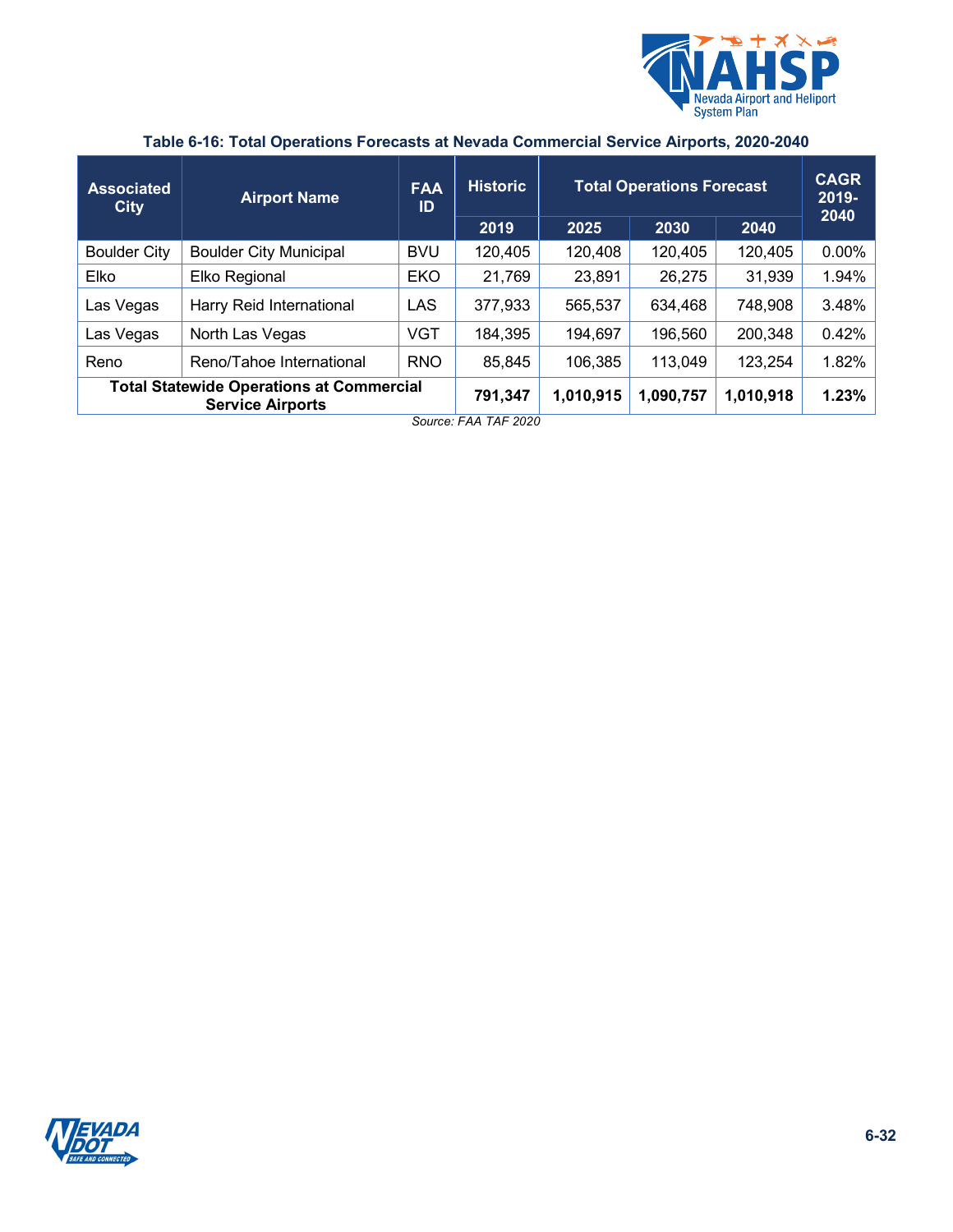

<span id="page-32-0"></span>

| <b>Associated</b><br><b>City</b>                                                           | <b>Airport Name</b>           | <b>FAA</b><br>ID | <b>Historical</b><br>2019 |                 | <b>Forecast GA and Military Operations</b><br>2025<br>2030<br>2040 |                 |           |                 |           |                 | CAGR 2019-2040 |                 |  |
|--------------------------------------------------------------------------------------------|-------------------------------|------------------|---------------------------|-----------------|--------------------------------------------------------------------|-----------------|-----------|-----------------|-----------|-----------------|----------------|-----------------|--|
|                                                                                            |                               |                  | <b>GA</b>                 | <b>Military</b> | <b>GA</b>                                                          | <b>Military</b> | <b>GA</b> | <b>Military</b> | <b>GA</b> | <b>Military</b> | <b>GA</b>      | <b>Military</b> |  |
| <b>Boulder City</b>                                                                        | <b>Boulder City Municipal</b> | <b>BVU</b>       | 14,260                    | 74              | 14,260                                                             | 74              | 14,260    | 74              | 14,260    | 74              | $0.00\%$       | $0.00\%$        |  |
| Elko                                                                                       | Elko Regional                 | <b>EKO</b>       | 15,404                    | 135             | 17,280                                                             | 135             | 19,394    | 135             | 24,442    | 135             | 2.34%          | $0.00\%$        |  |
| Las Vegas                                                                                  | Harry Reid International      | <b>LAS</b>       | 30,883                    | 4,958           | 44,885                                                             | 4,958           | 45,562    | 4,958           | 46,967    | 4,958           | 2.12%          | $0.00\%$        |  |
| Las Vegas                                                                                  | North Las Vegas               | <b>VGT</b>       | 171,250                   | 1,607           | 173,094                                                            | .,607           | 174,957   | 1,607           | 178,745   | 1,607           | 0.21%          | $0.00\%$        |  |
| Reno                                                                                       | Reno/Tahoe International      | <b>RNO</b>       | 39,424                    | 2,405           | 42,253                                                             | 2,405           | 42,681    | 2,405           | 43,555    | 2,405           | 0.50%          | $0.00\%$        |  |
| <b>Total Statewide GA and Military Operations at</b><br><b>Commercial Service Airports</b> |                               | 271,221          | 9,179                     | 291,772         | 9,179                                                              | 296,854         | 9,179     | 307,969         | 9,179     | 0.64%           | $0.00\%$       |                 |  |

## **Table 6-17: GA and Military Operations Forecasts at Nevada Commercial Service Airports, 2020-2040**

*Source: FAA TAF 2020*

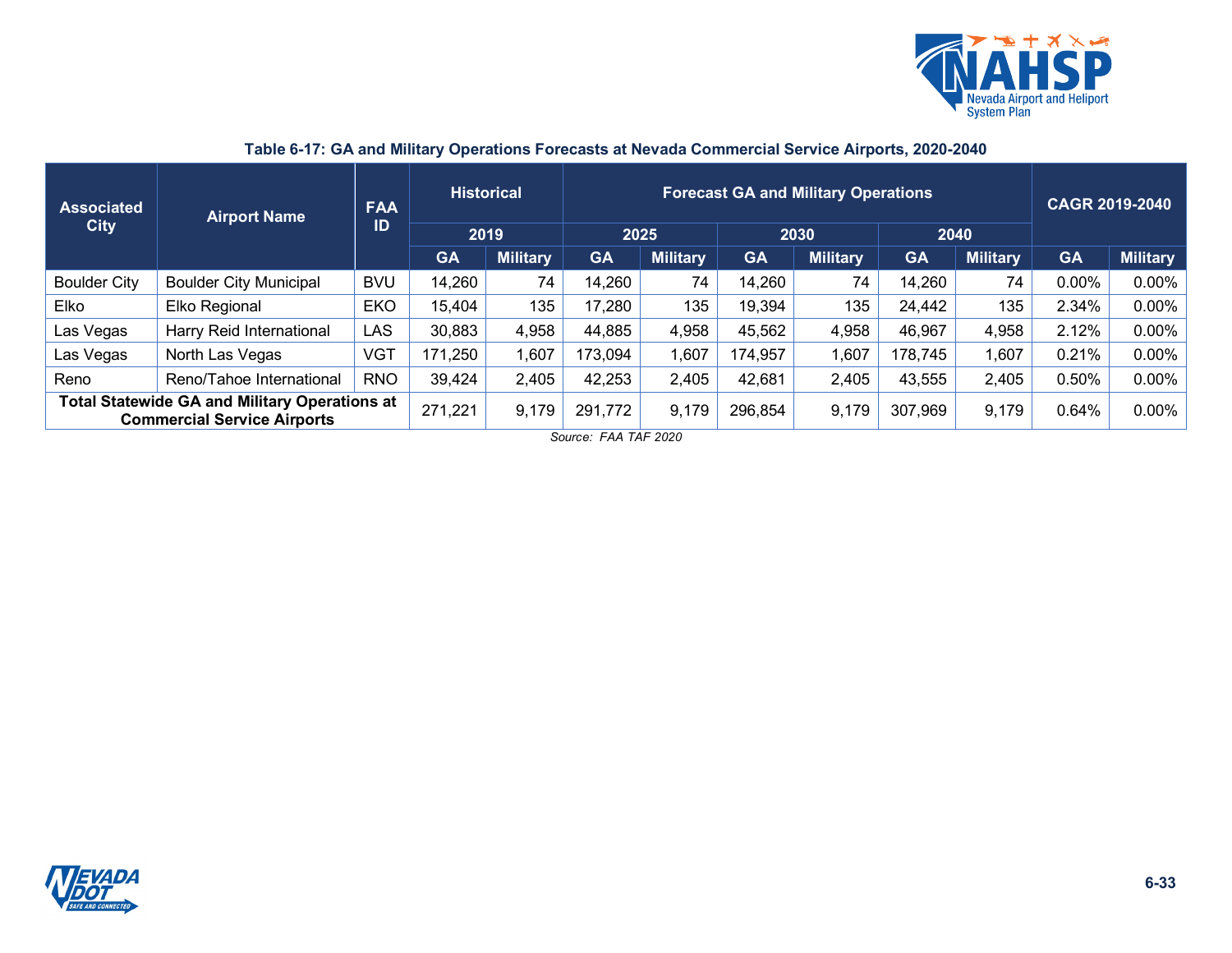

## **6.5. Nevada General Aviation (GA) Activity**

## **6.5.1. Historical and Current GA Activity**

GA activity is the main type of activity at most of Nevada's airports, as many do not have commercial service, and most have only transient or itinerant military operations. Nevada has a long history with GA as it has provided emergency response capabilities, critical access, and economic benefits to many communities. Historic and current trends at Nevada GA airports provide insights on trends unique to the state. In turn, this helps identify characteristics that will influence future aviation activity. For the NAHSP, the FAA National Based Aircraft Inventory Program, FAA Form 5010 Airport Master Record, the 2020 FAA TAF, and the NAHSP Airport Inventory Data Collection Form<sup>[5](#page-33-1)</sup> were utilized to collect information on based aircraft and operations at the individual airports. It should be noted that the FAA TAF only provides data for NPIAS airports, which includes only 30 of the 51 airports in the NAHSP. A list of which airports are included in the NPIAS is provided in **[Table 6-18.](#page-35-0)**

#### <span id="page-33-0"></span>*6.5.1.1. Based Aircraft*

The FAA primarily collects data through the National Based Aircraft Inventory Program, also known as its website name "basedaircraft.com," to verify based aircraft counts for all Nonprimary airports in the NPIAS. Numbers submitted to the program are validated and incorporated in each airport's 5010 Master Record inspection data. These numbers are used by the FAA to determine NPIAS eligibility, allocate federal funding, and to determine system-wide improvement needs.

It is not uncommon that the number of reported based aircraft differ by source as each source has different methodologies and verification steps, and the data is collected at various times. Aircraft move from airport to airport either due to changes in residence (whether full time or just seasonal), availability of new hangars or storage facilities, aircraft being sold, etc.; therefore, the number of based aircraft varies at any point in time and while presented as representative of a single year, only truly reflect a snapshot in time of when the count was taken and recorded. As such, inventories of based aircraft were gathered from the multiple sources listed above and compared against one another to determine the most complete and accurate snapshot of based aircraft inventories at GA airports, as shown in **[Figure 6-17](#page-34-0)**. **[Table 6-18](#page-35-0)** shows the data for the individual airports and the final selected value used for the NAHSP.

<span id="page-33-1"></span><sup>5</sup> Based aircraft information was not collected on the NAHSP Airport Inventory Data Collection Form.

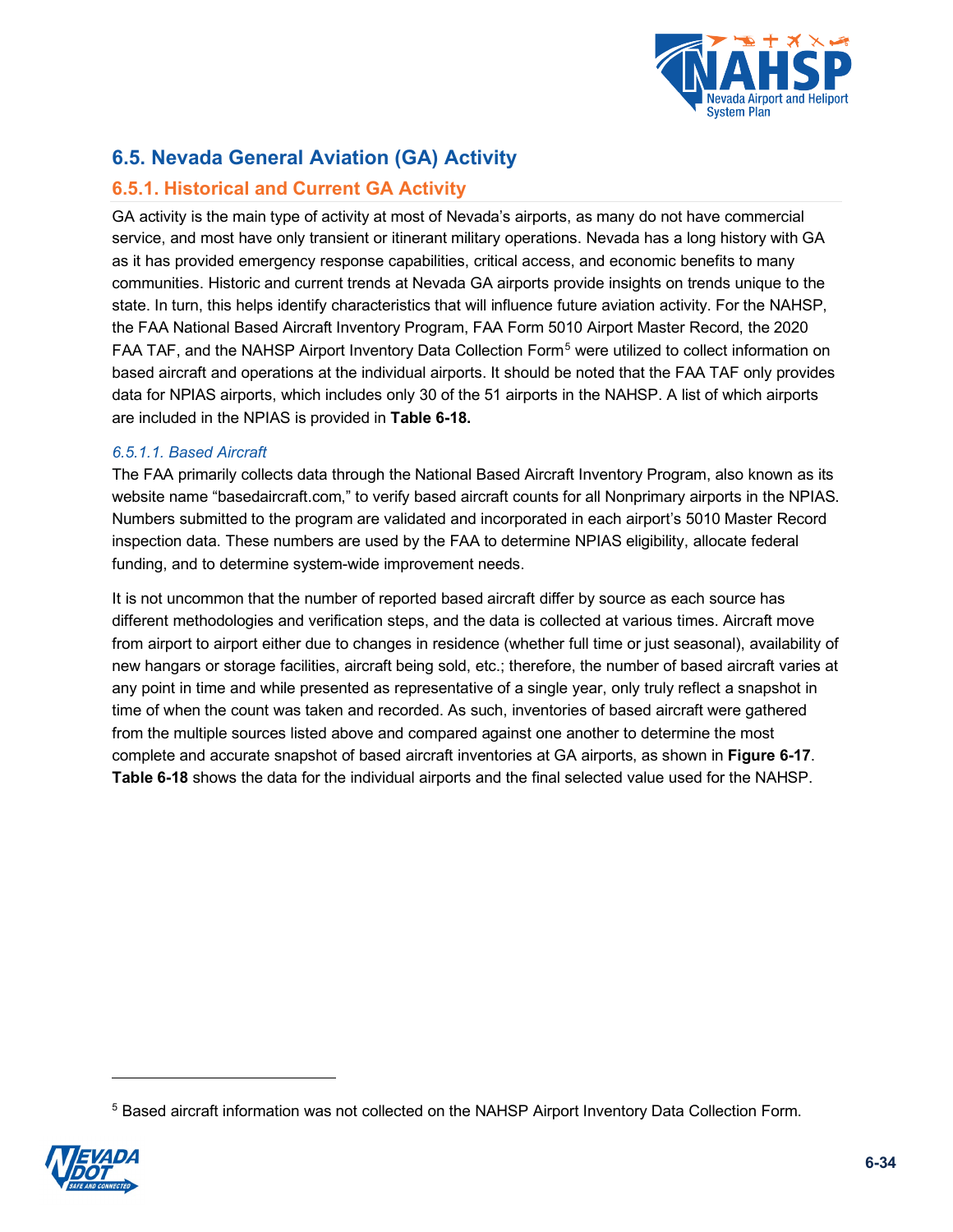

<span id="page-34-0"></span>

**Figure 6-17: Total Based Aircraft at Nevada GA Airports by Source, 2020**

*Sources: FAA National Based Aircraft Inventory Program 2020, FAA Form 5010 Airport Master Record 2020, FAA TAF 2020*

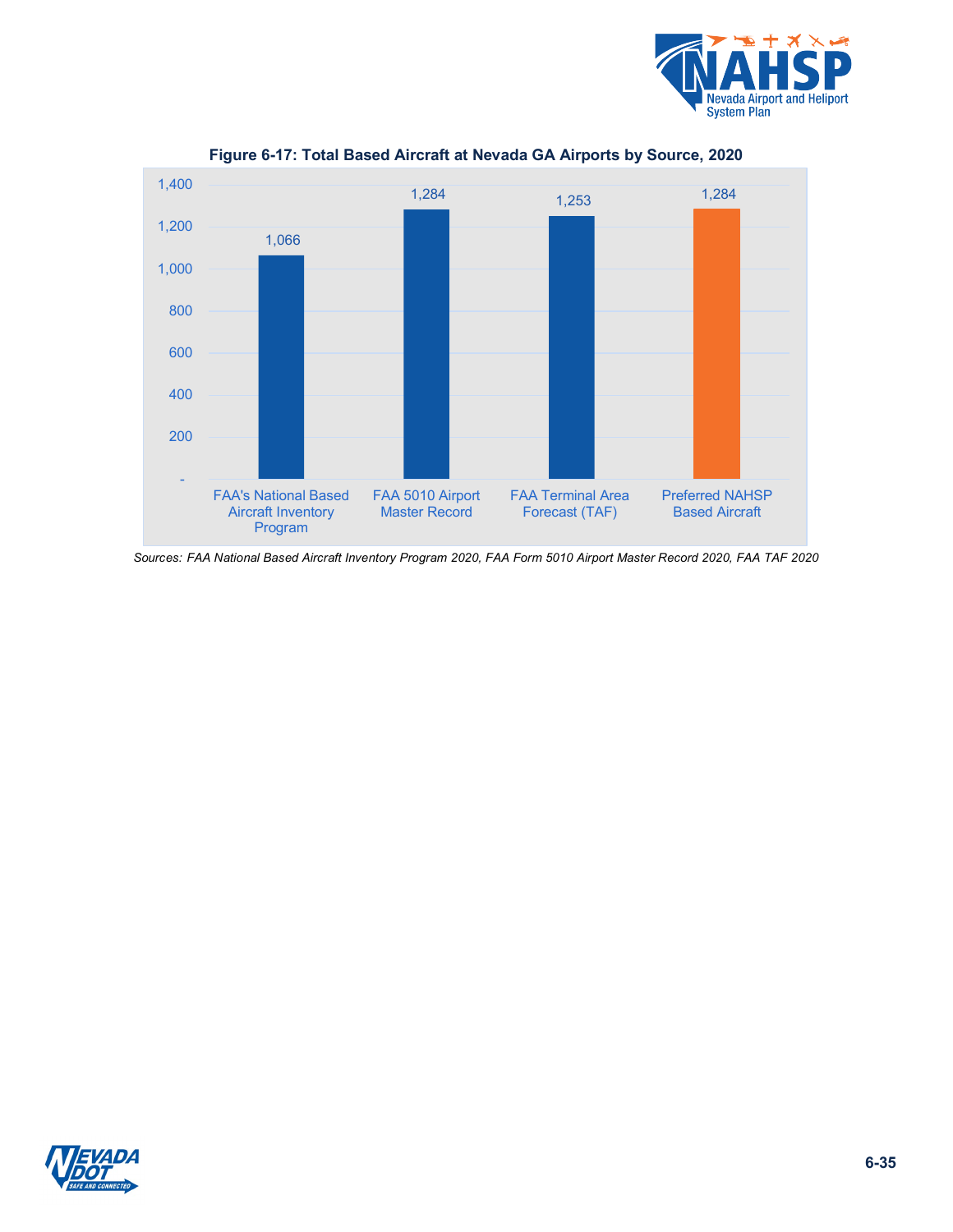

<span id="page-35-0"></span>

| <b>Associated</b><br><b>City</b> | <b>Airport Name</b>                        | <b>FAA ID</b> | <b>NPIAS</b> | <b>FAA's National</b><br><b>Based Aircraft</b><br><b>Inventory</b><br>Program | <b>FAA 5010</b><br><b>Airport Master</b><br><b>Record</b> | <b>FAA Terminal</b><br><b>Area Forecast</b><br>(TAF) | <b>Preferred</b><br><b>NAHSP Based</b><br><b>Aircraft</b> |
|----------------------------------|--------------------------------------------|---------------|--------------|-------------------------------------------------------------------------------|-----------------------------------------------------------|------------------------------------------------------|-----------------------------------------------------------|
| Alamo                            | <b>Alamo Landing Field</b>                 | L92           | Yes          | 1                                                                             | 1                                                         | 1                                                    |                                                           |
| Austin                           | Austin                                     | <b>TMT</b>    | Yes          | 5                                                                             | 5                                                         | 4                                                    | 5                                                         |
| <b>Battle Mountain</b>           | <b>Battle Mountain</b>                     | <b>BAM</b>    | Yes          | 4                                                                             | 4                                                         | 3                                                    | 4                                                         |
| <b>Beatty</b>                    | <b>Beatty</b>                              | <b>BTY</b>    | Yes          | 4                                                                             | 5                                                         | 8                                                    | 5                                                         |
| Cal Nev Ari                      | Kidwell                                    | 1L4           | <b>No</b>    | 0                                                                             | 14                                                        | $\mathbf 0$                                          | 14                                                        |
| Carson City                      | Carson                                     | <b>CXP</b>    | Yes          | 294                                                                           | 298                                                       | 326                                                  | 298                                                       |
| <b>Crescent Valley</b>           | <b>Crescent Valley</b>                     | <b>U74</b>    | <b>No</b>    | 0                                                                             | 0                                                         | $\mathbf 0$                                          | $\mathbf 0$                                               |
| Currant                          | <b>Currant Ranch</b>                       | 9U7           | <b>No</b>    | 0                                                                             | 0                                                         | $\mathbf 0$                                          | 0                                                         |
| Dayton/Carson<br>City            | Dayton Valley Airpark                      | A34           | No           | 0                                                                             | 31                                                        | 0                                                    | 31                                                        |
| Dead Cow                         | Dead Cow Lakebed Airstrip<br>(High Sierra) |               | <b>No</b>    | $\Omega$                                                                      | 0                                                         | 0                                                    | 0                                                         |
| Denio                            | Denio Junction                             | E85           | <b>No</b>    | 0                                                                             | 0                                                         | $\mathbf 0$                                          | 0                                                         |
| <b>Duckwater</b>                 | <b>Duckwater</b>                           | 01U           | <b>No</b>    | 0                                                                             | 0                                                         | $\mathbf 0$                                          | 0                                                         |
| Dyer                             | Dyer                                       | 2Q9           | <b>No</b>    | 0                                                                             | 5                                                         | $\mathbf 0$                                          | 5                                                         |
| Ely                              | Ely Airport/Yelland Field                  | <b>ELY</b>    | Yes          | 9                                                                             | 10                                                        | 15                                                   | 10                                                        |
| Eureka                           | Eureka                                     | 05U           | Yes          | 1                                                                             | 1                                                         | 1                                                    | $\mathbf{1}$                                              |
| Fallon                           | <b>Fallon Muni</b>                         | <b>FLX</b>    | Yes          | 79                                                                            | 80                                                        | 77                                                   | 80                                                        |
| Fernley                          | <b>Samsarg Field</b>                       | <b>N58</b>    | <b>No</b>    | $\mathbf{0}$                                                                  | 3                                                         | $\mathbf 0$                                          | 3                                                         |
| Gabbs                            | Gabbs                                      | GAB           | Yes          |                                                                               | 1                                                         | 1                                                    | 1                                                         |
| Gerlach                          | <b>Black Rock City (Burning Man)</b>       | <b>88NV</b>   | <b>No</b>    | 0                                                                             | 0                                                         | $\mathbf 0$                                          | 0                                                         |
| Goldfield                        | Lida Junction                              | OL4           | No           | 0                                                                             | 0                                                         | $\pmb{0}$                                            | 0                                                         |
| Hawthorne                        | Hawthorne Industrial                       | <b>HTH</b>    | Yes          | 5                                                                             | 6                                                         | 7                                                    | 6                                                         |
| Jackpot                          | Jackpot/Hayden Field                       | 06U           | Yes          | 0                                                                             | 0                                                         | $\mathbf 0$                                          | 0                                                         |

## **Table 6-18: Nevada GA Based Aircraft by Source**

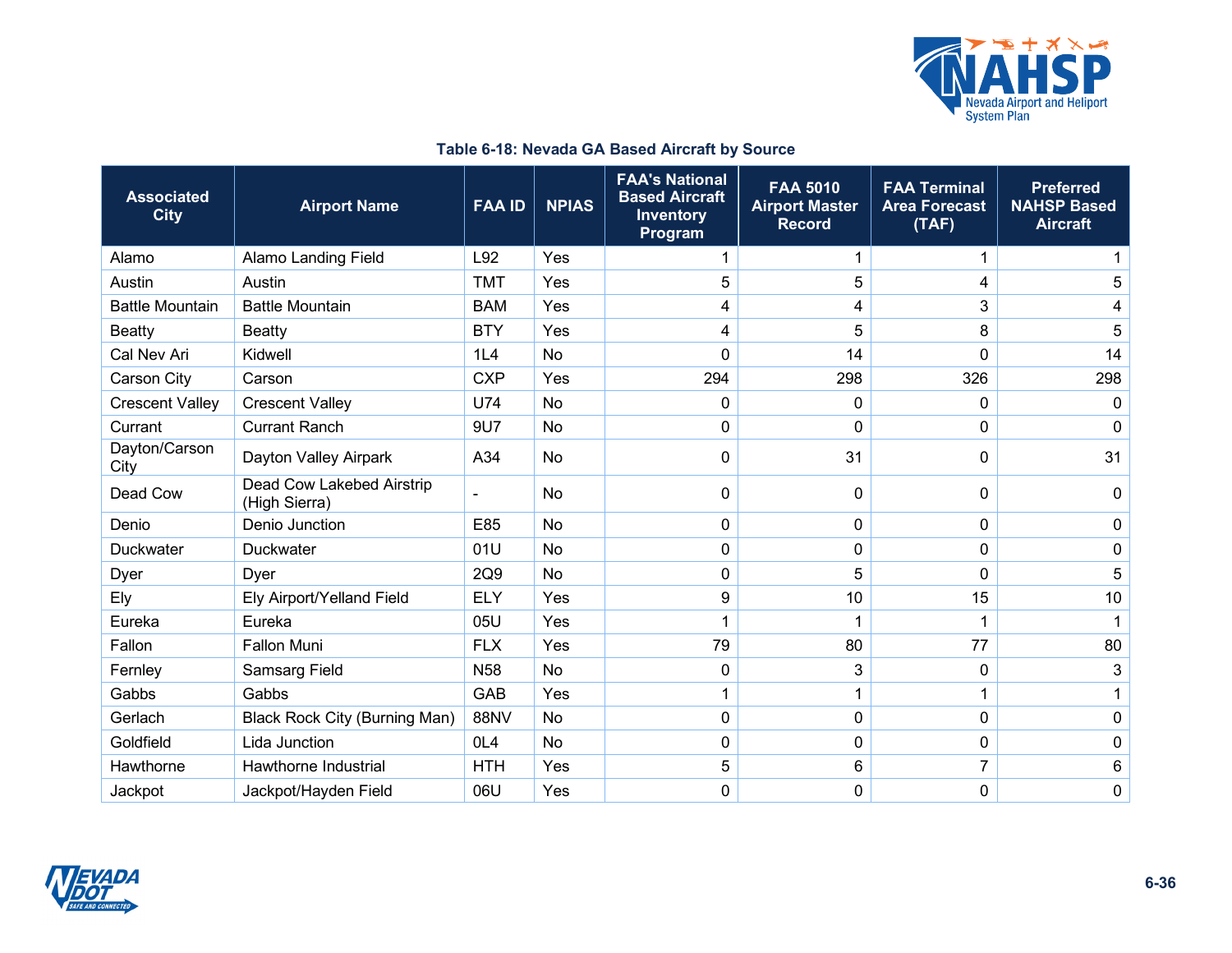

| <b>Associated</b><br><b>City</b> | <b>Airport Name</b>           | <b>FAA ID</b>   | <b>NPIAS</b> | <b>FAA's National</b><br><b>Based Aircraft</b><br>Inventory<br>Program | <b>FAA 5010</b><br><b>Airport Master</b><br><b>Record</b> | <b>FAA Terminal</b><br><b>Area Forecast</b><br>(TAF) | <b>Preferred</b><br><b>NAHSP Based</b><br><b>Aircraft</b> |
|----------------------------------|-------------------------------|-----------------|--------------|------------------------------------------------------------------------|-----------------------------------------------------------|------------------------------------------------------|-----------------------------------------------------------|
| Jean                             | Jean                          | 0L7             | Yes          | 12                                                                     | 13                                                        | 37                                                   | 13                                                        |
| Kingston                         | Kingston                      | N <sub>15</sub> | No           | 0                                                                      | 4                                                         | 0                                                    | $\overline{4}$                                            |
| Las Vegas                        | <b>Henderson Executive</b>    | <b>HND</b>      | Yes          | 253                                                                    | 247                                                       | 219                                                  | 247                                                       |
| Lovelock                         | Derby Field                   | LOL             | Yes          | $\overline{2}$                                                         | 2                                                         | $\overline{2}$                                       | $\overline{c}$                                            |
| Lyon County                      | Flying M Ranch (Hilton Ranch) | $\blacksquare$  | <b>No</b>    | 0                                                                      | 0                                                         | $\mathbf 0$                                          | $\mathbf 0$                                               |
| Mesquite                         | Mesquite                      | 67L             | Yes          | $\overline{7}$                                                         | 9                                                         | 14                                                   | $\boldsymbol{9}$                                          |
| Mina                             | Mina                          | 3Q0             | No           | 0                                                                      | $\overline{2}$                                            | $\mathbf 0$                                          | $\overline{2}$                                            |
| Minden                           | Minden-Tahoe                  | <b>MEV</b>      | Yes          | 167                                                                    | 175                                                       | 350                                                  | 175                                                       |
| North Fork                       | Stevens-Crosby                | 08U             | No           | 0                                                                      | 1                                                         | $\mathbf 0$                                          | 1                                                         |
| Overton                          | Echo Bay                      | OL <sub>9</sub> | No           | 0                                                                      | 0                                                         | $\mathbf 0$                                          | 0                                                         |
| Overton                          | Perkins Field                 | U08             | Yes          | 1                                                                      | $\mathbf{1}$                                              | 12                                                   | 1                                                         |
| Owyhee                           | Owyhee                        | <b>10U</b>      | Yes          | $\mathbf 0$                                                            | 0                                                         | $\mathbf 0$                                          | $\mathbf 0$                                               |
| Pahrump                          | Calvada Meadows               | 74P             | <b>No</b>    | 0                                                                      | 47                                                        | $\boldsymbol{0}$                                     | 47                                                        |
| Panaca                           | <b>Lincoln County</b>         | 1L1             | Yes          |                                                                        | $\overline{2}$                                            | 5                                                    | $\overline{2}$                                            |
| Reno                             | Reno/Stead                    | <b>RTS</b>      | Yes          | 168                                                                    | 172                                                       | 93                                                   | 172                                                       |
| Reno                             | <b>Spanish Springs</b>        | N <sub>86</sub> | <b>No</b>    | $\mathbf{0}$                                                           | 11                                                        | 0                                                    | 11                                                        |
| Sandy Valley                     | Sky Ranch                     | 3L2             | No           | 0                                                                      | 79                                                        | $\boldsymbol{0}$                                     | 79                                                        |
| Searchlight                      | Searchlight                   | 1L3             | <b>No</b>    | 0                                                                      | 0                                                         | 0                                                    | $\mathbf 0$                                               |
| <b>Silver Springs</b>            | <b>Silver Springs</b>         | <b>SPZ</b>      | Yes          | 12                                                                     | 12                                                        | 16                                                   | 12                                                        |
| Smith                            | Rosaschi Air Park             | N <sub>59</sub> | <b>No</b>    | $\mathbf{0}$                                                           | $\overline{2}$                                            | $\mathbf 0$                                          | $\overline{2}$                                            |
| Tonopah                          | Tonopah                       | <b>TPH</b>      | Yes          | 9                                                                      | 9                                                         | $\boldsymbol{9}$                                     | $\boldsymbol{9}$                                          |
| Wells                            | Wells Municipal/Harriet Field | LWL             | Yes          | 4                                                                      | 4                                                         | 5                                                    | 4                                                         |
| Winnemucca                       | Winnemucca Municipal          | <b>WMC</b>      | Yes          | 10                                                                     | 10                                                        | 29                                                   | 10                                                        |
| Yerington                        | <b>Yerington Municipal</b>    | O43             | Yes          | 17                                                                     | 18                                                        | 19                                                   | 18                                                        |

*Sources: FAA National Based Aircraft Inventory Program 2020, FAA Form 5010 Airport Master Record 2020, FAA TAF 2020*

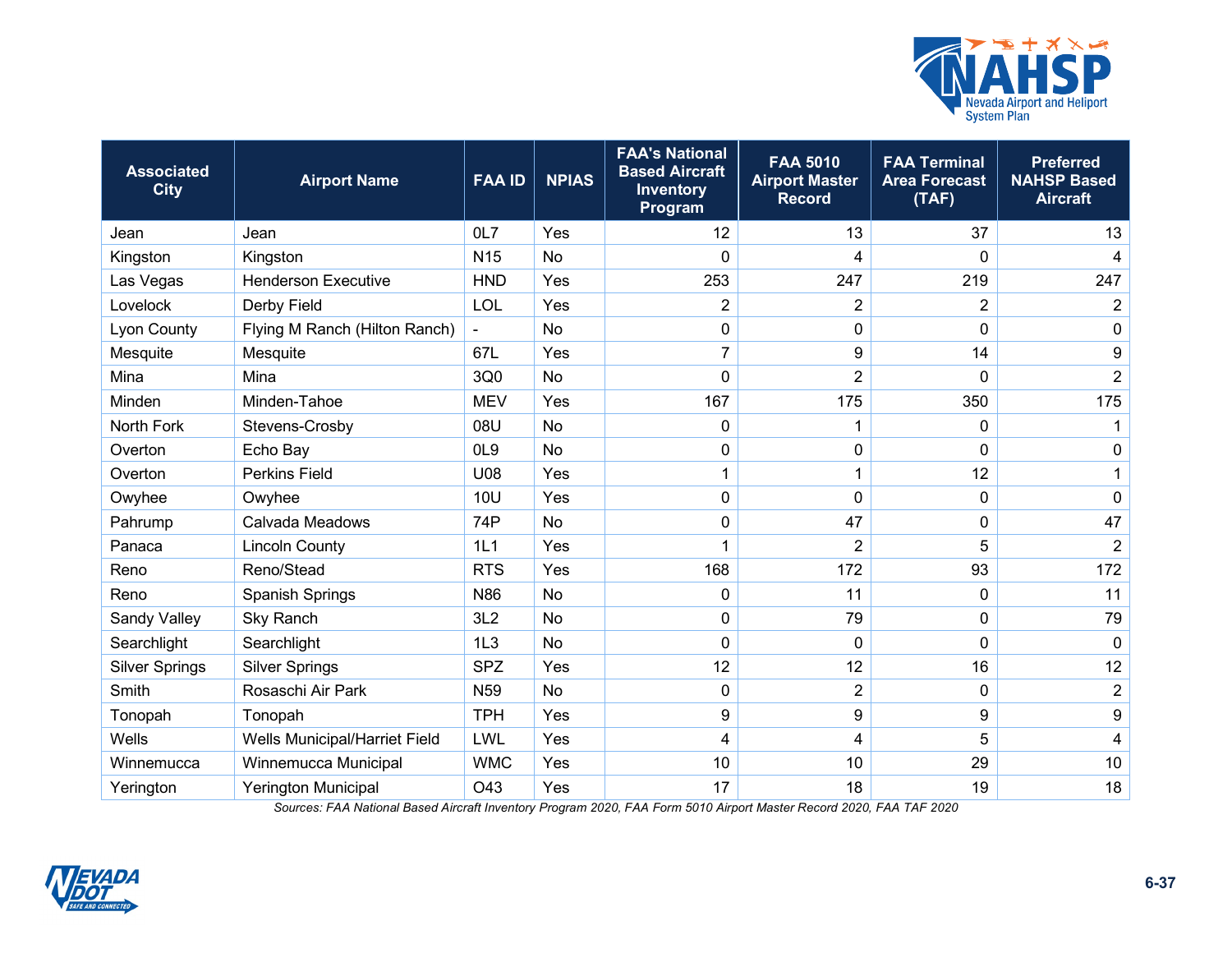

### <span id="page-37-1"></span>*6.5.1.2. GA Operations at GA Airports*

GA operations estimates for the NAHSP were gathered from the NAHSP Airport Inventory Data Collection Form (requested both 2019 and 2020) and 2020 FAA TAF to determine the most reliable assessment of the number of operations at Nevada GA airports in 2020. Most Nevada airports do not have an air traffic control tower (ATCT) or another form of monitoring equipment (e.g., visual, acoustic, or GPS-based) to track takeoffs and landings. As a result, annual aircraft operations are often estimated by these airports using methods such as average number of operations per based aircraft (OPBA), fuel sales, asking major airport tenants, or referencing local knowledge. The Nevada Department of Transportation (NDOT) has been working with local airport sponsors and alternative funding sources to provide monitoring equipment at non-towered airports to provide more reliable operations counting data.

**[Figure 6-18](#page-37-0)** displays the total operations counts at the GA airports as available from each source. It is difficult to compare the different sources as the FAA TAF only includes operations for NPIAS airports and only 29 of the 51 NAHSP airports were able to provide their annual operations during the inventory data collection process. **[Table 6-19](#page-38-0)** shows operations for the individual NAHSP airports by source that were utilized to determine the final NAHSP operations count for 2020. In order to determine the preferred baseline NAHSP operations number, the differences between 2019 and 2020 operations from the inventory process were reviewed along with the contextual information gathered from the airport sponsors. This data was then compared against the TAF. In some cases, the data from the survey was utilized over the TAF and for other airports the TAF was utilized.

<span id="page-37-0"></span>**[Table 6-20](#page-40-0)** displays the total baseline operations at the Nevada GA airports utilized for the NAHSP, which includes the military operations in addition to GA operations. As discussed further below, for the purposes of the NAHSP, military operations are assumed to remain constant throughout the planning period.





*Sources: FAA TAF 2020, NAHSP Airport Inventory Data Collection Form 2021*

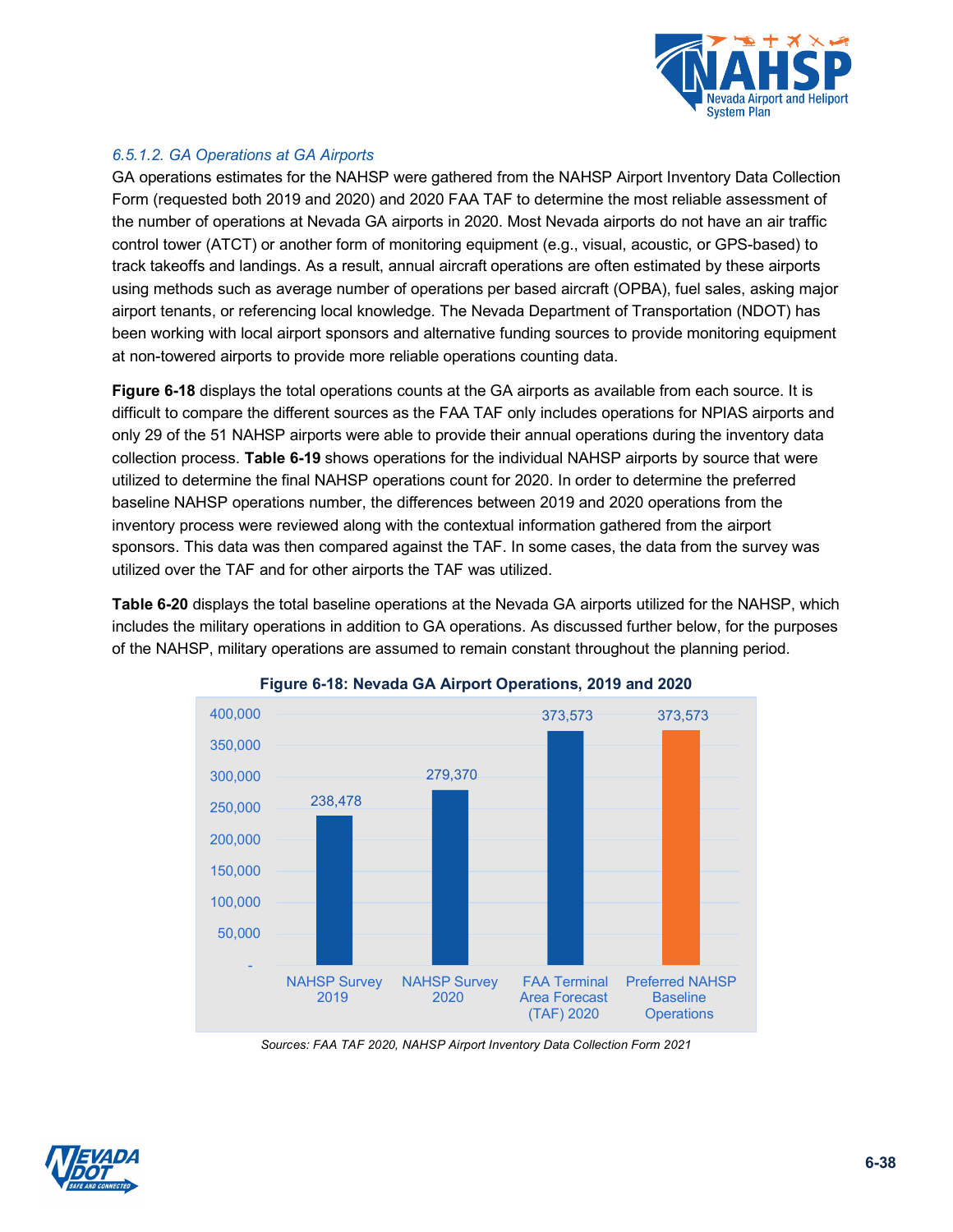

<span id="page-38-0"></span>

| <b>Associated</b><br><b>City</b> | <b>Airport Name</b>                        | <b>FAA</b><br>ID | <b>NPIAS</b> | <b>NAHSP</b><br>Survey 2019<br><b>Data</b> | <b>NAHSP</b><br><b>Survey 2020</b><br><b>Data</b> | <b>FAA Terminal</b><br><b>Area Forecast</b><br>$(TAF) - 2020$ | <b>Preferred</b><br><b>NAHSP</b><br><b>Baseline GA</b><br><b>Operations</b> |
|----------------------------------|--------------------------------------------|------------------|--------------|--------------------------------------------|---------------------------------------------------|---------------------------------------------------------------|-----------------------------------------------------------------------------|
| Alamo                            | <b>Alamo Landing Field</b>                 | L92              | Yes          | 375                                        | 400                                               | 400                                                           | 400                                                                         |
| Austin                           | Austin                                     | <b>TMT</b>       | Yes          | 3,680                                      | 3,680                                             | 3,180                                                         | 3,180                                                                       |
| <b>Battle Mountain</b>           | <b>Battle Mountain</b>                     | <b>BAM</b>       | Yes          | 12,500                                     | 12,000                                            | 11,900                                                        | 11,900                                                                      |
| Beatty                           | <b>Beatty</b>                              | <b>BTY</b>       | Yes          | 1,875                                      | 1,875                                             | 1,575                                                         | 1,575                                                                       |
| Cal Nev Ari                      | Kidwell                                    | 1L4              | <b>No</b>    | 1,400                                      | 400                                               | 400                                                           | 400                                                                         |
| Carson City                      | Carson                                     | <b>CXP</b>       | Yes          | 80,000                                     | 80,000                                            | 79,900                                                        | 79,900                                                                      |
| <b>Crescent Valley</b>           | <b>Crescent Valley</b>                     | U74              | No           | Not Provided                               | Not Provided                                      | 0                                                             | $\Omega$                                                                    |
| Currant                          | <b>Currant Ranch</b>                       | 9U7              | No           | Not Provided                               | 1,500                                             | 1,125                                                         | 1,125                                                                       |
| Dayton/Carson<br>City            | Dayton Valley Airpark                      | A34              | No           | Not Provided                               | <b>Not Provided</b>                               | 0                                                             | 0                                                                           |
| Dead Cow                         | Dead Cow Lakebed Airstrip<br>(High Sierra) |                  | <b>No</b>    | <b>Not Provided</b>                        | <b>Not Provided</b>                               | $\mathbf 0$                                                   | 0                                                                           |
| Denio                            | Denio Junction                             | E85              | <b>No</b>    | 180                                        | 180                                               | 180                                                           | 180                                                                         |
| <b>Duckwater</b>                 | <b>Duckwater</b>                           | 01U              | No           | Not Provided                               | 1,000                                             | 670                                                           | 670                                                                         |
| Dyer                             | Dyer                                       | 2Q9              | No           | Not Provided                               | <b>Not Provided</b>                               | 0                                                             | $\mathbf 0$                                                                 |
| Ely                              | Ely Airport/Yelland Field                  | <b>ELY</b>       | Yes          | Not Provided                               | Not Provided                                      | 3,246                                                         | 3,246                                                                       |
| Eureka                           | Eureka                                     | 05U              | Yes          | 576                                        | 488                                               | 488                                                           | 488                                                                         |
| Fallon                           | <b>Fallon Muni</b>                         | <b>FLX</b>       | Yes          | 6,300                                      | 6,300                                             | 6,200                                                         | 6,200                                                                       |
| Fernley                          | <b>Samsarg Field</b>                       | N <sub>58</sub>  | No           | Not Provided                               | <b>Not Provided</b>                               | $\Omega$                                                      | $\mathbf{0}$                                                                |
| Gabbs                            | Gabbs                                      | GAB              | Yes          | 580                                        | 580                                               | 400                                                           | 400                                                                         |
| Gerlach                          | <b>Black Rock City (Burning Man)</b>       | 88NV             | No           | Not Provided                               | <b>Not Provided</b>                               | 0                                                             | 0                                                                           |
| Goldfield                        | Lida Junction                              | OL4              | No           | Not Provided                               | Not Provided                                      | 0                                                             | $\mathbf 0$                                                                 |
| Hawthorne                        | Hawthorne Industrial                       | <b>HTH</b>       | Yes          | 1,214                                      | 1,309                                             | 1,243                                                         | 1,243                                                                       |
| Jackpot                          | Jackpot/Hayden Field                       | 06U              | Yes          | Not Provided                               | <b>Not Provided</b>                               | 5,900                                                         | 5,900                                                                       |

## **Table 6-19: GA Operations at Nevada GA Airports by Data Source, 2020**

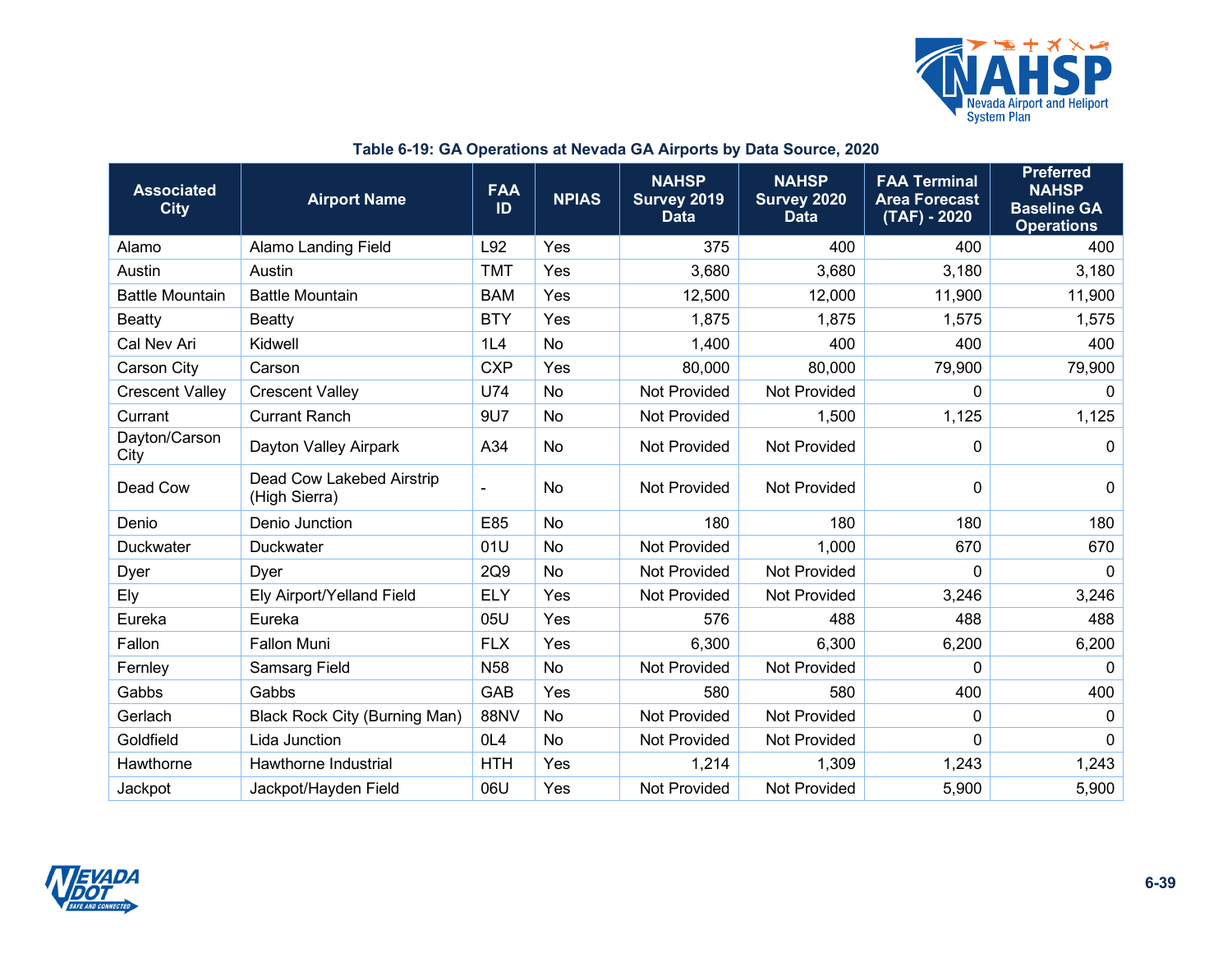

| <b>Associated</b><br><b>City</b> | <b>Airport Name</b>           | <b>FAA</b><br>ID | <b>NPIAS</b> | <b>NAHSP</b><br>Survey 2019<br><b>Data</b> | <b>NAHSP</b><br>Survey 2020<br><b>Data</b> | <b>FAA Terminal</b><br><b>Area Forecast</b><br>$(TAF) - 2020$ | <b>Preferred</b><br><b>NAHSP</b><br><b>Baseline GA</b><br><b>Operations</b> |
|----------------------------------|-------------------------------|------------------|--------------|--------------------------------------------|--------------------------------------------|---------------------------------------------------------------|-----------------------------------------------------------------------------|
| Jean                             | Jean                          | 0L7              | Yes          | 15,000                                     | <b>Not Provided</b>                        | 15,000                                                        | 15,000                                                                      |
| Kingston                         | Kingston                      | N <sub>15</sub>  | <b>No</b>    | 96                                         | 100                                        | 96                                                            | 96                                                                          |
| Las Vegas                        | <b>Henderson Executive</b>    | <b>HND</b>       | Yes          | 72,649                                     | 56,301                                     | 56,322                                                        | 56,322                                                                      |
| Lovelock                         | Derby Field                   | LOL              | Yes          | 6,400                                      | 4,400                                      | 4,040                                                         | 4,040                                                                       |
| Lyon County                      | Flying M Ranch (Hilton Ranch) | ä,               | <b>No</b>    | 1,000                                      | 1,000                                      | 1,000                                                         | 1,000                                                                       |
| Mesquite                         | Mesquite                      | 67L              | Yes          | <b>Not Provided</b>                        | <b>Not Provided</b>                        | 6,824                                                         | 6,824                                                                       |
| Mina                             | Mina                          | 3Q0              | <b>No</b>    | <b>Not Provided</b>                        | Not Provided                               | 0                                                             | 0                                                                           |
| Minden                           | Minden-Tahoe                  | <b>MEV</b>       | Yes          | Not Provided                               | <b>Not Provided</b>                        | 90,200                                                        | 90,200                                                                      |
| North Fork                       | Stevens-Crosby                | 08U              | <b>No</b>    | 230                                        | 230                                        | 230                                                           | 230                                                                         |
| Overton                          | Echo Bay                      | OL <sub>9</sub>  | <b>No</b>    | <b>Not Provided</b>                        | <b>Not Provided</b>                        | 0                                                             | $\mathbf{0}$                                                                |
| Overton                          | <b>Perkins Field</b>          | U08              | Yes          | Not Provided                               | <b>Not Provided</b>                        | 7,200                                                         | 7,200                                                                       |
| Owyhee                           | Owyhee                        | 10U              | Yes          | Not Provided                               | <b>Not Provided</b>                        | 960                                                           | 960                                                                         |
| Pahrump                          | Calvada Meadows               | 74P              | No           | 1,200                                      | 1,450                                      | 1,434                                                         | 1,434                                                                       |
| Panaca                           | <b>Lincoln County</b>         | 1L1              | Yes          | 380                                        | 450                                        | 450                                                           | 450                                                                         |
| Reno                             | Spanish Springs               | N86              | No           | 60                                         | 60                                         | 60                                                            | 60                                                                          |
| Reno                             | Reno/Stead                    | <b>RTS</b>       | Yes          | 52,000                                     | 42,000                                     | 38,500                                                        | 38,500                                                                      |
| Sandy Valley                     | <b>Sky Ranch</b>              | 3L2              | No           | Not Provided                               | Not Provided                               | 0                                                             | $\mathbf 0$                                                                 |
| Searchlight                      | Searchlight                   | 1L3              | No           | 500                                        | 200                                        | 150                                                           | 150                                                                         |
| <b>Silver Springs</b>            | <b>Silver Springs</b>         | <b>SPZ</b>       | Yes          | 12,000                                     | 13,000                                     | 11,175                                                        | 11,175                                                                      |
| Smith                            | Rosaschi Air Park             | N <sub>59</sub>  | No           | Not Provided                               | Not Provided                               | 0                                                             | $\mathbf 0$                                                                 |
| Tonopah                          | Tonopah                       | <b>TPH</b>       | Yes          | 7,275                                      | 7,275                                      | 6,955                                                         | 6,955                                                                       |
| Wells                            | Wells Municipal/Harriet Field | LWL              | Yes          | Not Provided                               | Not Provided                               | 7,400                                                         | 7,400                                                                       |
| Winnemucca                       | Winnemucca Municipal          | <b>WMC</b>       | Yes          | Not Provided                               | Not Provided                               | 6,475                                                         | 6,475                                                                       |
| Yerington                        | <b>Yerington Municipal</b>    | O43              | Yes          | 1,900                                      | 2,300                                      | 2,295                                                         | 2,295                                                                       |

*Sources: FAA TAF 2020, NAHSP Airport Inventory Data Collection Form 2021*

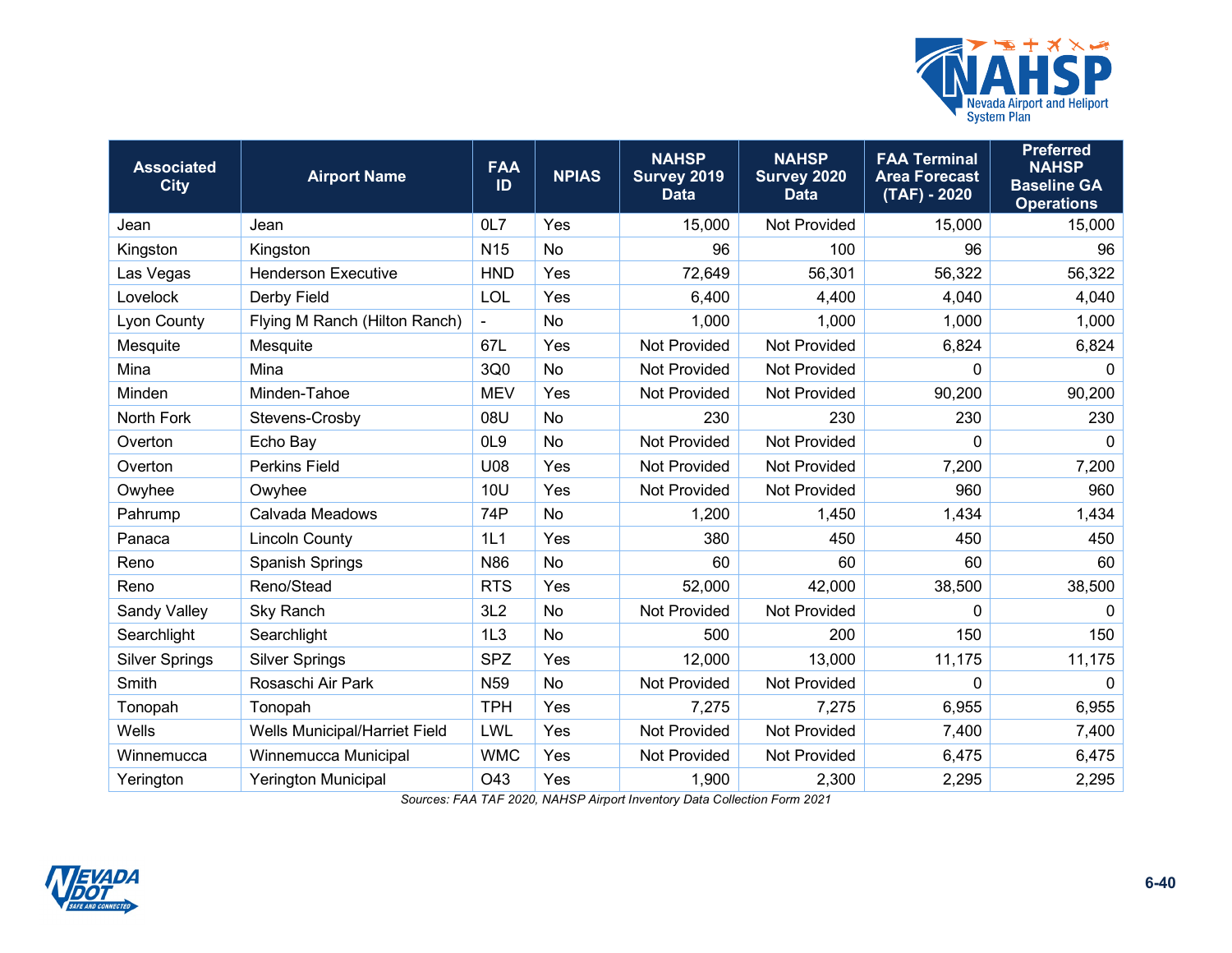

<span id="page-40-0"></span>

|                        |                                            | <b>FAA</b>               |              | <b>Baseline Operations</b> |              |
|------------------------|--------------------------------------------|--------------------------|--------------|----------------------------|--------------|
| <b>Associated City</b> | <b>Airport Name</b>                        | ID                       | <b>GA</b>    | <b>Military</b>            | <b>Total</b> |
| Alamo                  | <b>Alamo Landing Field</b>                 | L92                      | 400          | $\mathbf{0}$               | 400          |
| Austin                 | Austin                                     | <b>TMT</b>               | 3,180        | 500                        | 3,680        |
| <b>Battle Mountain</b> | <b>Battle Mountain</b>                     | <b>BAM</b>               | 11,900       | 100                        | 12,000       |
| <b>Beatty</b>          | <b>Beatty</b>                              | <b>BTY</b>               | 1,580        | 300                        | 1,880        |
| <b>Cal Nev Ari</b>     | Kidwell                                    | 1L4                      | 400          | 0                          | 400          |
| Carson City            | Carson                                     | <b>CXP</b>               | 79,900       | 100                        | 80,000       |
| <b>Crescent Valley</b> | <b>Crescent Valley</b>                     | U74                      | 0            | $\mathbf{0}$               | 0            |
| Currant                | <b>Currant Ranch</b>                       | 9U7                      | 1,130        | 380                        | 1,500        |
| Dayton/Carson City     | Dayton Valley Airpark                      | A34                      | 0            | $\mathbf{0}$               | 0            |
| Dead Cow               | Dead Cow Lakebed Airstrip (High<br>Sierra) | -                        | 0            | 0                          | 0            |
| Denio                  | <b>Denio Junction</b>                      | E85                      | 180          | 0                          | 180          |
| <b>Duckwater</b>       | Duckwater                                  | 01U                      | 670          | 330                        | 1,000        |
| Dyer                   | Dyer                                       | 2Q9                      | 0            | 0                          | 0            |
| Ely                    | Ely Airport/Yelland Field                  | <b>ELY</b>               | 3,250        | 230                        | 3,480        |
| Eureka                 | Eureka                                     | 05U                      | 490          | $\mathbf{0}$               | 490          |
| Fallon                 | <b>Fallon Muni</b>                         | <b>FLX</b>               | 6,200        | 100                        | 6,300        |
| Fernley                | <b>Samsarg Field</b>                       | N <sub>58</sub>          | $\mathbf{0}$ | 0                          | 0            |
| Gabbs                  | Gabbs                                      | GAB                      | 400          | 180                        | 580          |
| Gerlach                | <b>Black Rock City (Burning Man)</b>       | <b>88NV</b>              | 0            | 0                          | $\mathbf{0}$ |
| Goldfield              | Lida Junction                              | OL <sub>4</sub>          | 0            | 0                          | 0            |
| Hawthorne              | Hawthorne Industrial                       | <b>HTH</b>               | 1,240        | 70                         | 1,310        |
| Jackpot                | Jackpot/Hayden Field                       | 06U                      | 5,900        | 400                        | 6,300        |
| Jean                   | Jean                                       | 0L7                      | 15,000       | 0                          | 15,000       |
| Kingston               | Kingston                                   | N <sub>15</sub>          | 100          | $\mathbf 0$                | 100          |
| Las Vegas              | <b>Henderson Executive</b>                 | <b>HND</b>               | 56,320       | 0                          | 56,320       |
| Lovelock               | Derby Field                                | LOL                      | 4,040        | 360                        | 4,400        |
| Lyon County            | Flying M Ranch (Hilton Ranch)              | $\overline{\phantom{0}}$ | 1,000        | 0                          | 1,000        |
| Mesquite               | Mesquite                                   | 67L                      | 6,820        | 180                        | 7,000        |
| Mina                   | Mina                                       | 3Q0                      | 0            | 0                          | 0            |
| Minden                 | Minden-Tahoe                               | <b>MEV</b>               | 90,200       | 300                        | 90,500       |
| North Fork             | Stevens-Crosby                             | 08U                      | 230          | 0                          | 230          |
| Overton                | Echo Bay                                   | OL <sub>9</sub>          | 0            | 0                          | 0            |
| Overton                | Perkins Field                              | U08                      | 7,200        | 180                        | 7,380        |
| Owyhee                 | Owyhee                                     | <b>10U</b>               | 960          | 400                        | 1,360        |
| Pahrump                | Calvada Meadows                            | 74P                      | 1,430        | 20                         | 1,450        |

## **Table 6-20: Total Baseline Operations at Nevada GA Airports, 2020**

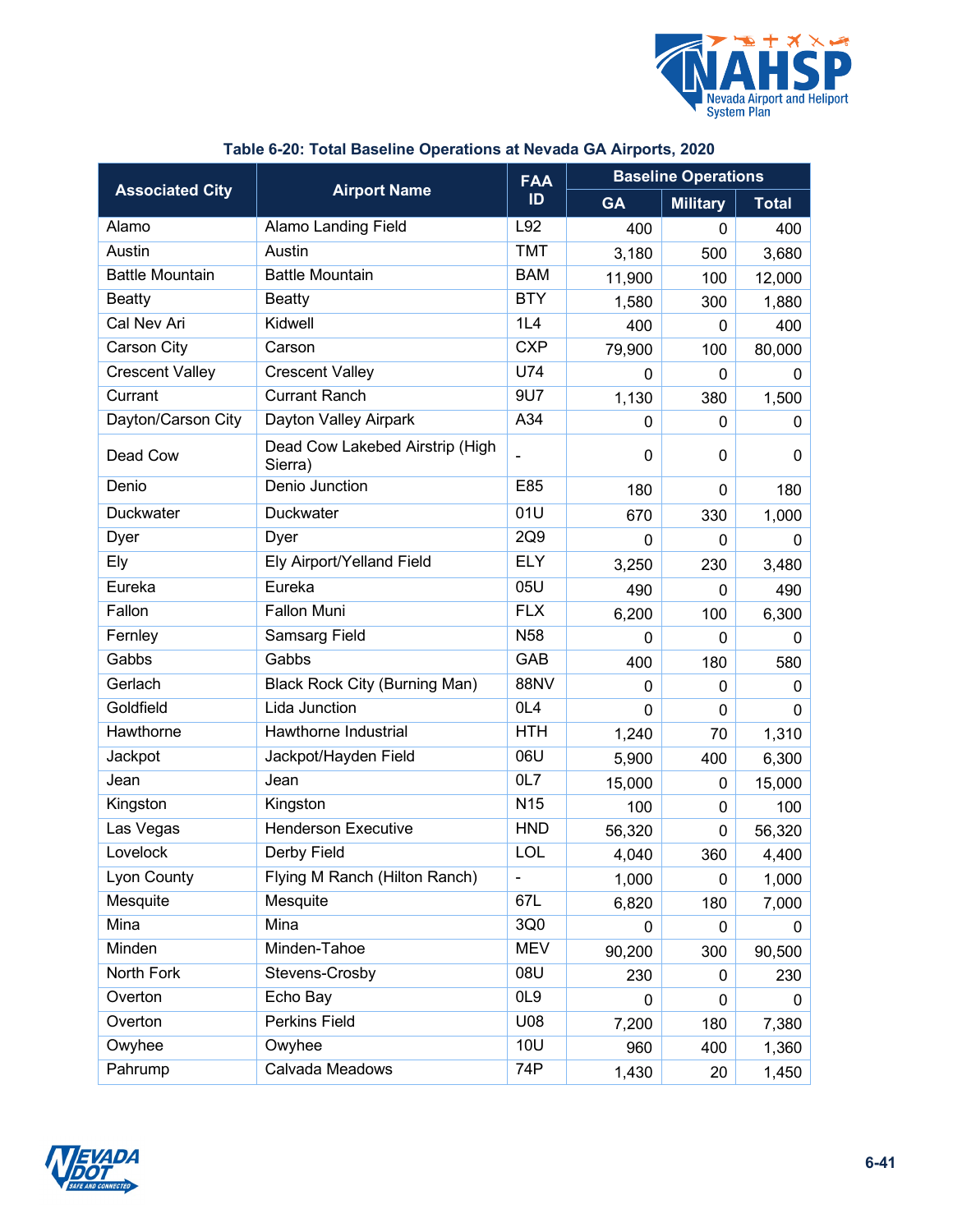

|                                                  |                               | <b>FAA</b>      | <b>Baseline Operations</b> |                 |              |  |  |
|--------------------------------------------------|-------------------------------|-----------------|----------------------------|-----------------|--------------|--|--|
| <b>Associated City</b>                           | <b>Airport Name</b>           |                 | <b>GA</b>                  | <b>Military</b> | <b>Total</b> |  |  |
| Panaca                                           | <b>Lincoln County</b>         | 1L1             | 450                        | 0               | 450          |  |  |
| Reno                                             | Spanish Springs               | N86             | 60                         | 0               | 60           |  |  |
| Reno                                             | Reno/Stead                    | <b>RTS</b>      | 38,500                     | 3,500           | 42,000       |  |  |
| Sandy Valley                                     | Sky Ranch                     | 3L2             | $\Omega$                   | 0               | 0            |  |  |
| Searchlight                                      | Searchlight                   | 1L3             | 150                        | 50              | 200          |  |  |
| <b>Silver Springs</b>                            | <b>Silver Springs</b>         | <b>SPZ</b>      | 11,180                     | 1,830           | 13,000       |  |  |
| Smith                                            | Rosaschi Air Park             | N <sub>59</sub> | $\Omega$                   | 0               | $\mathbf{0}$ |  |  |
| Tonopah                                          | Tonopah                       | TPH             | 6,960                      | 320             | 7,280        |  |  |
| Wells                                            | Wells Municipal/Harriet Field | LWL             | 7,400                      | 180             | 7,580        |  |  |
| Winnemucca                                       | Winnemucca Municipal          | <b>WMC</b>      | 6,480                      | 360             | 6,840        |  |  |
| Yerington                                        | <b>Yerington Municipal</b>    | O43             | 2,300                      | 10              | 2,300        |  |  |
| <b>Total Statewide Operations at GA Airports</b> | 373,600                       | 10,400          | 373,570                    |                 |              |  |  |

*Note: Operations have been rounded. Sources: FAA TAF 2020, NAHSP Airport Inventory Data Collection Form 2021*

## **6.5.2. Forecasts of GA Activity at GA Airports**

Forecasts for GA are focused on predicting based aircraft and GA operations to determine future demand over the next 20 years. Forecasts presented in this chapter are unconstrained, meaning that there are no extenuating circumstances that are anticipated to limit or restrict potential demand or operational functionality of the airports.

#### <span id="page-41-0"></span>*6.5.2.1. Forecasting Methodologies*

This section describes the methodologies and associated growth rates utilized in the based aircraft and operational forecasts for GA airports. Each of the methodologies below utilize CAGR which calculates a constant rate of change over a given time period. It dampens the effect of volatility during periods that experience significant change and is essentially a "smoothed" annual growth rate. The CAGR has been applied to the 2020 base year for the 20-year planning horizon for each methodology as discussed below.

#### Socioeconomics

Socioeconomic characteristics provide insight to the economic health of a specific locality or region. Population, per capita personal income (PCPI), employment, Gross Regional Product (GRP), and other indicators can reflect propensity to own or operate aircraft, both in terms of based aircraft and operations. Socioeconomic data was provided by Woods and Poole Economics, Inc., an independent firm that specializes in long-term economic and demographic projections for the individual counties and the State of Nevada. The individual growth rates for 2020 to 2025, 2020 to 2030, and 2020 to 2040 were applied, with the total growth rates shown in each table. Additional information for the socioeconomics of each county and statewide are detailed in **Section [6.2.](#page-1-2)**

#### FAA Aerospace Forecast

The FAA's forecast of the number of active GA and air taxi aircraft, by type of aircraft, was used to develop a CAGR for the NAHSP. The *FAA Aerospace Forecast 2021-2041* predicts the following for active aircraft:

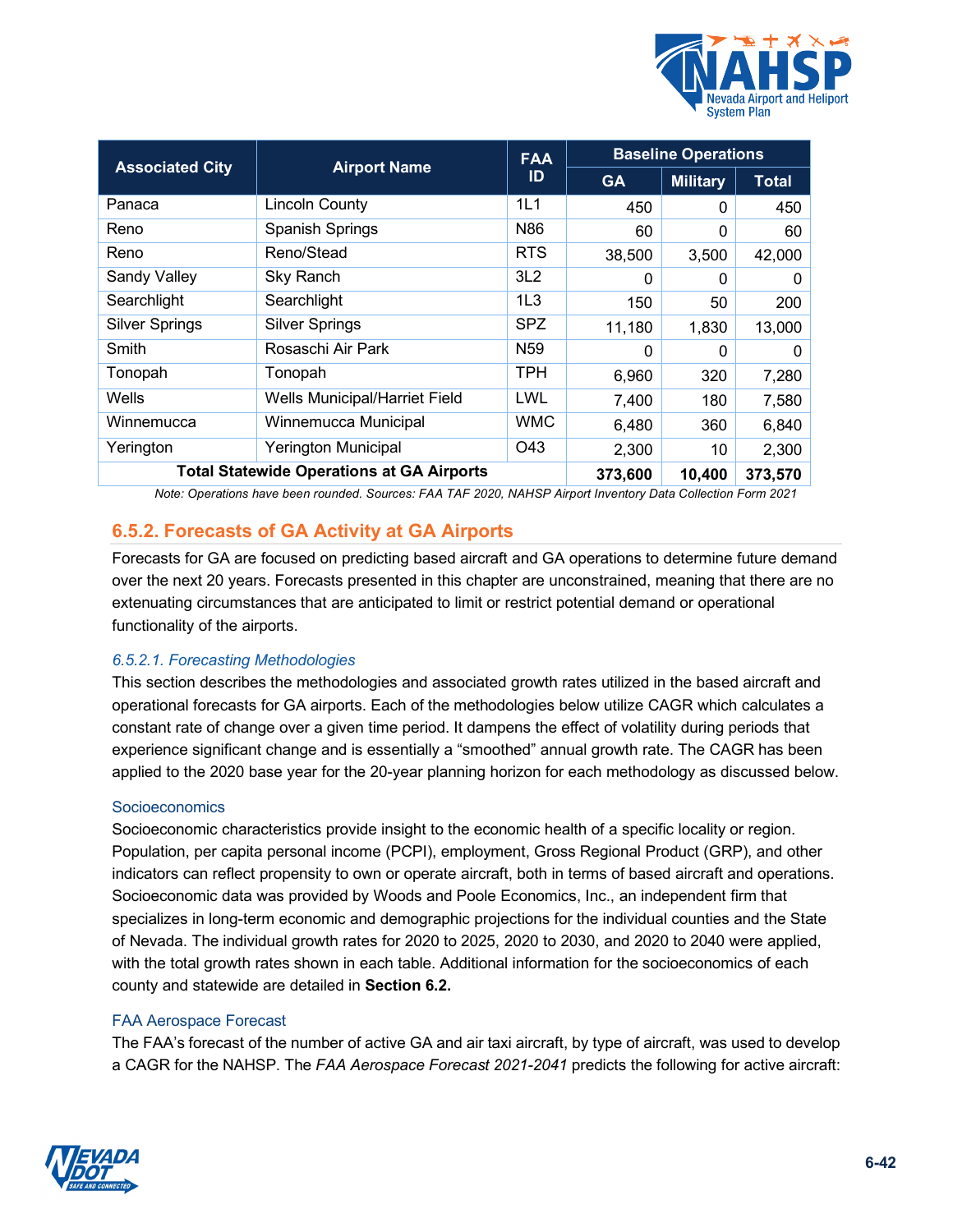

- Standard single-engine piston aircraft will decrease at an annual rate of 1.0% through 2040.
- Multi-engine piston aircraft will decrease at an annual rate of 0.5% through 2040.
- Jet aircraft will increase at an annual rate of 1.8% through 2040.
- Helicopter aircraft will increase at an annual rate of 1.6% through 2040.
- Light sport aircraft will increase at an annual rate of 3.3% through 2040.
- Experimental aircraft will increase at an annual rate of 0.9% through 2040.

As the NAHSP forecasts for based aircraft were prepared on a statewide level as the study did not collect data containing the individual aircraft type at each airport, an average growth rate was applied to the 2020 base year. This average included a 0.06 percent growth rate from 2020 to 2025 and 2020 to 2030, and a 0.07 percent growth rate from 2020 to 2040.

For GA operations at GA airports, a growth rate of 0.75 percent was applied to all operations based on the average annual growth rate from 2021 to 2040 of total GA operations per the FAA Aerospace Forecast.

#### FAA Terminal Area Forecast (TAF)

The TAF is the official forecast for each airport in the NPIAS. The TAF contains forecasts for passenger enplanements, aircraft operations, and the number of based aircraft using data from the U.S. Department of Transportation (USDOT) T-100 database, Air Traffic Control Tower (ATCT) records, and FAA Master Records (Form 5010-1). The TAF is based on historical aircraft operations data, which are estimated for all non-towered airports. Only 30 NAHSP airports are included in the TAF, and of those 30 only six were forecast to have any growth within the forecast period. Additionally, only four airports in Nevada have an ATCT to accurately count operations.

#### *6.5.2.2. Based Aircraft Forecasts at GA Airports*

Using the methodologies discussed in **Section [6.5.2.1](#page-41-0)** resulted in a wide range of results for future based aircraft for GA airports, as shown in **[Table 6-21](#page-42-0)** and **[Figure 6-19.](#page-43-0)** The lowest growth resulting from the forecasts was from the FAA Aerospace Forecast methodology with only 0.07 percent growth, resulting in only 35 additional based aircraft statewide. The largest growth was from the State of Nevada GRP with 2.60 percent growth or 862 additional based aircraft. It should be noted that the TAF number is slightly different as the TAF only includes airports that are included within the FAA's NPIAS.

## **Table 6-21: GA Based Aircraft Results by Forecast Methodology, 2020-2040**

<span id="page-42-0"></span>

|                                              | <b>Historic</b> | <b>Forecast</b> |       |       | <b>CAGR 2020-</b> |  |
|----------------------------------------------|-----------------|-----------------|-------|-------|-------------------|--|
| <b>Forecast Methodology</b>                  | 2020            | 2025            | 2030  | 2040  | 2040              |  |
| Socioeconomic - Population (State of Nevada) | 1,280           | 1,390           | 1,500 | 1,720 | 1.48%             |  |
| Socioeconomic - GRP (State of Nevada)        | 1,280           | 1,480           | 1,680 | 2,150 | 2.60%             |  |
| Socioeconomic - PCPI (State of Nevada)       | 1,280           | 1,390           | 1,490 | 1,670 | 1.31%             |  |
| Socioeconomic - Population (County)          | 1,280           | 1,370           | 1,470 | 1,660 | 1.28%             |  |
| Socioeconomic - GRP (County)                 | 1,280           | 1,440           | 1,620 | 1,980 | 2.20%             |  |
| Socioeconomic - PCPI (County)                | 1,280           | 1,380           | 1,470 | 1,620 | 1.17%             |  |
| FAA Aerospace Forecast                       | 1,280           | 1,290           | 1,290 | 1,300 | 0.07%             |  |
| FAA TAF                                      | 1,250           | 1,280           | 1,300 | 1,350 | $0.37\%$          |  |

*Note: Operations have been rounded. Source: Kimley-Horn 2021*

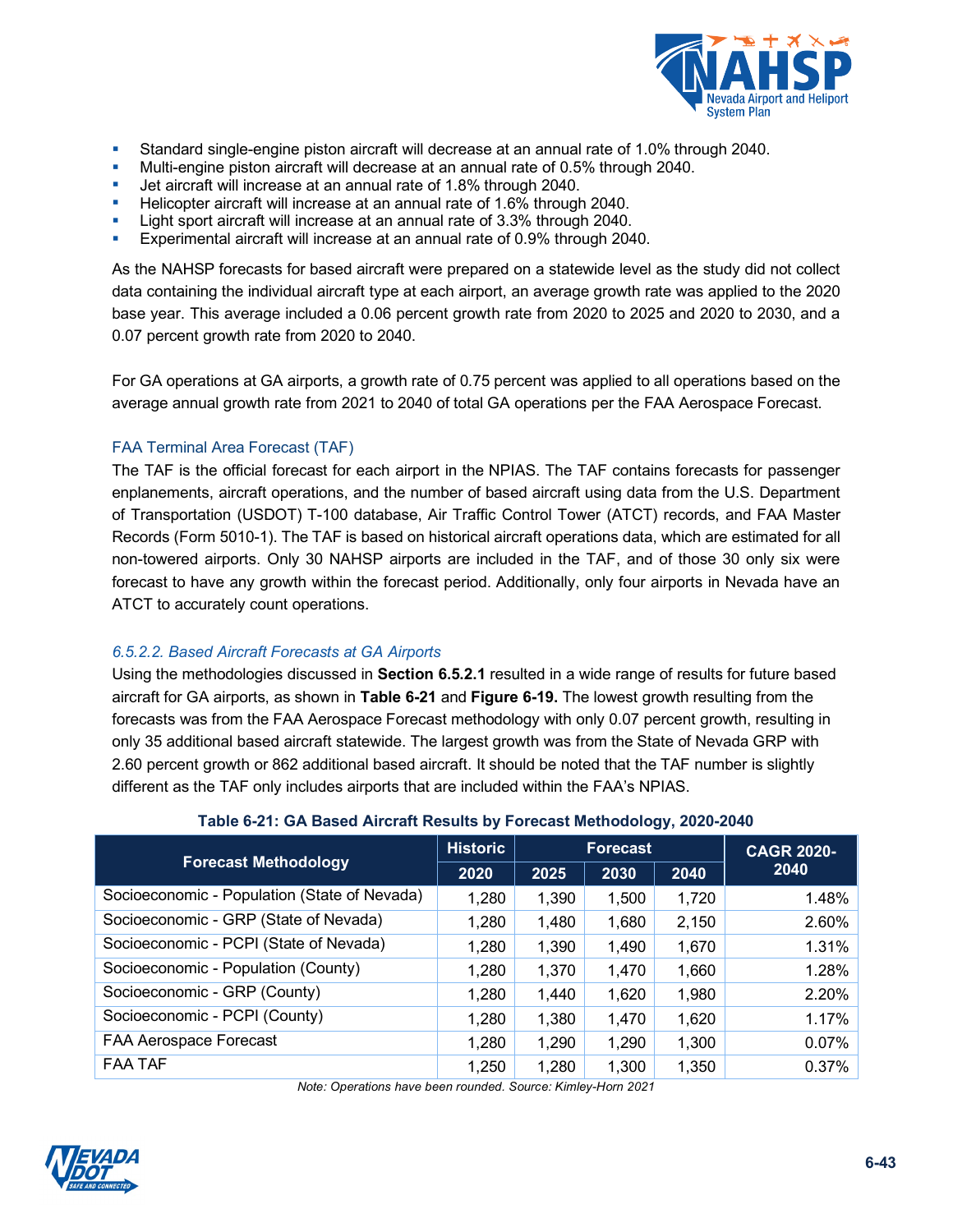

<span id="page-43-0"></span>

**Figure 6-19: GA Based Aircraft Results by Forecast Methodology, 2020-2040**

*Source: Kimley-Horn 2021*

The forecast results were then reviewed against historical activity and other aviation planning studies to select a preferred forecast of based aircraft methodology. Based on this review, the Socioeconomic Population by County was selected as the preferred methodology. Using the preferred methodology, Socioeconomic Population (County), based aircraft is calculated to grow at 1.28 percent CAGR from 1,280 in 2020 to 1,670 in 2040, which adds 380 aircraft to based aircraft inventory in Nevada. **[Table 6-22](#page-44-0)** presents the results of the forecasts for based aircraft for the individual airports.

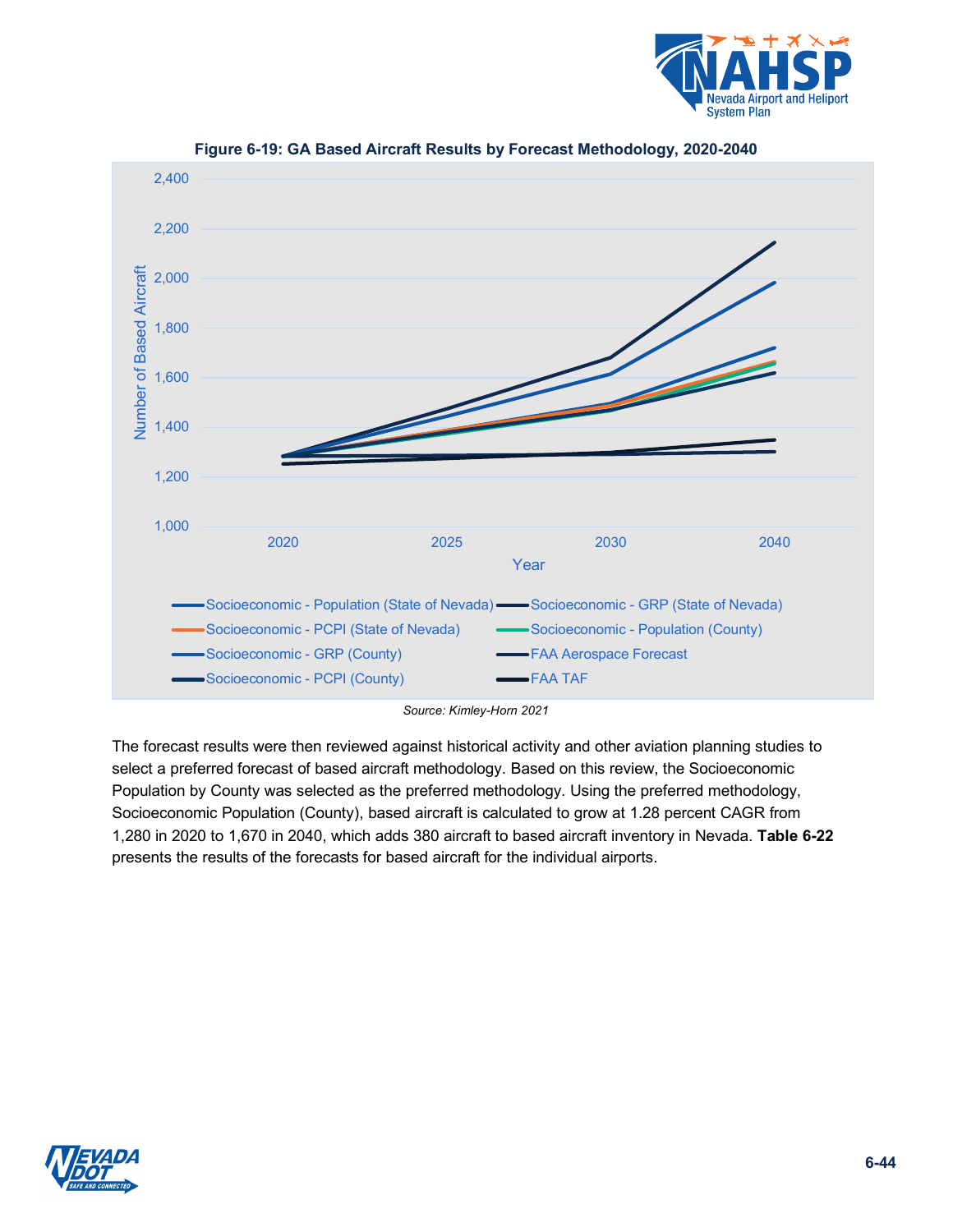

<span id="page-44-0"></span>

|                        |                                            |                 |                          | <b>Historic</b><br><b>Forecast Based Aircraft</b> |              |          |                | <b>CAGR</b>   |
|------------------------|--------------------------------------------|-----------------|--------------------------|---------------------------------------------------|--------------|----------|----------------|---------------|
| <b>Associated City</b> | <b>Airport Name</b>                        | <b>FAA ID</b>   | <b>County</b><br>2020    |                                                   | 2025         | 2030     | 2040           | 2020-<br>2040 |
| Alamo                  | <b>Alamo Landing Field</b>                 | L92             | <b>Lincoln County</b>    | 1                                                 | 1            | 1        | $\mathbf 1$    | 1.17%         |
| Austin                 | Austin                                     | <b>TMT</b>      | <b>Lander County</b>     | 5                                                 | 5            | 5        | 6              | 0.84%         |
| <b>Battle Mountain</b> | <b>Battle Mountain</b>                     | <b>BAM</b>      | <b>Lander County</b>     | 4                                                 | 4            | 4        | 5              | 0.84%         |
| Beatty                 | <b>Beatty</b>                              | <b>BTY</b>      | Nye County               | 5                                                 | 5            | 6        | 6              | 1.23%         |
| Cal Nev Ari            | Kidwell                                    | 1L4             | <b>Clark County</b>      | 14                                                | 15           | 16       | 19             | 1.58%         |
| Carson City            | Carson                                     | <b>CXP</b>      | <b>Carson City</b>       | 298                                               | 320          | 344      | 391            | 1.37%         |
| <b>Crescent Valley</b> | <b>Crescent Valley</b>                     | <b>U74</b>      | Eureka County            | 0                                                 | $\mathbf{0}$ | $\Omega$ | $\Omega$       | 1.81%         |
| Currant                | <b>Currant Ranch</b>                       | 9U7             | Nye County               | 0                                                 | $\mathbf 0$  | 0        | $\mathbf{0}$   | 1.23%         |
| Dayton/Carson City     | Dayton Valley Airpark                      | A34             | Lyon County              | 31                                                | 33           | 36       | 40             | 1.30%         |
| Dead Cow               | Dead Cow Lakebed Airstrip<br>(High Sierra) |                 | <b>Washoe County</b>     | 0                                                 | $\mathbf{0}$ | 0        | $\mathbf{0}$   | 1.17%         |
| Denio                  | Denio Junction                             | E85             | <b>Humboldt County</b>   | 0                                                 | $\mathbf 0$  | 0        | 0              | 1.34%         |
| <b>Duckwater</b>       | Duckwater                                  | 01U             | Nye County               | 0                                                 | $\mathbf 0$  | 0        | $\Omega$       | 1.23%         |
| Dyer                   | Dyer                                       | 2Q9             | <b>Esmeralda County</b>  | 5                                                 | 5            | 5        | 6              | 0.68%         |
| Ely                    | Ely Airport/Yelland Field                  | <b>ELY</b>      | <b>White Pine County</b> | 10                                                | 10           | 10       | 10             | 0.08%         |
| Eureka                 | Eureka                                     | 05U             | Eureka County            | 1                                                 | 1            | 1        |                | 1.81%         |
| Fallon                 | Fallon Muni                                | <b>FLX</b>      | <b>Churchill County</b>  | 80                                                | 88           | 97       | 115            | 1.83%         |
| Fernley                | <b>Samsarg Field</b>                       | <b>N58</b>      | <b>Lyon County</b>       | 3                                                 | 3            | 3        | $\overline{4}$ | 1.30%         |
| Gabbs                  | Gabbs                                      | GAB             | Nye County               | 1                                                 | 1            | 1        |                | 1.23%         |
| Gerlach                | <b>Black Rock City (Burning Man)</b>       | <b>88NV</b>     | <b>Washoe County</b>     | 0                                                 | $\mathbf 0$  | 0        | 0              | 1.17%         |
| Goldfield              | Lida Junction                              | OL <sub>4</sub> | Esmeralda County         | 0                                                 | 0            | 0        | 0              | 0.68%         |
| Hawthorne              | Hawthorne Industrial                       | <b>HTH</b>      | <b>Mineral County</b>    | 6                                                 | 6            | 6        | 5              | $-0.49%$      |
| Jackpot                | Jackpot/Hayden Field                       | 06U             | Elko County              | 0                                                 | $\mathbf 0$  | 0        | $\mathbf{0}$   | 1.50%         |
| Jean                   | Jean                                       | OL7             | <b>Clark County</b>      | 13                                                | 14           | 15       | 18             | 1.58%         |

## **Table 6-22: Preferred Based Aircraft Forecasts at Nevada GA Airports, 2020-2040**

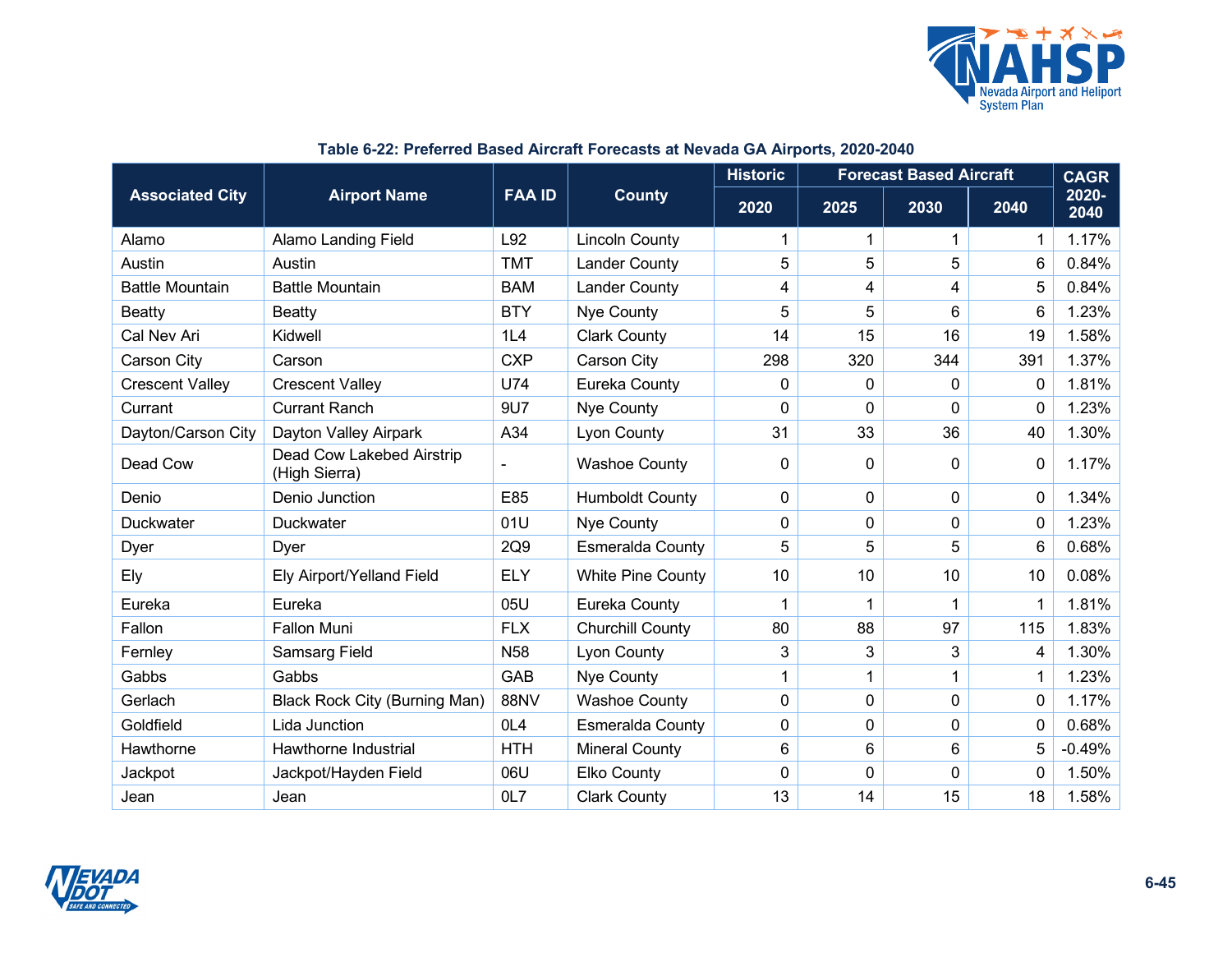

|                                                      |                               |                 |                        | <b>Historic</b> | <b>Forecast Based Aircraft</b> |                |                | <b>CAGR</b>   |
|------------------------------------------------------|-------------------------------|-----------------|------------------------|-----------------|--------------------------------|----------------|----------------|---------------|
| <b>Associated City</b>                               | <b>Airport Name</b>           | <b>FAA ID</b>   | <b>County</b>          | 2020            | 2025                           | 2030           | 2040           | 2020-<br>2040 |
| Kingston                                             | Kingston                      | N <sub>15</sub> | <b>Lander County</b>   | 4               | 4                              | 4              | 5              | 0.84%         |
| Las Vegas                                            | <b>Henderson Executive</b>    | <b>HND</b>      | <b>Clark County</b>    | 247             | 268                            | 291            | 338            | 1.58%         |
| Lovelock                                             | Derby Field                   | LOL             | Pershing County        | $\overline{2}$  | $\overline{2}$                 | 2              | $\overline{2}$ | 0.88%         |
| Lyon County                                          | Flying M Ranch (Hilton Ranch) | Flying M        | Lyon County            | 0               | 0                              | 0              | $\mathbf{0}$   | 1.30%         |
| Mesquite                                             | Mesquite                      | 67L             | <b>Clark County</b>    | 9               | 10                             | 11             | 12             | 1.58%         |
| Mina                                                 | Mina                          | 3Q0             | <b>Mineral County</b>  | $\overline{2}$  | $\overline{2}$                 | $\overline{2}$ | $\overline{2}$ | $-0.49%$      |
| Minden                                               | Minden-Tahoe                  | <b>MEV</b>      | Douglas County         | 175             | 180                            | 185            | 194            | 0.51%         |
| North Fork                                           | Stevens-Crosby                | 08U             | Elko County            | 1               | 1                              | $\mathbf 1$    | 1              | 1.50%         |
| Overton                                              | Echo Bay                      | OL <sub>9</sub> | <b>Clark County</b>    | 0               | 0                              | 0              | $\mathbf{0}$   | 1.58%         |
| Overton                                              | <b>Perkins Field</b>          | U08             | <b>Clark County</b>    | 1               | 1                              | 1              | 1              | 1.58%         |
| Owyhee                                               | Owyhee                        | <b>10U</b>      | <b>Elko County</b>     | 0               | $\mathbf 0$                    | 0              | $\Omega$       | 1.50%         |
| Pahrump                                              | Calvada Meadows               | 74P             | <b>Nye County</b>      | 47              | 50                             | 53             | 60             | 1.23%         |
| Panaca                                               | <b>Lincoln County</b>         | 1L1             | <b>Lincoln County</b>  | 2               | $\overline{2}$                 | 2              | 3              | 1.17%         |
| Reno                                                 | <b>Spanish Springs</b>        | N86             | <b>Washoe County</b>   | 11              | 12                             | 12             | 14             | 1.17%         |
| Reno                                                 | Reno/Stead                    | <b>RTS</b>      | <b>Washoe County</b>   | 172             | 183                            | 195            | 217            | 1.17%         |
| Sandy Valley                                         | Sky Ranch                     | 3L2             | <b>Clark County</b>    | 79              | 86                             | 93             | 108            | 1.58%         |
| Searchlight                                          | Searchlight                   | 1L3             | <b>Clark County</b>    | 0               | 0                              | 0              | 0              | 1.58%         |
| <b>Silver Springs</b>                                | <b>Silver Springs</b>         | <b>SPZ</b>      | Lyon County            | 12              | 13                             | 14             | 16             | 1.30%         |
| Smith                                                | Rosaschi Air Park             | N <sub>59</sub> | <b>Lyon County</b>     | $\overline{2}$  | $\overline{2}$                 | $\overline{2}$ | 3              | 1.30%         |
| Tonopah                                              | Tonopah                       | <b>TPH</b>      | Nye County             | 9               | 10                             | 10             | 11             | 1.23%         |
| Wells                                                | Wells Municipal/Harriet Field | <b>LWL</b>      | <b>Elko County</b>     | $\overline{4}$  | 4                              | 5              | 5              | 1.50%         |
| Winnemucca                                           | Winnemucca Municipal          | <b>WMC</b>      | <b>Humboldt County</b> | 10              | 11                             | 12             | 13             | 1.34%         |
| Yerington                                            | <b>Yerington Municipal</b>    | O43             | Lyon County            | 18              | 19                             | 21             | 23             | 1.30%         |
| <b>Total Statewide Based Aircraft at GA Airports</b> |                               |                 | 1,284                  | 1,374           | 1,468                          | 1,657          | 1.19%          |               |

*Note: Upcoming RNO development will result in additional aircraft storage that may correspond to a larger increase in based aircraft than forecast due to the existing aircraft storage waitlist. Source: Kimley-Horn 2021*

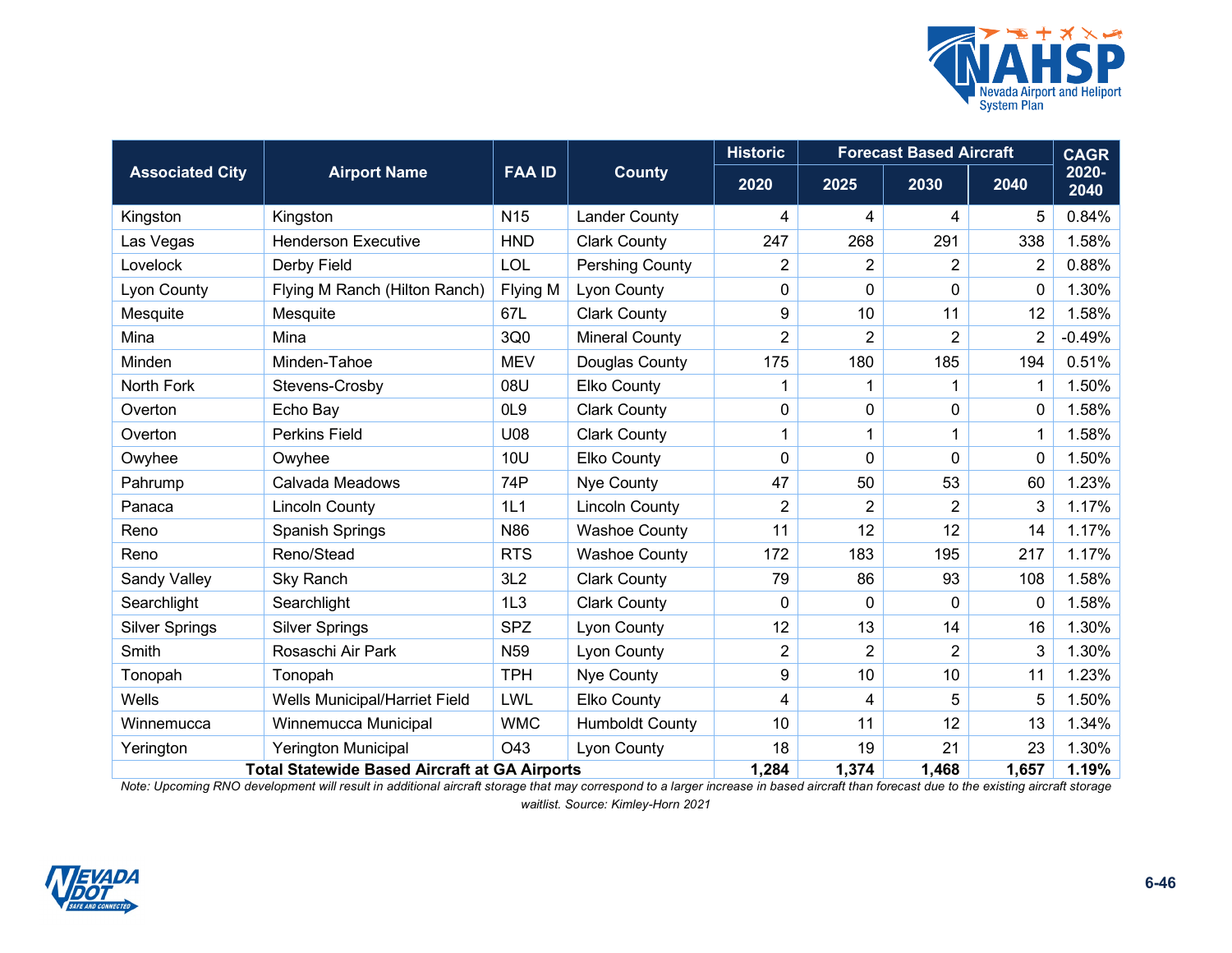

## *6.5.2.3. GA Operations Forecasts at GA Airports*

Using the methodologies discussed in [6.5.2.1](#page-41-0) resulted in a wide range of results for future operations, as shown in **[Table 6-23](#page-46-0)** and **[Figure 6-20.](#page-46-1)** The lowest growth was from the FAA TAF methodology with only 0.10 percent growth, resulting in only 7,500 additional GA operations over the 20-year period. The largest growth was from the State of Nevada GRP methodology with 2.60 percent growth or 250,000 new GA operations over the next 20 years.

<span id="page-46-0"></span>

|                                              | <b>Historic</b> | <b>Forecast</b> |         |         | <b>CAGR</b>        |  |
|----------------------------------------------|-----------------|-----------------|---------|---------|--------------------|--|
| <b>Forecast Methodology</b>                  | 2020            | 2025            | 2030    | 2040    | $(2020 -$<br>2040) |  |
| Socioeconomic - Population (State of Nevada) | 373,570         | 403,670         | 435,490 | 500,760 | 1.48%              |  |
| Socioeconomic - GRP (State of Nevada)        | 373,570         | 429,150         | 489,350 | 624,320 | 2.60%              |  |
| Socioeconomic - PCPI (State of Nevada)       | 373,570         | 404,030         | 432,910 | 484,430 | 1.31%              |  |
| Socioeconomic - Population (County)          | 373,570         | 397,400         | 422,180 | 471,100 | 1.17%              |  |
| Socioeconomic - GRP (County)                 | 373,570         | 416,390         | 461,150 | 556,910 | 2.02%              |  |
| Socioeconomic - PCPI (County)                | 373,570         | 400,850         | 426,030 | 468,350 | 1.14%              |  |
| FAA Aerospace Forecast                       | 373,570         | 387,840         | 402,580 | 433,860 | 0.75%              |  |
| <b>FAA TAF</b>                               | 376,470         | 383,640         | 383,770 | 384,030 | 0.10%              |  |

#### **Table 6-23: Nevada GA Airport Operations Results by Forecast Methodology, 2020-2040**

*Note: Operations have been rounded. Source: Kimley-Horn 2021*

#### **Figure 6-20: Nevada GA Airport Operations Results by Forecast Methodology, 2020-2040**

<span id="page-46-1"></span>

*Source: Kimley-Horn 2021*

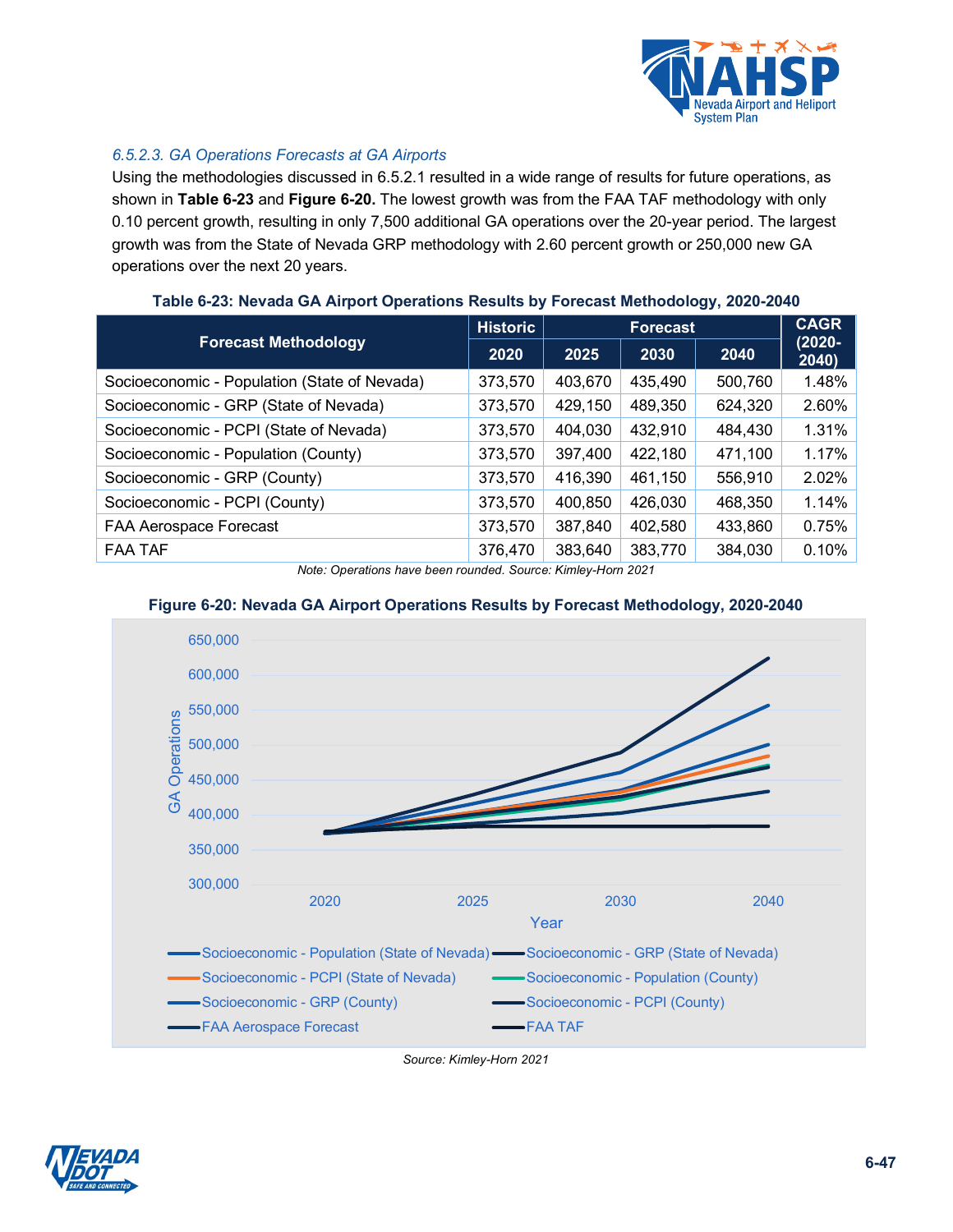

Similar to based aircraft, the forecast results were then reviewed against historical activity and other aviation planning studies to select a preferred forecast for GA operations. Based on this review, the Socioeconomic GRP by County was selected as the preferred methodology. Using the preferred methodology, total statewide GA operations are calculated to grow at 2.02 percent CAGR from approximately 373,500 in 2020 to 557,000 in 2040, which adds more than 183,000 total operations in Nevada across all GA airports. **[Table 6-24](#page-48-0)** presents the preferred method's forecast results for GA and military operations for Nevada GA airports. For **[Table 6-24](#page-48-0)**, the military operations from **[Table 6-22](#page-44-0)** were added to the forecast GA operations to develop the total operations at GA airports. As noted above, military operations are forecast to remain constant throughout the planning period.

As noted in **Section [6.5.1.2](#page-37-1)**, there are several airports that did not provide operational information through the NAHSP inventory effort and are not included in the NPIAS. While it is understood operations are conducted at these airports, the NAHSP forecasts assume zero operations at these airports.

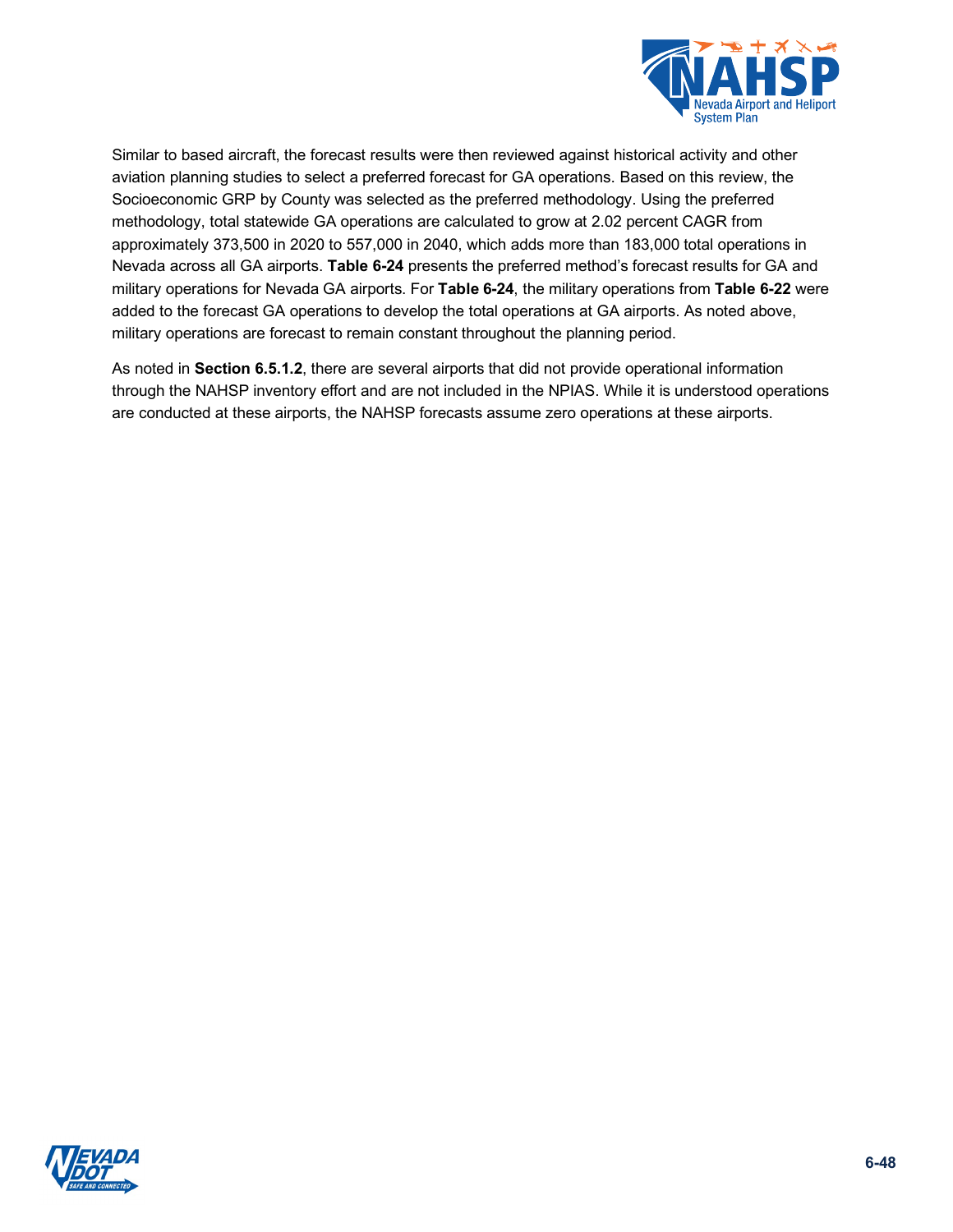

## **Table 6-24: Preferred Nevada GA Airport Operations Forecasts by Airport, 2020-2040**

<span id="page-48-0"></span>

|                        |                                             | <b>FAA ID</b>   |                          | <b>Historic</b><br><b>Forecast Operations</b> |          |              | <b>CAGR 2020-</b> |       |
|------------------------|---------------------------------------------|-----------------|--------------------------|-----------------------------------------------|----------|--------------|-------------------|-------|
| <b>Associated City</b> | <b>Airport Name</b>                         |                 | <b>County</b>            | 2020                                          | 2025     | 2030         | 2040              | 2040  |
| Alamo                  | Alamo Landing Field                         | L92             | <b>Lincoln County</b>    | 400                                           | 440      | 480          | 560               | 1.70% |
| Austin                 | Austin                                      | <b>TMT</b>      | <b>Lander County</b>     | 3,680                                         | 4,020    | 4,390        | 5,220             | 1.76% |
| <b>Battle Mountain</b> | <b>Battle Mountain</b>                      | <b>BAM</b>      | <b>Lander County</b>     | 12,000                                        | 13,260   | 14,640       | 17,770            | 1.98% |
| Beatty                 | <b>Beatty</b>                               | <b>BTY</b>      | Nye County               | 1,880                                         | 2,060    | 2,270        | 2,730             | 1.90% |
| Cal Nev Ari            | Kidwell                                     | 1L4             | <b>Clark County</b>      | 400                                           | 460      | 530          | 690               | 2.76% |
| Carson City            | Carson                                      | <b>CXP</b>      | Carson City              | 80,000                                        | 90,740   | 102,080      | 126,410           | 2.31% |
| <b>Crescent Valley</b> | <b>Crescent Valley</b>                      | U74             | Eureka County            | 0                                             | 0        | 0            | $\mathbf{0}$      | 0.00% |
| Currant                | <b>Currant Ranch</b>                        | 9U7             | Nye County               | 1,500                                         | 1,640    | 1,790        | 2,120             | 1.73% |
| Dayton/Carson City     | Dayton Valley Airpark*                      | A34             | Lyon County              | 0                                             | 0        | 0            | 0                 | 0.00% |
| Dead Cow               | Dead Cow Lakebed Airstrip (High<br>Sierra)* | ÷               | <b>Washoe County</b>     | 0                                             | 0        | 0            | 0                 | 0.00% |
| Denio                  | Denio Junction                              | E85             | <b>Humboldt County</b>   | 180                                           | 200      | 230          | 300               | 2.59% |
| Duckwater              | Duckwater                                   | 01U             | Nye County               | 1,000                                         | 1,080    | 1,170        | 1,370             | 1.59% |
| Dyer                   | Dyer*                                       | 2Q9             | Esmeralda County         | $\mathbf{0}$                                  | 0        | $\mathbf 0$  | $\mathbf{0}$      | 0.00% |
| Ely                    | Ely Airport/Yelland Field                   | <b>ELY</b>      | <b>White Pine County</b> | 3,480                                         | 3,660    | 3,840        | 4,170             | 0.91% |
| Eureka                 | Eureka                                      | 05U             | Eureka County            | 490                                           | 560      | 650          | 850               | 2.81% |
| Fallon                 | <b>Fallon Muni</b>                          | <b>FLX</b>      | <b>Churchill County</b>  | 6,300                                         | 7,230    | 8,250        | 10,600            | 2.64% |
| Fernley                | Samsarg Field*                              | <b>N58</b>      | Lyon County              | 0                                             | 0        | $\mathbf 0$  | 0                 | 0.00% |
| Gabbs                  | Gabbs                                       | GAB             | Nye County               | 580                                           | 630      | 680          | 800               | 1.62% |
| Gerlach                | Black Rock City (Burning Man)*              | <b>88NV</b>     | <b>Washoe County</b>     | 0                                             | 0        | $\mathbf{0}$ | $\mathbf{0}$      | 0.00% |
| Goldfield              | Lida Junction*                              | OL4             | <b>Esmeralda County</b>  | $\mathbf{0}$                                  | $\Omega$ | $\mathbf 0$  | $\Omega$          | 0.00% |
| Hawthorne              | Hawthorne Industrial                        | <b>HTH</b>      | <b>Mineral County</b>    | 1,310                                         | 1,380    | 1,450        | 1,570             | 0.90% |
| Jackpot                | Jackpot/Hayden Field                        | 06U             | Elko County              | 6,300                                         | 7,070    | 7,880        | 9,680             | 2.17% |
| Jean                   | Jean                                        | OL7             | <b>Clark County</b>      | 15,000                                        | 17,400   | 20,030       | 26,000            | 2.79% |
| Kingston               | Kingston                                    | N <sub>15</sub> | <b>Lander County</b>     | 100                                           | 110      | 120          | 140               | 1.84% |

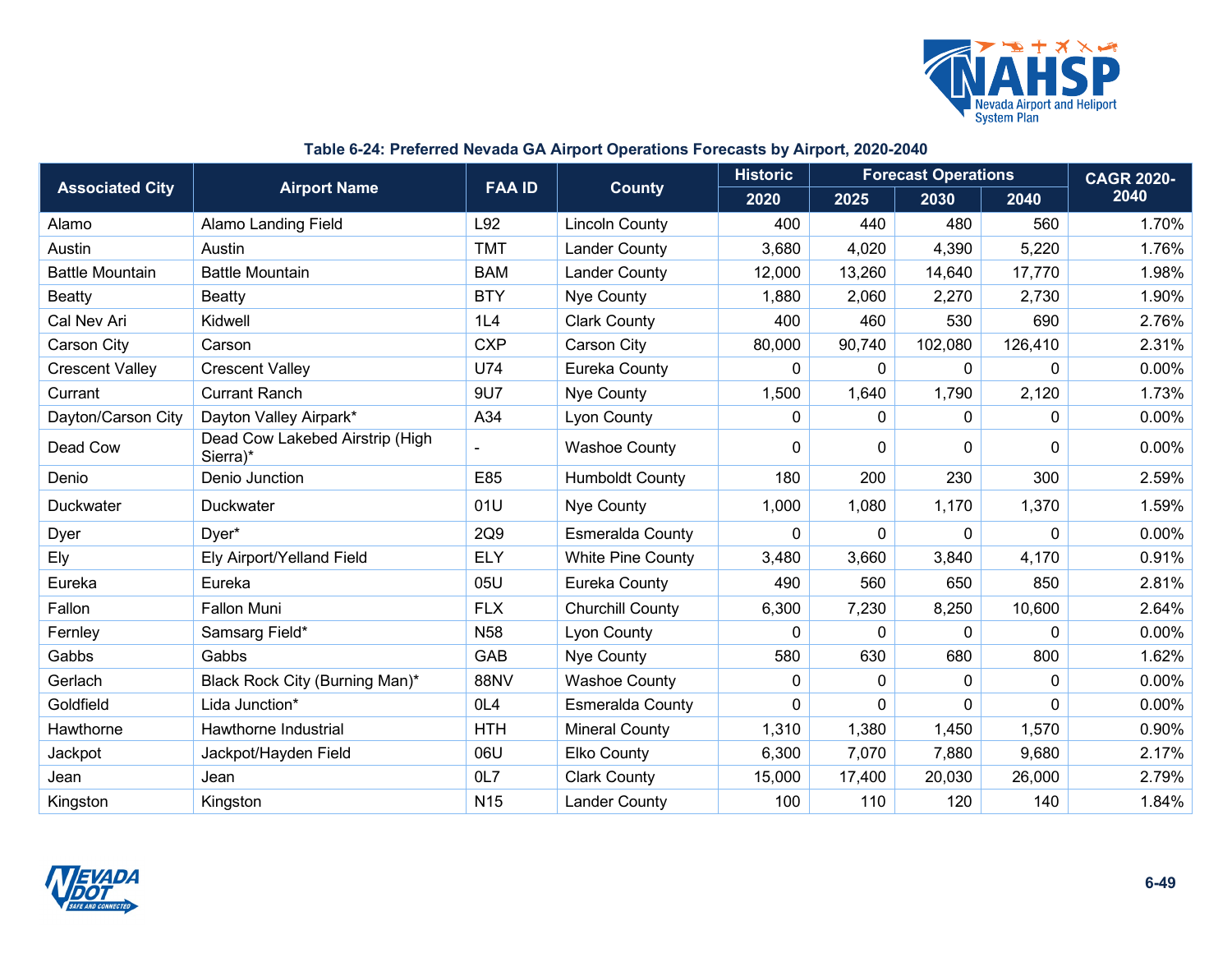

| <b>Associated City</b>                              |                               | <b>FAA ID</b>   |                        | <b>Historic</b> | <b>Forecast Operations</b> | <b>CAGR 2020-</b> |              |          |
|-----------------------------------------------------|-------------------------------|-----------------|------------------------|-----------------|----------------------------|-------------------|--------------|----------|
|                                                     | <b>Airport Name</b>           |                 | <b>County</b>          | 2020            | 2025                       | 2030              | 2040         | 2040     |
| Las Vegas                                           | <b>Henderson Executive</b>    | <b>HND</b>      | <b>Clark County</b>    | 56,320          | 65,350                     | 75,210            | 97,610       | 2.79%    |
| Lovelock                                            | Derby Field                   | <b>LOL</b>      | Pershing County        | 4,400           | 4,880                      | 5,390             | 6,510        | 1.98%    |
| Lyon County                                         | Flying M Ranch (Hilton Ranch) |                 | Lyon County            | 1,000           | 1,110                      | 1,220             | 1,450        | 1.88%    |
| Mesquite                                            | Mesquite                      | 67L             | <b>Clark County</b>    | 7,000           | 8,100                      | 9,290             | 12,010       | 2.73%    |
| Mina                                                | Mina*                         | 3Q0             | <b>Mineral County</b>  | $\mathbf{0}$    | $\Omega$                   | $\mathbf{0}$      | 0            | 0.00%    |
| Minden                                              | Minden-Tahoe                  | <b>MEV</b>      | Douglas County         | 90,500          | 94,950                     | 98,650            | 104,000      | 0.70%    |
| North Fork                                          | Stevens-Crosby                | 08U             | <b>Elko County</b>     | 230             | 260                        | 290               | 360          | 2.27%    |
| Overton                                             | Echo Bay*                     | OL <sub>9</sub> | <b>Clark County</b>    | $\mathbf{0}$    | $\Omega$                   | $\mathbf{0}$      | $\Omega$     | $0.00\%$ |
| Overton                                             | <b>Perkins Field</b>          | U08             | <b>Clark County</b>    | 7,380           | 8,530                      | 9,790             | 12,660       | 2.74%    |
| Owyhee                                              | Owyhee                        | <b>10U</b>      | Elko County            | 1,360           | 1,490                      | 1,620             | 1,910        | 1.71%    |
| Pahrump                                             | Calvada Meadows               | 74P             | Nye County             | 1,450           | 1,630                      | 1,810             | 2,240        | 2.19%    |
| Panaca                                              | <b>Lincoln County</b>         | 1L1             | <b>Lincoln County</b>  | 450             | 490                        | 540               | 630          | 1.70%    |
| Reno                                                | Spanish Springs               | N86             | <b>Washoe County</b>   | 60              | 70                         | 70                | 90           | 2.05%    |
| Reno                                                | Reno/Stead                    | <b>RTS</b>      | <b>Washoe County</b>   | 42,000          | 46,630                     | 51,400            | 61,250       | 1.90%    |
| Sandy Valley                                        | Sky Ranch*                    | 3L2             | <b>Clark County</b>    | 0               | $\Omega$                   | 0                 | $\mathbf{0}$ | 0.00%    |
| Searchlight                                         | Searchlight                   | 1L3             | <b>Clark County</b>    | 200             | 220                        | 250               | 310          | 2.22%    |
| <b>Silver Springs</b>                               | <b>Silver Springs</b>         | <b>SPZ</b>      | Lyon County            | 13,000          | 14,220                     | 15,470            | 18,060       | 1.66%    |
| Smith                                               | Rosaschi Air Park*            | N <sub>59</sub> | Lyon County            | 0               | $\Omega$                   | $\mathbf{0}$      | $\Omega$     | 0.00%    |
| Tonopah                                             | Tonopah                       | <b>TPH</b>      | Nye County             | 7,280           | 8,110                      | 9,020             | 11,070       | 2.12%    |
| <b>Wells</b>                                        | Wells Municipal/Harriet Field | LWL             | <b>Elko County</b>     | 7,580           | 8,540                      | 9,570             | 11,820       | 2.25%    |
| Winnemucca                                          | Winnemucca Municipal          | <b>WMC</b>      | <b>Humboldt County</b> | 6,840           | 7,690                      | 8,650             | 10,990       | 2.40%    |
| Yerington                                           | <b>Yerington Municipal</b>    | O43             | Lyon County            | 2,300           | 2,560                      | 2,810             | 3,340        | 1.88%    |
| <b>Total Statewide GA Operations at GA Airports</b> |                               |                 | 383,930                | 426,750         | 471,510                    | 567,270           | 1.91%        |          |

*\*Airport did not provide annual operations through NAHSP process. Sources: FAA TAF 2020, Kimley-Horn 2021*

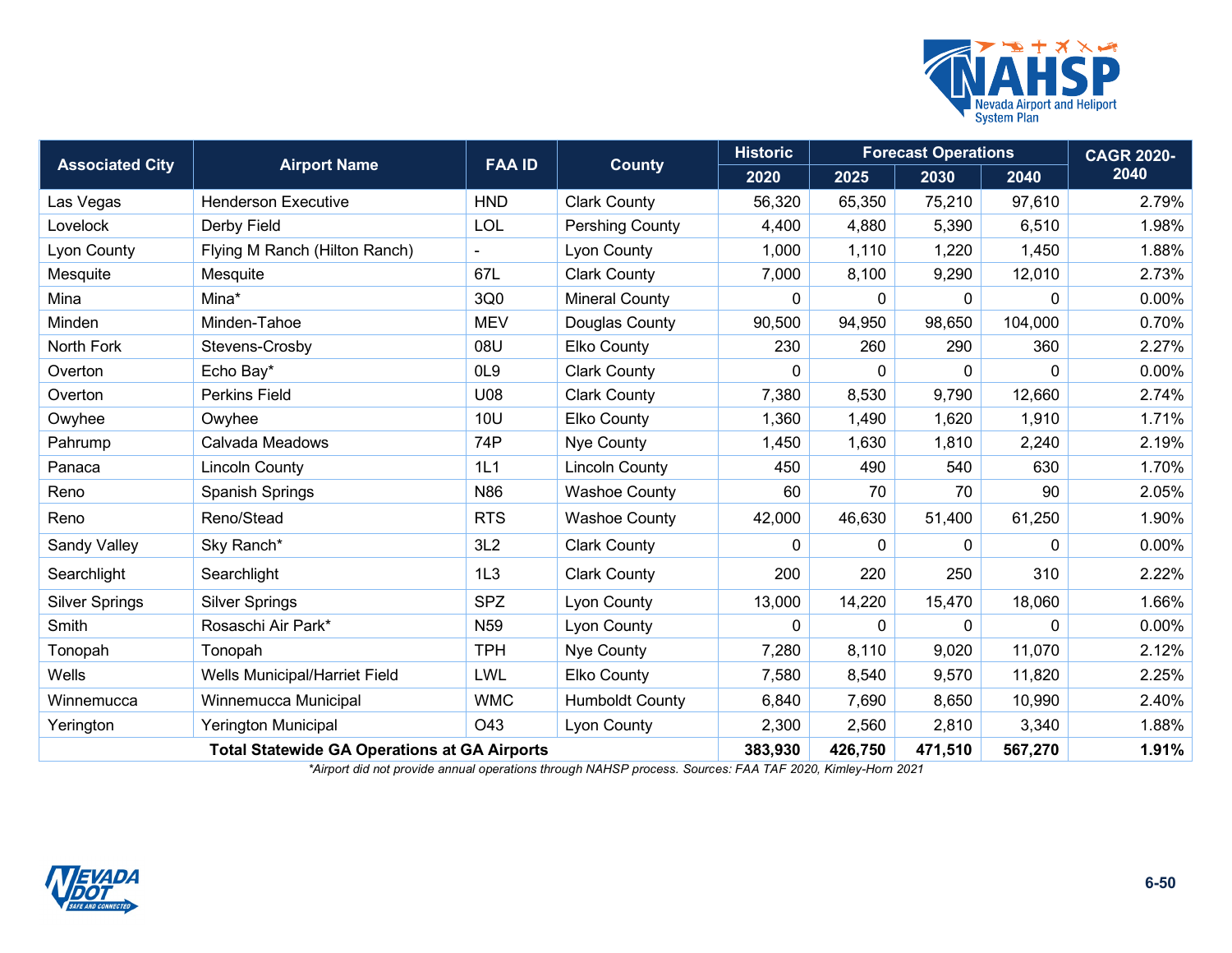

## **6.6. Forecast Summary**

The forecasts presented in this chapter are utilized as part of the determination of potential growth areas in Nevada over the next 20 years and were based on statewide trends as well as national trends that are expected to impact future aviation activity in Nevada. As shown in **[Table 6-25](#page-50-0)**, the NAHSP forecasts display an increase of more than 500,000 total annual operations for a total of 1.87 million operations and 780 based aircraft for the airports within the Nevada system for a total of 3,064 based aircraft by 2040. It should be noted that this 2040 total includes NPIAS and non-NPIAS airports within the Nevada system.

<span id="page-50-0"></span>

| <b>Associated City</b> | <b>Airport Name</b>                        | <b>FAA ID</b>  | 2040 Based<br><b>Aircraft Forecast</b> | <b>2040 Operations</b><br><b>Forecast</b> |
|------------------------|--------------------------------------------|----------------|----------------------------------------|-------------------------------------------|
| Alamo                  | <b>Alamo Landing Field</b>                 | L92            | 1                                      | 560                                       |
| Austin                 | Austin                                     | <b>TMT</b>     | 6                                      | 5,220                                     |
| <b>Battle Mountain</b> | <b>Battle Mountain</b>                     | <b>BAM</b>     | 5                                      | 17,770                                    |
| <b>Beatty</b>          | <b>Beatty</b>                              | <b>BTY</b>     | 6                                      | 2,730                                     |
| <b>Boulder City</b>    | <b>Boulder City Municipal</b>              | <b>BVU</b>     | 240                                    | 120,405                                   |
| Cal Nev Ari            | Kidwell                                    | 1L4            | 19                                     | 690                                       |
| Carson City            | Carson                                     | <b>CXP</b>     | 391                                    | 126,410                                   |
| <b>Crescent Valley</b> | <b>Crescent Valley</b>                     | U74            | $\overline{0}$                         | $\Omega$                                  |
| Currant                | <b>Currant Ranch</b>                       | 9U7            | $\overline{0}$                         | 2,120                                     |
| Dayton/Carson City     | Dayton Valley Airpark                      | A34            | 40                                     | 0                                         |
| Dead Cow               | Dead Cow Lakebed<br>Airstrip (High Sierra) | $\blacksquare$ | $\mathbf{0}$                           | 0                                         |
| Denio                  | Denio Junction                             | E85            | $\Omega$                               | 300                                       |
| Duckwater              | Duckwater                                  | 01U            | $\overline{0}$                         | 1,370                                     |
| Dyer                   | Dyer                                       | 2Q9            | 6                                      | 0                                         |
| Elko                   | Elko Regional                              | <b>EKO</b>     | 95                                     | 31,939                                    |
| Ely                    | Ely Airport/Yelland<br>Field               | <b>ELY</b>     | 10                                     | 4,170                                     |
| Eureka                 | Eureka                                     | 05U            | 1                                      | 850                                       |
| Fallon                 | <b>Fallon Muni</b>                         | <b>FLX</b>     | 115                                    | 10,600                                    |
| Fernley                | <b>Samsarg Field</b>                       | <b>N58</b>     | 4                                      | 0                                         |
| Gabbs                  | Gabbs                                      | <b>GAB</b>     | 1                                      | 800                                       |
| Gerlach                | <b>Black Rock City</b><br>(Burning Man)    | <b>88NV</b>    | $\mathbf{0}$                           | 0                                         |
| Goldfield              | Lida Junction                              | OL4            | $\mathbf 0$                            | $\mathbf 0$                               |
| Hawthorne              | Hawthorne Industrial                       | <b>HTH</b>     | 5                                      | 1,570                                     |
| Jackpot                | Jackpot/Hayden Field                       | 06U            | $\overline{0}$                         | 9,680                                     |
| Jean                   | Jean                                       | OL7            | 18                                     | 26,000                                    |
| Kingston               | Kingston                                   | <b>N15</b>     | 5                                      | 140                                       |
| Las Vegas              | <b>Henderson Executive</b>                 | <b>HND</b>     | 338                                    | 97,610                                    |
| Las Vegas              | Harry Reid<br>International                | LAS            | 110                                    | 478,888                                   |

#### **Table 6-25: Total Nevada 2040 Based Aircraft and Operations Forecast**

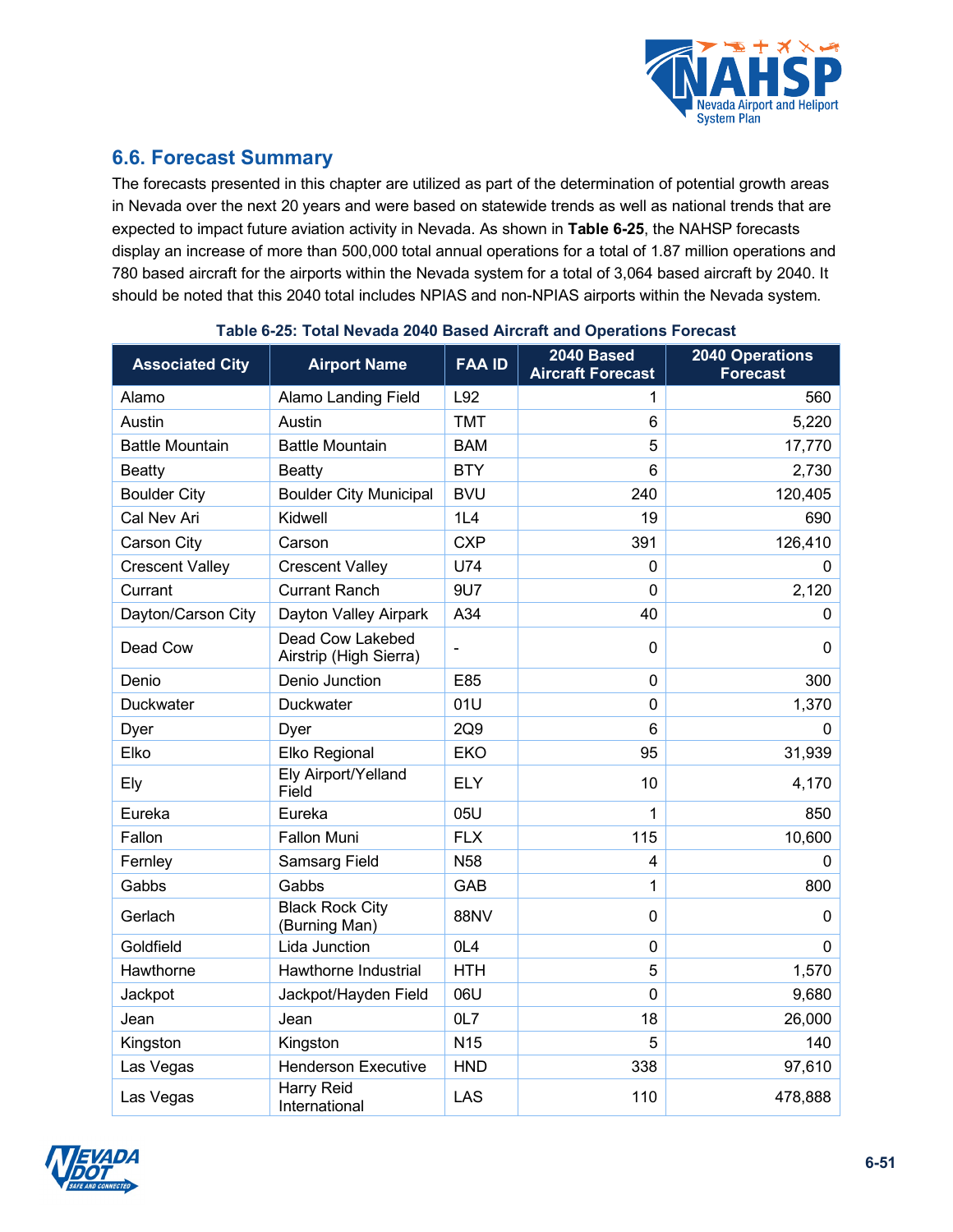

| <b>Associated City</b> | <b>Airport Name</b>                                                          | <b>FAA ID</b>   | 2040 Based<br><b>Aircraft Forecast</b> | <b>2040 Operations</b><br><b>Forecast</b> |
|------------------------|------------------------------------------------------------------------------|-----------------|----------------------------------------|-------------------------------------------|
| Las Vegas              | North Las Vegas                                                              | <b>VGT</b>      | 739                                    | 200,348                                   |
| Lovelock               | Derby Field                                                                  | LOL             | $\overline{2}$                         | 6,510                                     |
| Lyon County            | Flying M Ranch (Hilton<br>Ranch)                                             |                 | 0                                      | 1,450                                     |
| Mesquite               | Mesquite                                                                     | 67L             | 12                                     | 12,010                                    |
| Mina                   | Mina                                                                         | 3Q0             | $\overline{2}$                         | $\mathbf{0}$                              |
| Minden                 | Minden-Tahoe                                                                 | <b>MEV</b>      | 194                                    | 104,000                                   |
| North Fork             | Stevens-Crosby                                                               | 08U             | 1                                      | 360                                       |
| Overton                | Echo Bay                                                                     | OL <sub>9</sub> | $\mathbf 0$                            | $\mathbf{0}$                              |
| Overton                | <b>Perkins Field</b>                                                         | U08             | 1                                      | 12,660                                    |
| Owyhee                 | Owyhee                                                                       | <b>10U</b>      | $\mathbf{0}$                           | 1,910                                     |
| Pahrump                | Calvada Meadows                                                              | 74P             | 60                                     | 2,240                                     |
| Panaca                 | <b>Lincoln County</b>                                                        | 1L1             | 3                                      | 630                                       |
| Reno                   | <b>Spanish Springs</b>                                                       | N86             | 14                                     | 90                                        |
| Reno                   | Reno/Stead                                                                   | <b>RTS</b>      | 217                                    | 61,250                                    |
| Reno                   | Reno/Tahoe<br>International                                                  | <b>RNO</b>      | 161                                    | 123,254                                   |
| Sandy Valley           | Sky Ranch                                                                    | 3L2             | 108                                    | 0                                         |
| Searchlight            | Searchlight                                                                  | 1L3             | 0                                      | 310                                       |
| <b>Silver Springs</b>  | <b>Silver Springs</b>                                                        | <b>SPZ</b>      | 16                                     | 18,060                                    |
| Smith                  | Rosaschi Air Park                                                            | N <sub>59</sub> | 3                                      | $\mathbf{0}$                              |
| Tonopah                | Tonopah                                                                      | <b>TPH</b>      | 11                                     | 11,070                                    |
| Wells                  | Wells<br>Municipal/Harriet Field                                             | LWL             | 5                                      | 11,820                                    |
| Winnemucca             | Winnemucca<br>Municipal                                                      | <b>WMC</b>      | 13                                     | 10,990                                    |
| Yerington              | <b>Yerington Municipal</b>                                                   | O43             | 23                                     | 3,340                                     |
|                        | <b>Total Statewide 2040 Forecast</b><br><b>Based Aircraft and Operations</b> |                 | 3,064                                  | 1,866,375                                 |

*Note: Upcoming RNO development will result in additional aircraft storage that may correspond to a more significant increase in based aircraft due to the existing aircraft storage waitlist. Sources: FAA TAF 2020, Kimley-Horn 2021*

## **6.6.1. TAF Comparison**

<span id="page-51-0"></span>Preferred forecasts are required to be compared to the FAA TAF. Note that only NPIAS airports are included in the TAF, meaning that only forecasts for these airports are subject to FAA acceptance. As a result, based aircraft and operations forecasts for the NPIAS airports were reviewed to draw a more accurate comparison between the forecast sources.

**[Figure 6-21](#page-51-0)** presents findings from the NAHSP and compares them to TAF projections for based aircraft through the year 2040. For the base year, the NAHSP based aircraft forecast is one percent different, growing to approximately 11 percent different by 2040. **[Figure 6-22](#page-52-0)** presents findings from the NAHSP and compares them to TAF projections for based aircraft through the year 2040. For the 2020 base year,